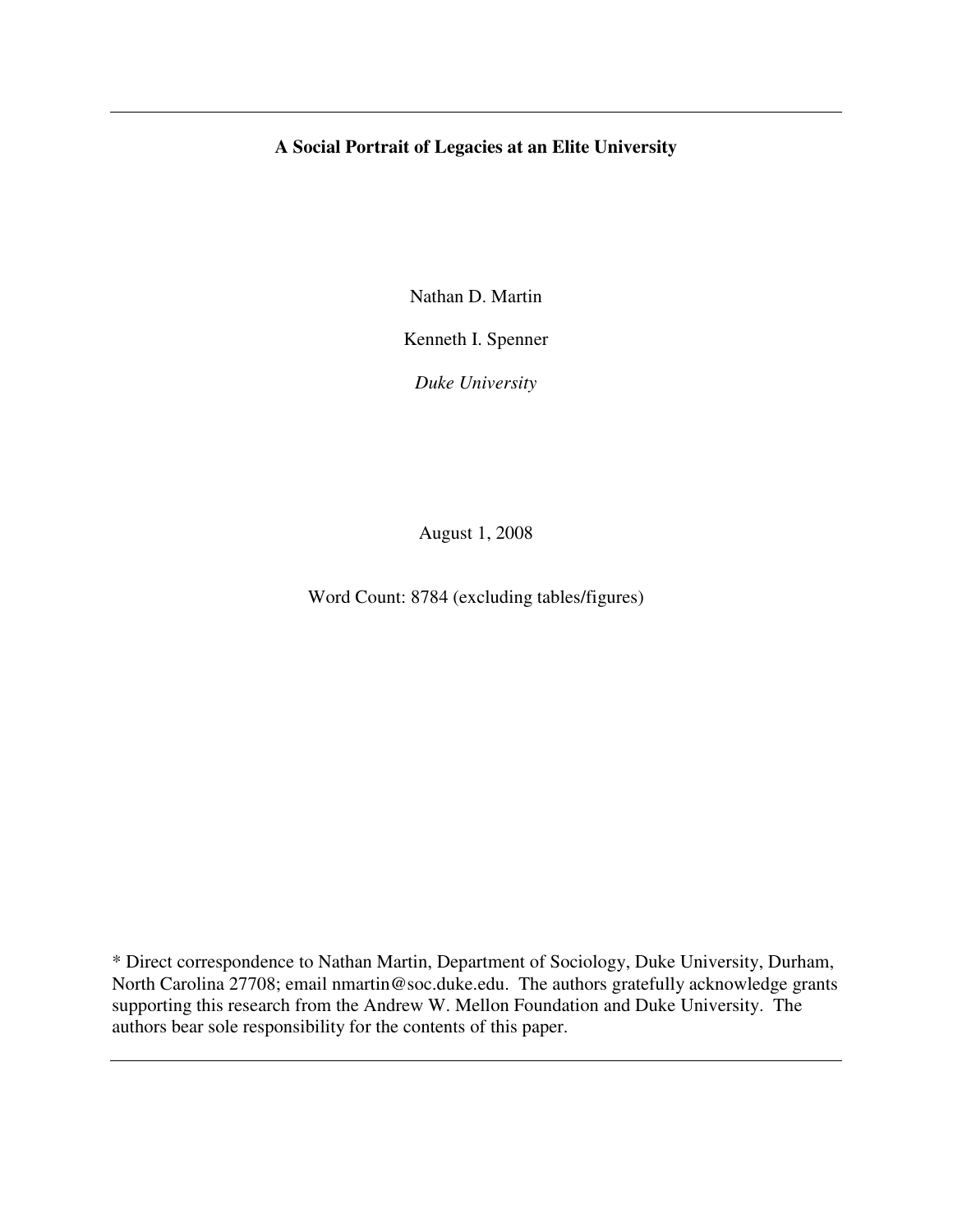## **A Social Portrait of Legacies at an Elite University**

#### **Abstract**

College and university admission preferences for legacy applicants have been the source of much debate. We seek to build upon the existing literature by providing a detailed empirical portrait of legacies at a private, selective university. In this study, we examine how legacies are distinctive in their admissions profiles, within-college achievement, and post-graduation plans, using data from a panel study of two recent cohorts of students attending Duke University. We find that legacies enter college from households with an abundance of economic, cultural and social capital, but also have lower levels of human capital compared to other students with college graduate parents. Due to this human capital deficit, legacies have lower grades in the first college year, but show little academic underperformance in subsequent semesters. Compared to their pre-college profiles there are few differences in post-graduation plans, although legacies are less likely to plan on being a medical doctor or engineer and have somewhat lower degree aspirations than other students.

.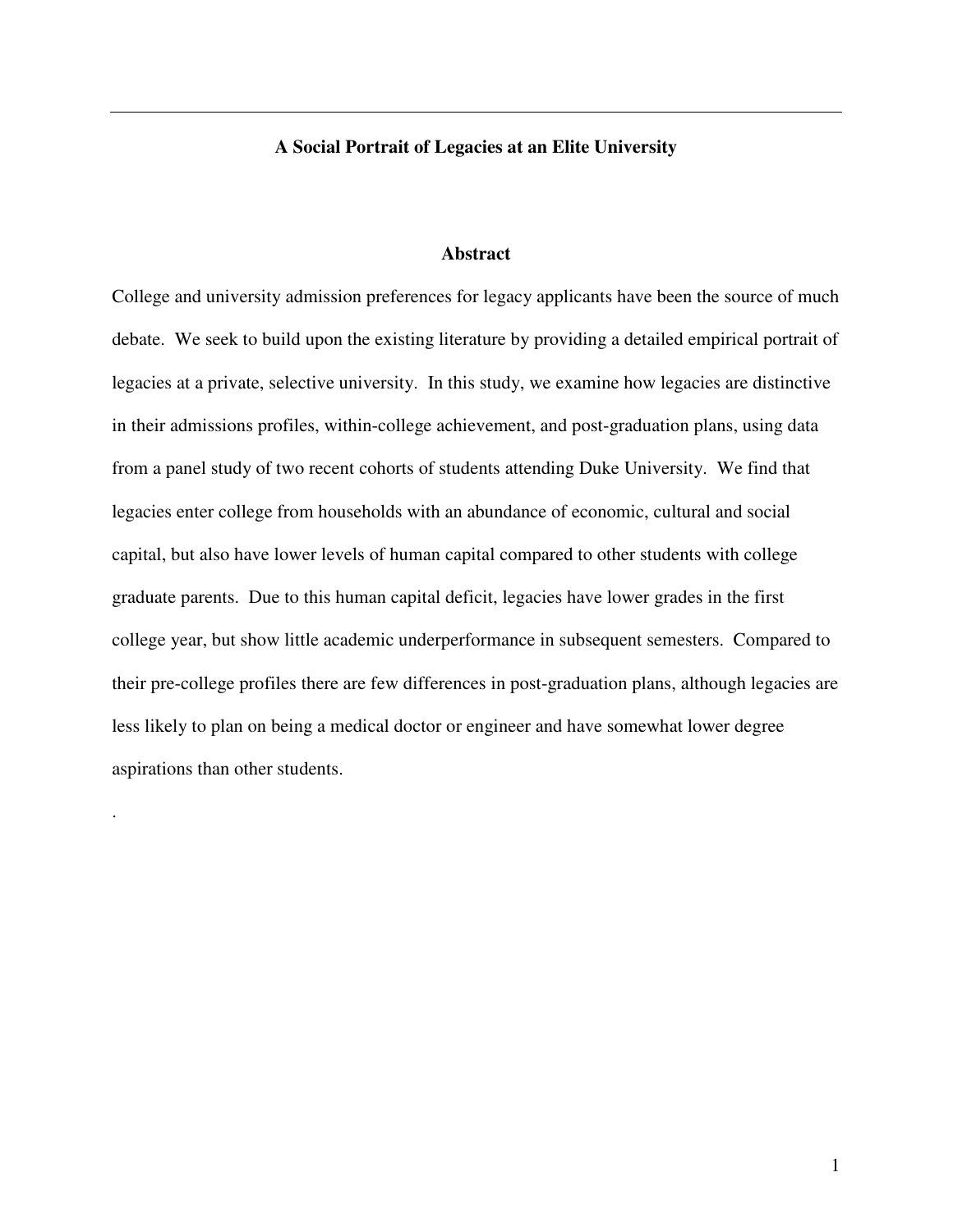Admissions preference for legacies – students with parents or close relatives that have alumni ties to the college or university – has featured prominently in recent legal and policy debates (Golden, 2006). However, more controversy has surrounded affirmative action programs that favor underrepresented minority students, notably the June 2003 Supreme Court rulings involving the University of Michigan (*Gratz v. Bollinger*; *Grutter v. Bollinger*). A recent survey finds that three-quarters of Americans disagree that legacies should be given special consideration in the admissions process (Selingo, 2004). As a comparison, less than half of these survey respondents disagree with admissions preferences for minority candidates.

Most research regarding legacies has focused on admissions (e.g., Bowen, Kurzweil  $\&$ Tobin, 2005; Epenshade & Chung, 2005; Epenshade, Chung & Walling, 2004; Howell & Turner, 2004; Karabel, 2005; Karen 1991). The legacy tradition is most extensive at elite colleges and universities, and has been a fixture at schools like Harvard, Princeton and Yale since their inception. However, preference for legacy applicants first became a contentious issue as new groups sought access to higher education: Jewish and public school graduates after the 1920s, followed by a lessening of racial/ethnic, gender and geographic barriers to postsecondary education after World War II. As the number of qualified applicants increased, so did the level of competition for admission to these elite universities, encroaching upon legacies' traditional advantage (Howell & Turner, 2004, pp. 327-330; Karabel, 2005). Acceptance rates during this period suggest rather accommodating admission standards for legacy applicants: by 1951, 73 percent of legacies were admitted at Yale, 79 percent at Princeton, and 94 percent at Harvard (Karabel, 2005, p. 602, fn. 126).

Today, the campuses of these elite schools today reflect much greater racial/ethnic, religious, and – to a lesser extent – socioeconomic diversity than during this period of exclusion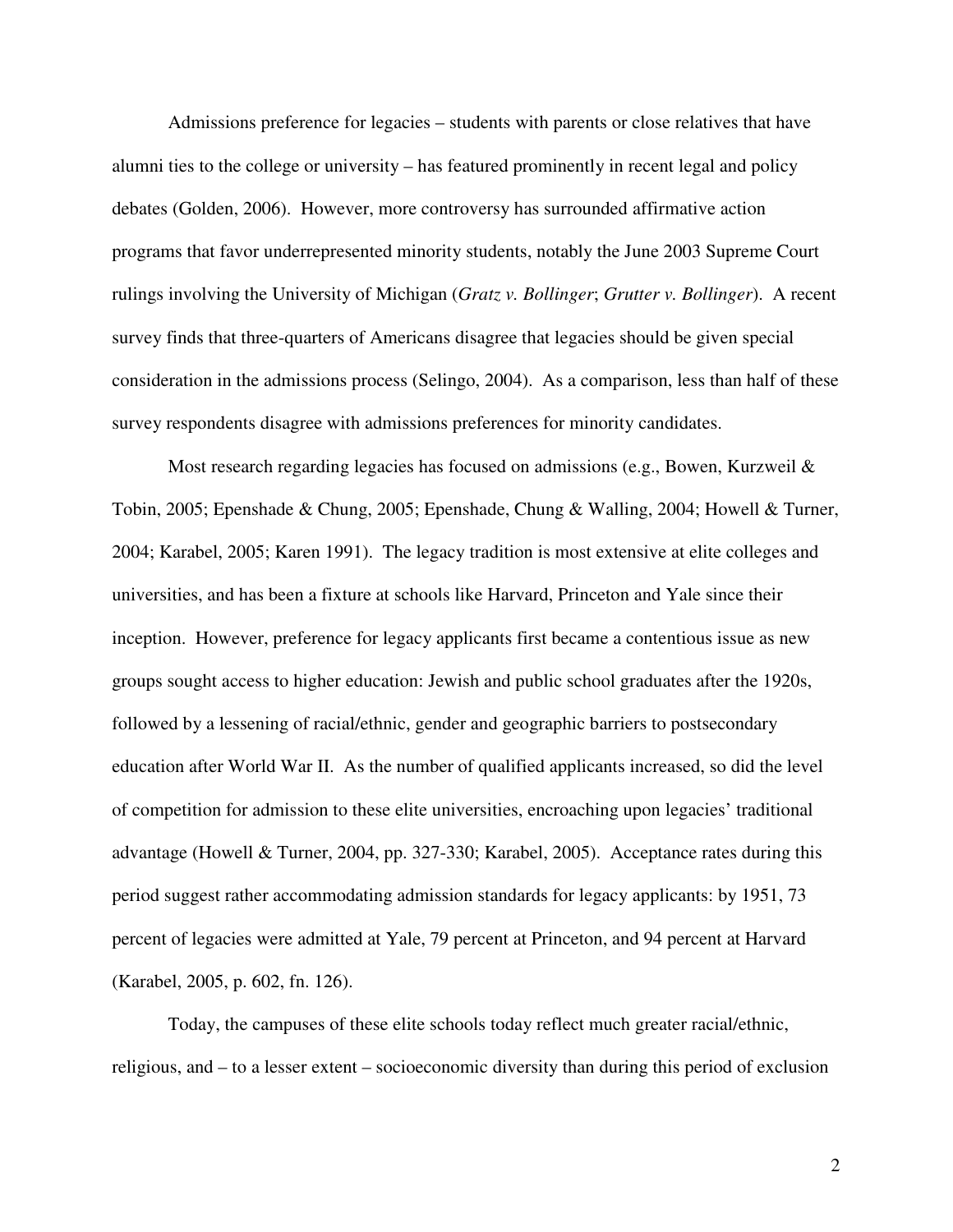and unabashed favoritism of alumni children. Still, legacies continue to enjoy an admissions advantage at selective colleges and universities. For example, Karen (1991, pp. 359-362) finds that nearly 40 percent of legacies were admitted into the Harvard College class of 1984, compared to about 14 percent non-legacies. Net of controls for race/ethnicity, sex, test scores and socioeconomic background, legacies are nearly 20 percent more likely to be admitted to selective colleges and universities than other students (Bowen, et al., 2005, pp. 101-108; Epenshade, et al., 2004, p. 1443). Admissions committees can look favorably upon a legacy's application for a number of reasons. Colleges and universities have an interest in maintaining a sense of tradition, and legacies can help serve this goal (Bowen & Bok, 1998, p. 24; Bowen et al., 2005, pp. 167-171). Taking from the experiences of their alumni parents and relatives, legacies are likely to arrive on campus with greater appreciation for these traditions and institutional loyalty. Further, the high rate of monetary support by legacies and their parents is viewed as crucial to elite schools' financial success (Karen, 1991, pp. 366-7; Liptak, 2008).

Using data from the *Campus Life and Learning* (CLL) project, a panel study of two recent cohorts attending Duke University, this study adds to the existing literature by providing a detailed empirical portrait of legacies throughout the college career. Few studies have explored legacies' within-college experiences and achievement (e.g., Massey & Mooney, 2007; Spenner, Buchmann, & Landerman, 2005). Duke is an appropriate setting to study the experiences of legacy students at elite institutions for several reasons. First, Duke is highly comparable to other selective colleges and universities in terms of student background and the legacy share of the student body. Also, Duke has a documented history of admissions preferences for wealthy students, notably "development cases" – students with parents or family members likely to make large future donations (Bowen, et al., 2005, pp. 169-71). As Duke rose in national prominence in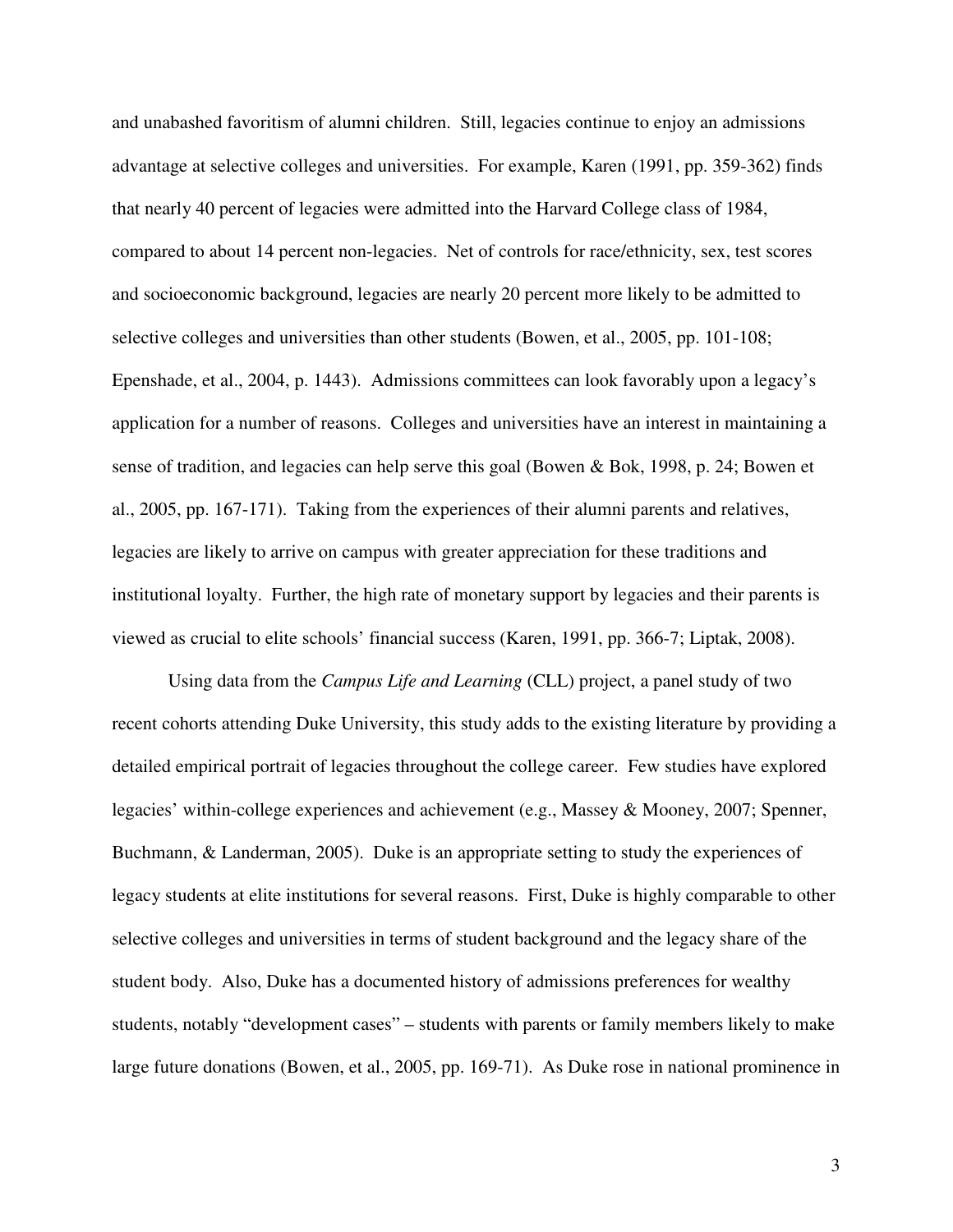recent decades, so did its endowment, as successive presidents targeted children of wealthy families for admission (Golden, 2006, pp. 49-82). Finally, with four waves of data collection and merges of institutional files, including admissions records and transcripts, the CLL provides a level of detail typically unavailable in other studies of postsecondary students.

#### **Legacies and Forms of Capital**

Families use a myriad of ways to transmit social advantage to the next generation, including biological processes, socialization, and the direct transmission of resources (Erikson  $\&$ Goldthorpe, 2002; Featherman & Hauser, 1978). Processes that support academic achievement, such as cognitive development, habits and values, and financial investments in schooling are central in intergenerational transmission (Bourdieu & Passeron, 1970/1990). In this study, we use a conceptualization of forms of capital to understand the experience of legacies at an elite university. More specifically, we examine how legacy status is associated with types of economic, social, cultural and human capital upon matriculation, and how these resources influence academic achievement, college activities and post-graduation plans.

Bourdieu (1983/1986) defines capital as including all forms of power, taking the primary forms of economic, social and cultural capital. In certain instances, social and cultural capital can be converted into economic capital (money, property rights, etc.). Social capital refers to the resources available within an individual's social networks (including group memberships and titles). Cultural capital can take the form of dispositions (including tastes and linguistic styles), objective cultural goods (art collections, books, etc.), and educational credentials. In this manner, an admissions preference for legacies at selective colleges and universities is indicative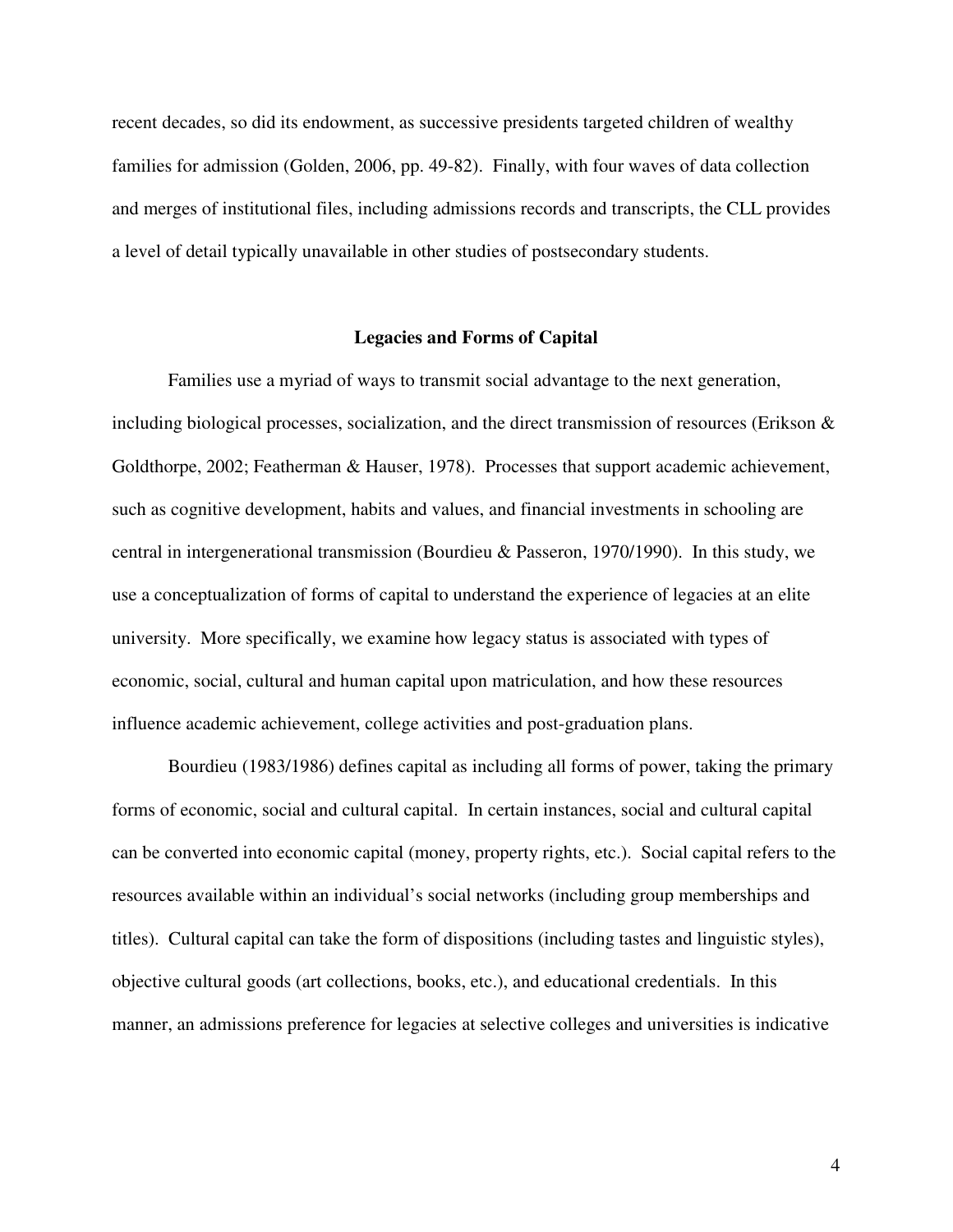of social capital being converted into a material advantage – admission into an elite educational institution – and later, cultural capital in the form of an elite academic credential.

Students and their families work to maintain or enhance their social position by converting these resources into other forms of capital and tangible advantages. An individual's location within social structure is linked to the maintenance and acquisition of capital (Lin, 2001, pp. 33-40). In short, a student from a privileged background enters college not only with an abundance of economic capital, but often a wealth of social and cultural capital as well. While the upper class is similar in respect to volume of capitals possessed, within this broad category are groups distinguished by the relative distribution of economic and cultural capital (Martin, forthcoming; Weininger, 2005). For example, Bourdieu (1973) argues that business executives have an abundance of economic capital but relatively less cultural capital than professionals, who tend to place more emphasis on educational investment for their children.

The notion of cultural capital is among Bourdieu's most popular contributions to American sociology (Sallaz & Zavisca, 2007) and has been widely used in studies of secondary school students (for review, see Lareau & Weininger, 2003). Fewer studies have examined cultural or social capital at the postsecondary level (e.g., Persell, Catsambis, & Cookson, 1992; Zweigenhaft, 1993). During the college application process, students and their families draw on their social and cultural capital in making decisions about which schools to attend, and whether to apply to an elite college or university (McDonough, 1997; Reay, David, & Ball, 2005). Students from privileged backgrounds typically enter college from households where attainment of a college degree is not only encouraged, but expected (Walpole, 2003). Once on campus, these students can draw on this encouragement and successful educational experiences of parents and family members (McClelland, 1990).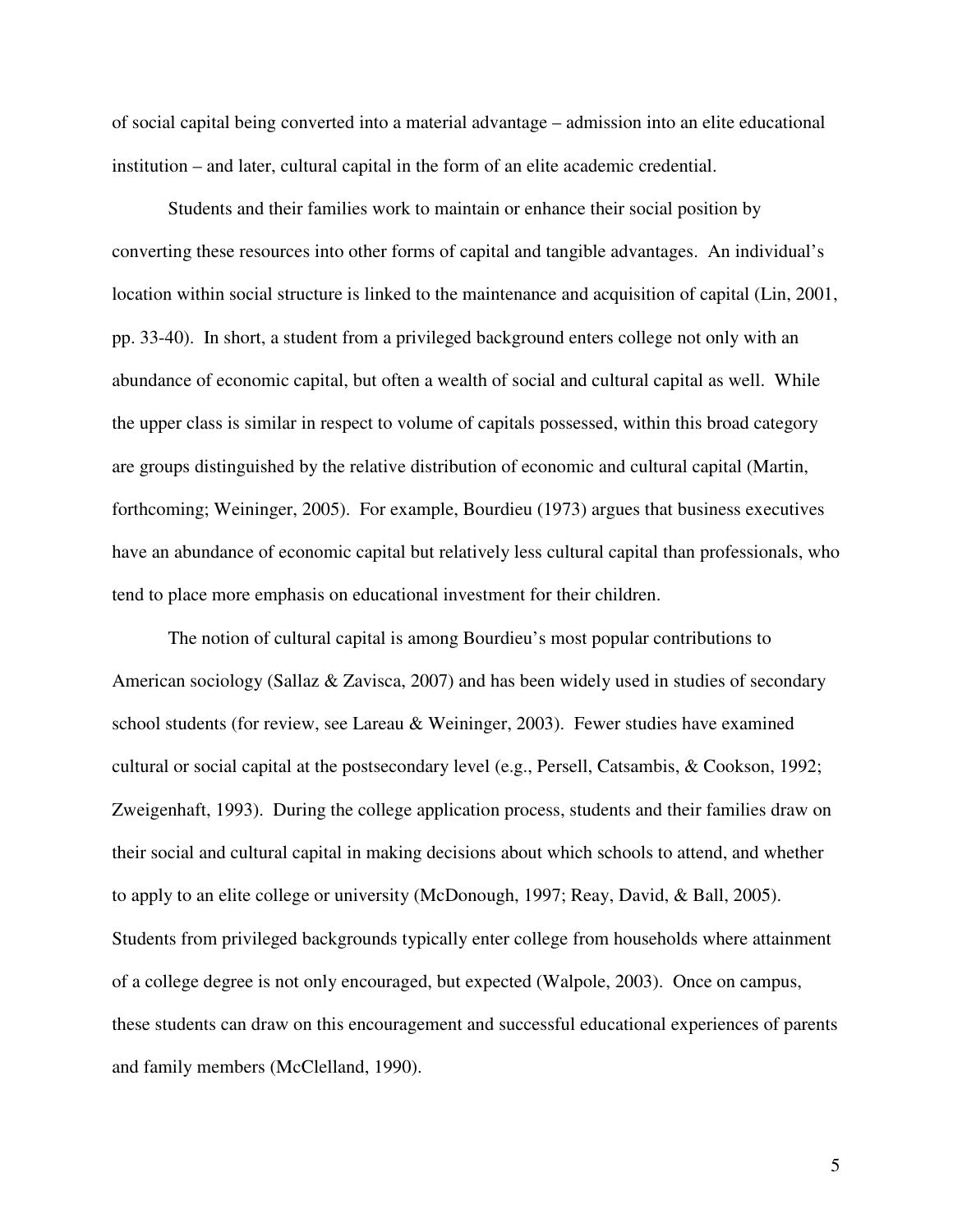Human capital refers to the knowledge, skills, health, and values that people possess (Becker, 1975).<sup>1</sup> Dimensions of human capital that are germane to academic performance include: (1) academic and intellectual skills; (2) self-esteem, academic self-confidence, and identity; and (3) academic effort (Spenner, Mustillo, & Martin, 2008). Academic skills include competencies with understanding or applying theories, and written or oral expression. Selfesteem, or an individual's assessment of their own worth, has also been linked to academic performance of postsecondary students (e.g., Massey, et al., 2003; Morgan & Mehta, 2004). Rosenberg and colleagues (1995) suggest that specific self-esteem – such as academic selfconfidence – is more closely related to behavior outcomes and academic achievement than global self-esteem. Also, closer identification with a good student identity could yield stronger academic performance and greater investments of time and energy (Burke, 2004; Reitzes & Burke, 1980). Finally, a number of studies use hours spent studying as an indicator of academic effort, and generally find small-to-modest positive effects on academic performance (e.g., Rau & Durand, 2000; Schuman, et al., 1985).

#### **Research Questions**

In this study, we compare legacies with three groups of students with non-alumni parents, distinguished by parents' postsecondary degree: students with at least one parent with a *professional degree* (e.g., MD, JD, PhD), students with at least one parent with a (nonprofessional) *college degree*, and students without a college graduate parent (*no degree*). Building upon the existing literature and previous studies of legacies at selective colleges and universities, this study addresses three primary research questions:

*1. How are legacies distinct from other admissions groups in their admissions profiles?*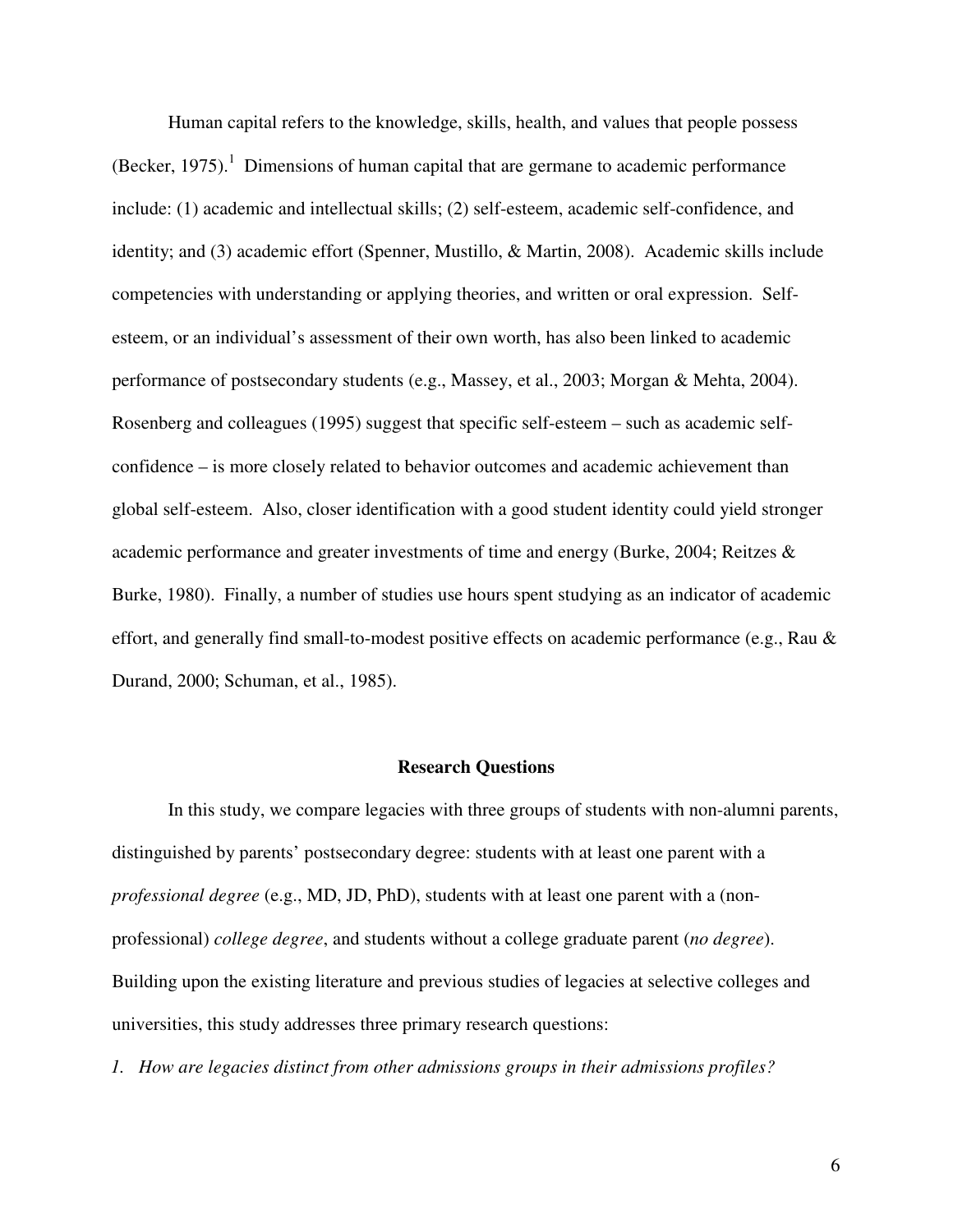In some respects, we expect legacies to portray the history of elite colleges and universities and resemble the student bodies from earlier decades and generations. In this way, legacies are more likely to be white, Protestant and US citizens and from affluent households, and more likely to have attended private high schools. Also, compared to students with no degree parents, legacies and other students with college graduate parents likely arrive on campus with more economic, cultural and social capital. Legacies, exhibiting social capital through an institutionalized tie to campus, are likely similar to other students with college graduate parents in terms of economic capital. The households of students with college graduate – and especially professional degree – parents include the cultural capital associated with the respective postsecondary degrees.

Several recent studies show admissions preferences for legacies in terms of standardized test scores (e.g., Bowen et al., 2005; Epenshade et al., 2004; Howell & Turner, 2004). We expect that that legacies will not only exhibit lower test scores than other students with college graduate parents, but also relative deficits along other dimensions of human capital, including academic skills, self-concept, identity and effort.

*2. How do legacies compare with other student groups in terms of academic achievement and experiences across the college years?*

The few studies that have examined legacies' academic achievement suggest a degree of underperformance early in college (Massey & Mooney, 2007; Spenner et al., 2005) but little underperformance by the end of college (Bowen et al., 2005. p. 171). In explaining this early underperformance, we explore the forms of capital with which students enter college. In particular, we focus on the accumulation of human capital across the college years.

*3. How are legacies different from other groups in their post-graduation educational and occupational plans?*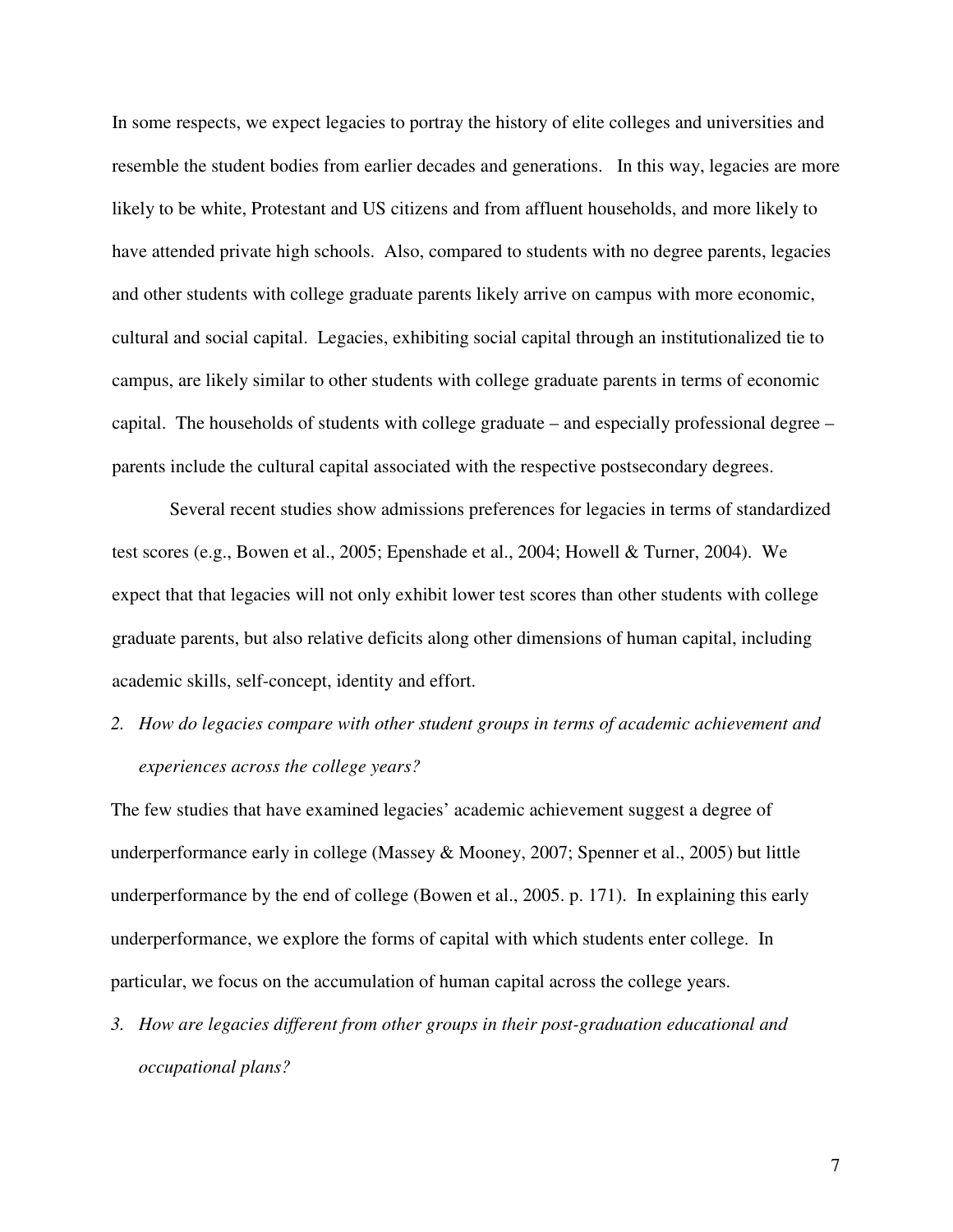Students' plans for after graduation, taken at the end of the fourth college year, offer a final view of how legacies may differ from other students. Selective colleges and universities serve as important links from the educational system to elite occupations (Katchadourian & Boli, 1994). Net of individual student characteristics and other institutional factors, attending a selective college or university has a positive impact on future earnings (Kingston & Smart, 1990), as well as modest positive effects on occupational status (Pascarella & Terenzini, 2005, pp. 467-476). By examining the experiences of legacies attending an elite university, this study illustrates a pathway towards often high status, high paying occupations for an elite status group.

#### **Data and Methods**

### *Research Design*

The *Campus Life and Learning* (CLL) project involves a multi-year, prospective panel study of two consecutive cohorts of students admitted to Duke University and who accepted admission (incoming classes of 2001 and 2002). Duke is a private research university located in Durham, North Carolina with a total undergraduate enrollment of about 6,000 students. The design randomly selected about one-third of white students, about two-thirds of Asian students, all black and Latino students, and about one-third of bi- and multi-racial students, based upon self-reported racial ethnic status as found on the admission application form.

While this study was not designed to be representative of all postsecondary students, the CLL is comparable to other studies of selective colleges and universities (e.g., Massey et al., 2003). Duke University was included as one of the eight most selective institutions, defined as having a combined average SAT score (mathematics and verbal) of 1300 or higher, in the *College and Beyond* (Bowen & Bok, 1998, p. 337). Comparisons with the national *Cooperative*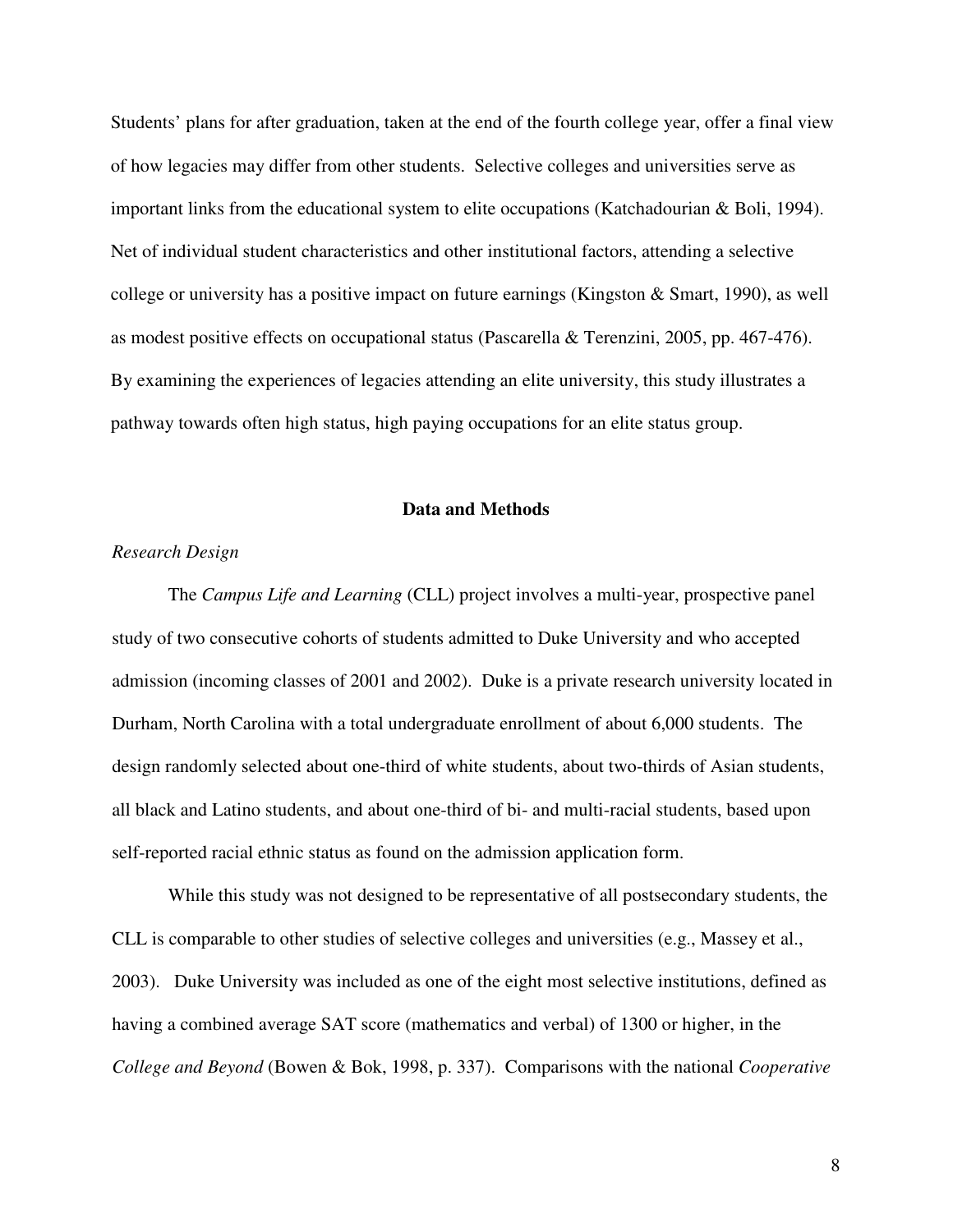*Institutional Research Program* suggest that the CLL is similar to other private, selective colleges and universities (Martin, forthcoming; Sax et al., 2001, pp. 73-112). In contrast to studies that examine samples from multiple institutions, this study is designed to capture the rich details of students' experiences at a single institution with multiple data points and merges of various types of institutional data, often unavailable in other studies.

The final sample for both cohorts included 1536 members (602 whites, 290 Asians, 340 blacks, 237 Latinos, and 67 bi- or multi-racial). Respondents were surveyed in the summer preceding college matriculation. Refusals were low at 1.8 percent. About 77 percent of sample members completed the mail questionnaire, and over 96 percent of these respondents provided signed release to their institutional records. Our analytic sample for this paper includes students who responded to the first survey wave and were not missing on key demographic variables ( $n =$ 1178). Of those that completed the pre-college survey, 77 percent also responded to the first year survey, 75 percent to the second year survey and 67 percent to the fourth year survey.<sup>2</sup> Appendix A provides comparisons of possible non-response and drop-out bias, and we conclude that the effects are quite small (cf. Spenner et al., 2005). All models and estimates use probability weights to reflect the sampling of racial ethnic groups.

### *Measures*

Appendix B provides measurement notes for variables and alpha coefficients for scales. Students were assigned to one of four groups based on their response to the pre-college survey. *Legacies* (20.4% of students) have a parent or family member who graduated from Duke University. As a comparison, Golden (2006, pp. 117-144) finds that over one-fifth of Notre Dame freshman are alumni children, as well as 10-15 percent of students at Ivy League and other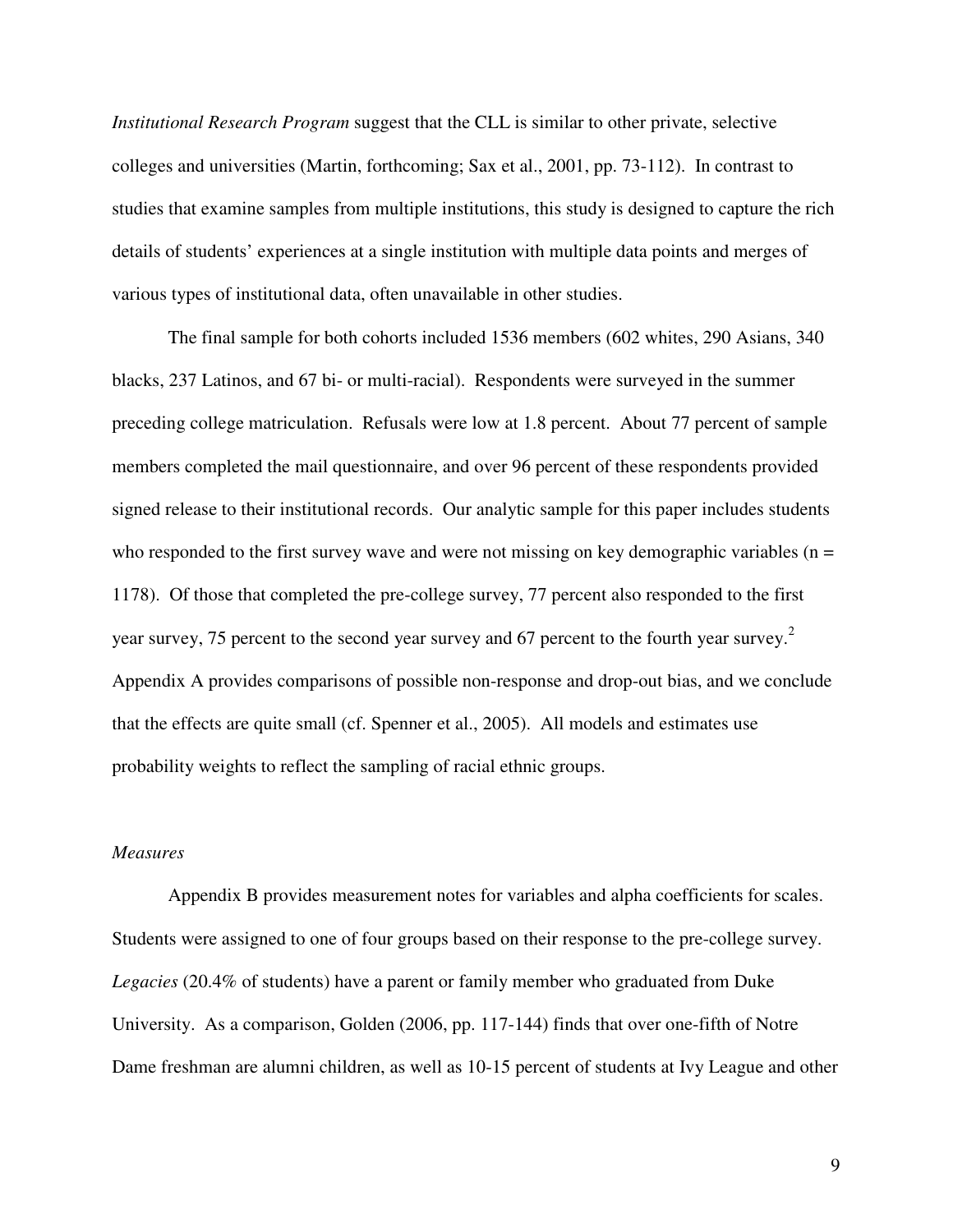elite schools. Students with non-alumni parents were classified by the level of educational attainment of the student's more educated parent (if available for both parents): *professional degree* students (31.5%) have at least one parent with a professional (e.g., JD, MD, PhD) degree, *college degree* students (40.6%) have at least one parent with a (non-professional) college degree, and *no degree* (7.6%) parents have less than a bachelor's degree.

Information for students' *race/ethnicity, citizenship* and *high school type* was collected from the pre-college survey and, if missing, from institutional records.<sup>3</sup> Other socioeconomic characteristics collected in the pre-college survey include: *religious affiliation*, *intact family*, *household income, parents' occupation* and *financial support* for college expenses. Also, respondents were asked about their and their parents' involvement in *cultural activities*, such as visiting art galleries, museums, the opera, ballet, music concerts, movie theaters, science centers and zoos. Composite scales were created for students' cultural participation during middle school and high school, and parents' activities during their students' middle school years. Measures of cultural resources present in the home during the high school years include *number of books* and a scale of *educational resources*, such as a personal computer, access to the internet or a quiet place to study.

Measures of pre-college academic achievement include *SAT score* (mathematics and verbal tests), taken from institutional files, and *advanced placement credit*, collected in the precollege survey. The pre-college and within-college surveys provide measures of human capital across the college career. *Academic skills* are measured with an 8-item scale of self-assessed abilities in areas such as remembering factual knowledge and applying concepts or theories. *Self-esteem (global)* is measured with three items from the Rosenberg self-esteem scale (Rosenberg et al., 1995). In each survey, students were asked to reflect upon the most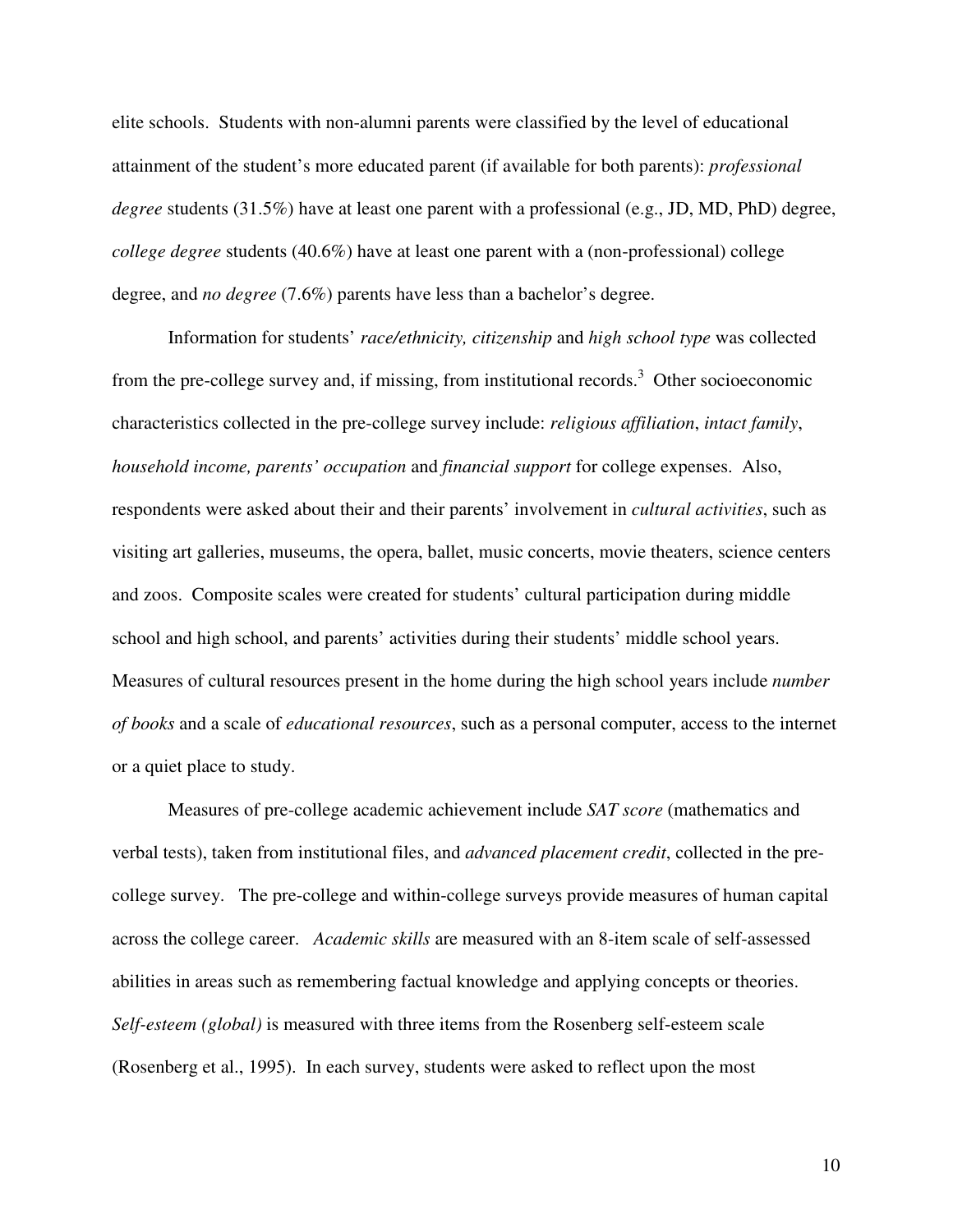challenging course they took in the previous semester. *Academic self-confidence* is how confident the student was of succeeding in the course  $(1 = not at all confident, 5 = extremely$ confident), and s*elf-assessed ability* refers to students' judgments about their ability compared with other students in the course  $(1 = \text{very much below average}, 5 = \text{very much above average})$ . Other items ask students to rank the importance  $(1 = not at all important, 5 = extremely)$ important) of having a *good student identity* and of *proving-self academically*. Finally, as a measure of academic effort, each survey collects information about students' time use in a typical (non-exam) week, including *hours spent studying*.

Academic outcomes collected from institutional records and official transcripts include semester *grade point averages*, *final/declared major field area,* and *graduation with honors*. The fourth year survey includes detailed questions regarding students' *future plans*, both in the fall immediately following graduation and about five years after leaving Duke, such as *expected income* and *degree* and *occupational aspirations*. Also, students were asked about the *use of family contacts* in their post-graduation preparation.

#### **Results**

#### *Pre-College Student Profiles*

To what extent are legacy students advantaged in their pre-college student profiles and form a distinct subgroup on campus? Table 1 describes socioeconomic characteristics for the four student groups: legacies and students with non-alumni parents with a professional degree, other college degree or no college degree. Compared to other students, legacies are more likely to be white, US citizens and Protestant, and are more likely to have attended private high schools.<sup>4</sup> Additionally, legacies come from households that are considerably more affluent than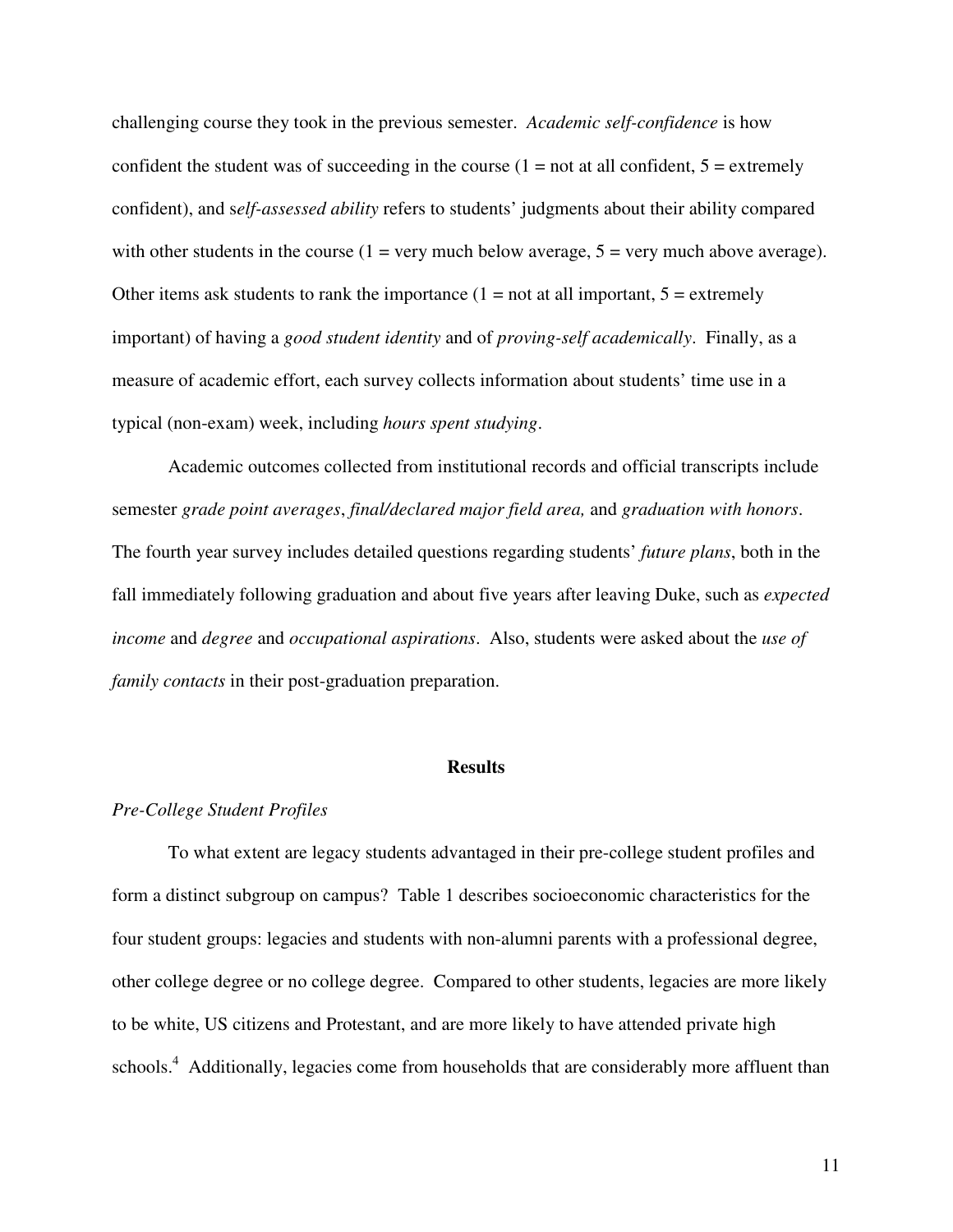students with no degree parents, and slightly more advantaged than students with college degree parents. The annual pre-college household income of legacies (about \$240,000/year) is nearly triple that of students with no degree parents and is about 44 percent higher than students with college degree parents. Related to the higher levels of household education and income, over three-quarters of legacies have at least one parent with a high-status professional occupation, compared to about 62 percent of students with other degree parents and less than one-third of students with no degree parents.

## [TABLE ONE ABOUT HERE]

Although students with professional degree parents are more likely to be black, Latino or Asian than legacy students, they are quite similar to legacies on other background measures. For example, legacies and students with professional degree parents expect family members to cover nearly three-quarters of their college expenses, while students with no degree parents expect to rely on grants, loans and scholarships for over two-thirds and family members for about onequarter of expenses. Like legacies, students with professional degree parents are more likely to come from high income, two-parent households, and are more likely to have attended private high schools than other students.

Legacies and students with professional degree parents also come from families that possess high levels of cultural capital. During the middle school and high school years, these students and their parents participate more frequently in cultural activities than other students. In analysis not shown, we examine differences for each activity individually. Legacies and students with professional degree parents participate more often in "highbrow" (e.g., visiting art galleries and museums, attending the opera, ballet or symphony) and "popular" activities (e.g., going to the movie theater and music concerts, and attending sports events) than other students.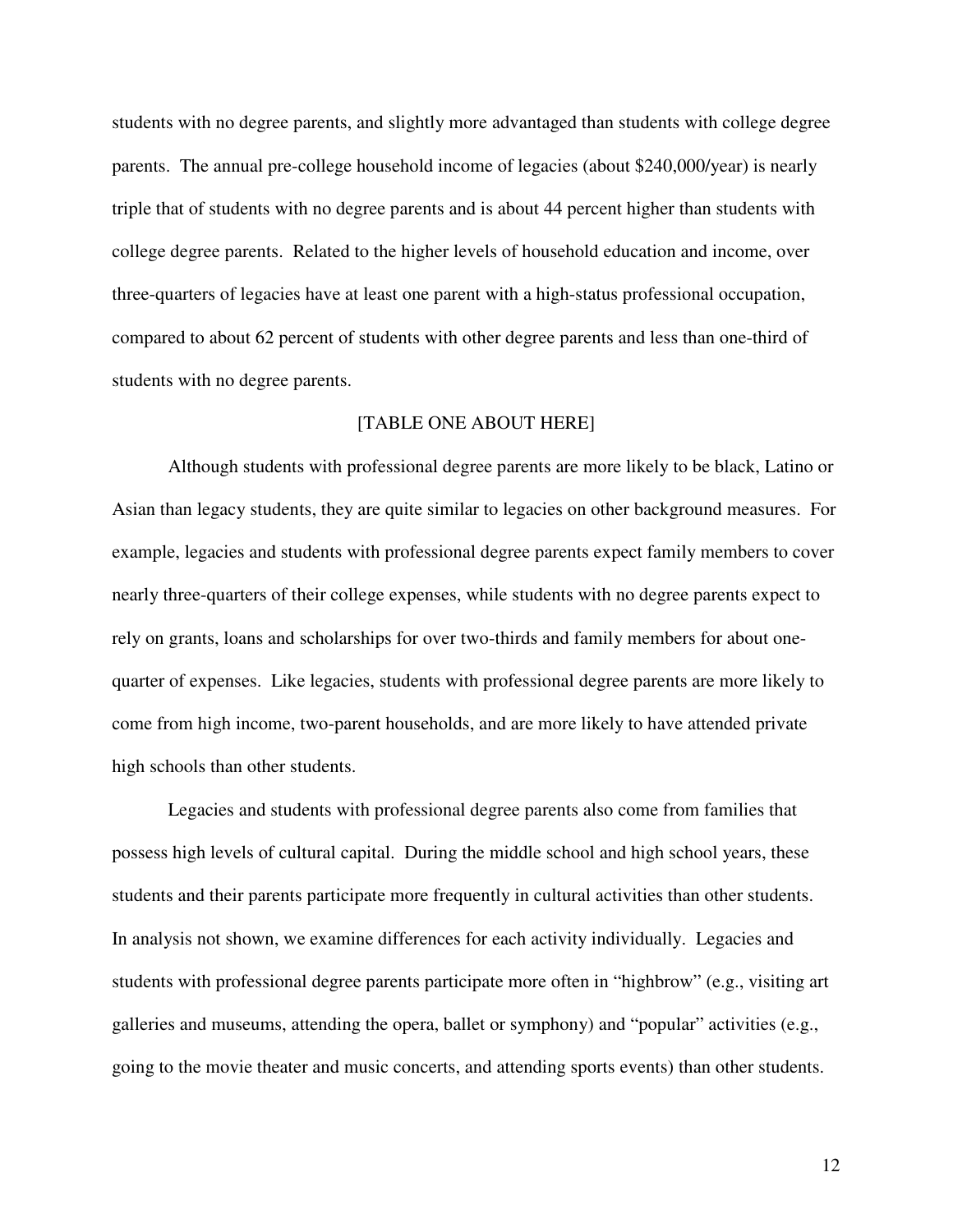While Bourdieu (1973) emphasized that high status groups have exclusive tastes and a greater familiarity with "highbrow" cultural practices, contemporary high status Americans are active consumers of both "highbrow" and "popular" cultural forms (Alderson et al., 2007; Lamont, 1992; Peterson & Kern, 1996). Not only do legacies and students with professional degree parents enter college with more experience with cultural activities, their homes also contained more books and other educational resources. About four-fifths of legacies had more than 200 books present in the home during high school, compared to about two-thirds of students with college degree parents and one-third of students with no degree parents.

Legacies and students with professional degree parents come from similarly advantaged backgrounds, characterized by an abundance of financial and cultural resources. However, relative to other students with college graduate parents, legacies have somewhat lower levels of pre-college achievement and human capital (Table 2). The average SAT score for legacies is about 40 points lower than students with professional degree parents, and about 12 points lower than students with other degree parents. About 44 percent of legacies have SAT scores below their class average, compared to about 32 percent of students with professional degree parents.<sup>5</sup> Although this test-score gap between legacies and other students with college graduate parents is significant, it is small in comparison to other groups that are shown admissions preferences. Epenshade, Chung and Walling (2004) estimate the admissions preference shown to different student groups at elite universities in terms of SAT points on a 1600-point scale. Net of other factors, black applicants receive a 230 point advantage, Latino applicants get 185 points, recruited athletes get 200 points, and legacy applicants receive the equivalent of a 160 point boost (Epenshade et al., 2004, p.1444). Among college matriculants in the CLL, about 89 percent of black students, about 69 percent of Latino students have test scores below their class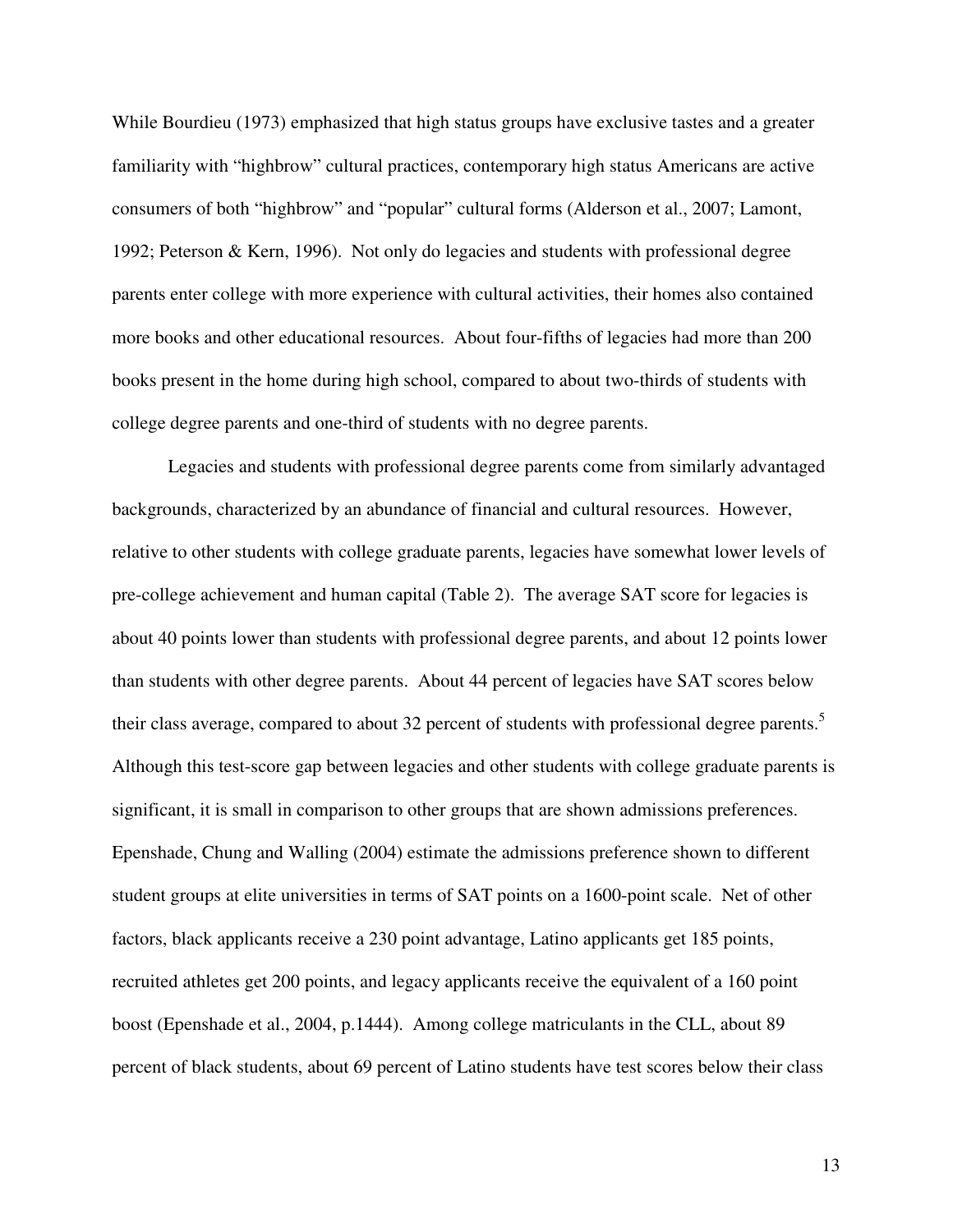average.<sup>6</sup> Legacies, like other students with college graduate parents, are more likely to report receiving AP credit than students with no degree parents.

### [TABLE TWO ABOUT HERE]

Legacies enter college with somewhat lower levels of human capital, especially in comparison to other students with college graduate parents. Legacies report the lowest levels of pre-college academic skills and ability, and consider a good student identity to be least important. Legacies report lower levels of academic self-confidence than students with professional degree parents. Related to these self-reported skill gaps, legacies also expect to have a first year GPA that is about one-tenth of a letter grade lower than other students with college degree parents.

Table 3 presents results from logistic regression predicting the likelihood of legacy status with socioeconomic characteristics and high school achievement. The results confirm that legacy students form a distinct high-status group on campus who are predominately white, Protestant and come from rather affluent households yet have somewhat lower levels of precollege achievement. In this manner, legacies largely represent constituencies who controlled elite colleges and universities before the expansion of American higher education and concurrent rise of meritocracy in the early- and mid-twentieth century (Jencks & Riesman, 1962/2002; Karabel, 2005). For example, being black (versus white) is associated with an 80 percent decrease in the odds of being a legacy student, and being Catholic or Jewish (versus Protestant) is associated with about a 72 percent decrease in the odds. A one standard-deviation increase in SAT scores is associated with more than a 55 percent decrease in the odds of being a legacy. While the effects of family income, cultural activities and educational resources on legacy status are positive, they are not significant net of other factors.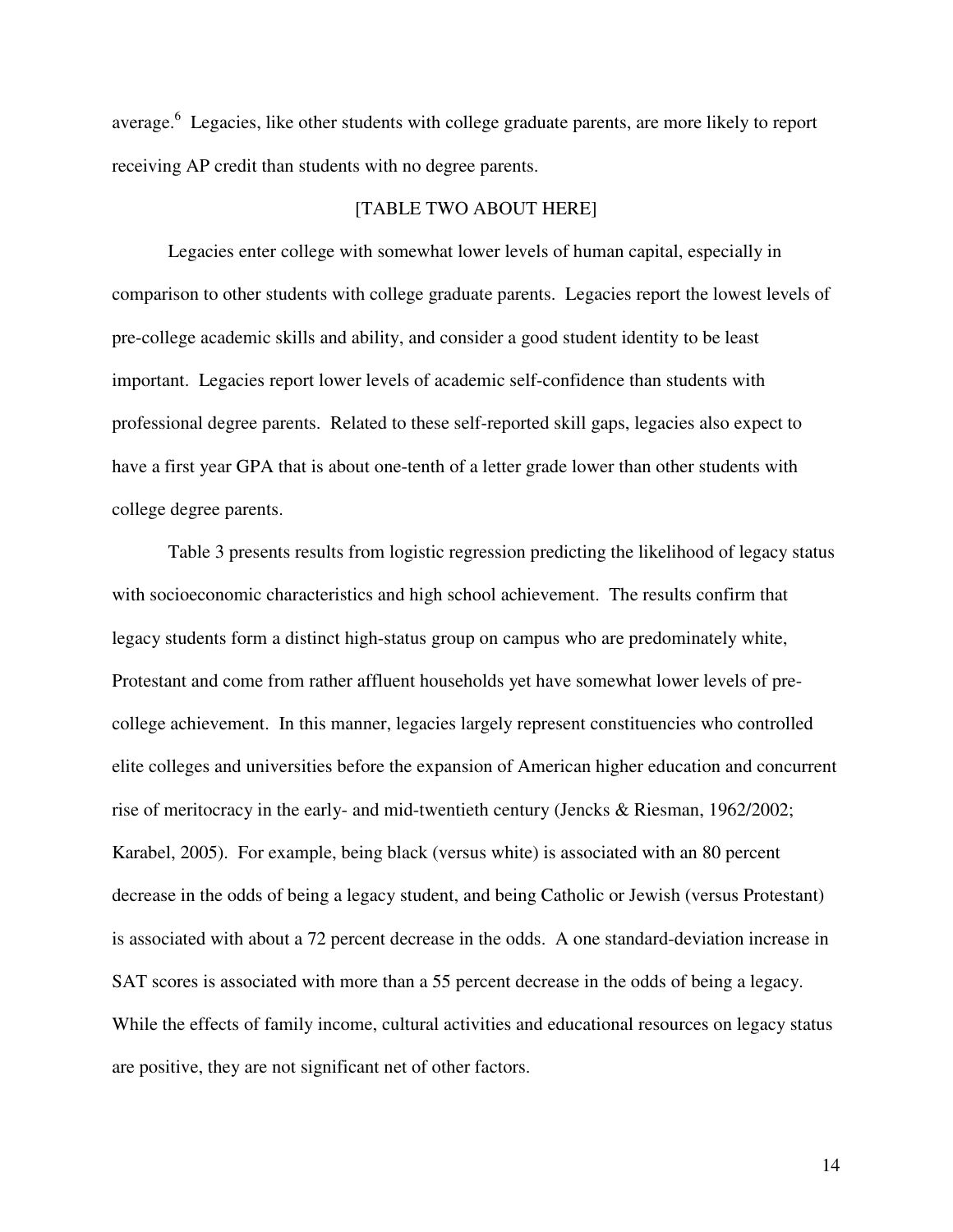#### [TABLE THREE ABOUT HERE]

Thus, legacies arrive on campus forming a distinct status group that is characterized by an abundance of economic, cultural and social capital. In this way legacies resemble the profile of students with professional degree parents, although legacies are more like likely to be white or Protestant. However, relative to other students with college graduate parents, legacies enter college with lower levels of human capital, as shown by lower standardized test scores, lower levels of self-assessed academic skills and abilities and less attachment to the good student identity or proving oneself academically.

## *Academic Achievement and College Activities*

How do legacies compare with other students in terms of academic achievement across the college career? Figure 1 displays semester grade point averages across the four college years, by legacy status and parents education. In the first semester, legacies score over twotenths of a letter grade lower than students with professional degree parents and about one-tenth lower than other students with college degree parents. After the first college year, legacies largely close this gap with students with professional degree parents and beyond the first year achieve higher grades in each semester than students with other degree parents.

## [FIGURE ONE ABOUT HERE]

What explains legacies' early academic underperformance and then rather substantial gains in semester grades across the first two college years? Table 4 presents results from OLS regression predicting the effects of student background and college activities on first year cumulative GPA. After two semesters of study, students with professional degree parents score about one-tenth of a letter grade higher than students with college degree parents, about one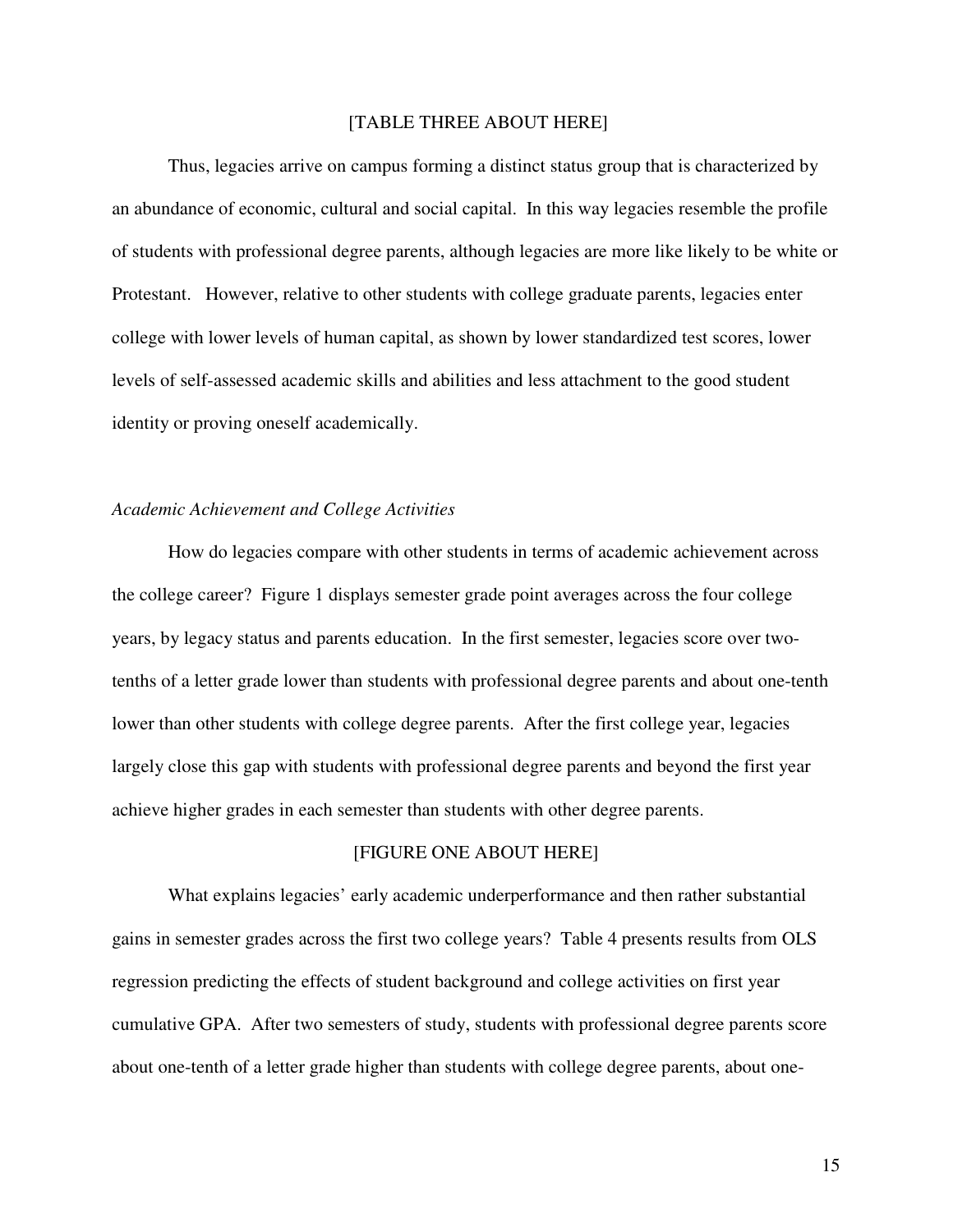eighth of a letter grade higher than legacies, and about one-quarter higher than students with no degree parents (Model 1). Model 2 adds measures of student background, high school achievement and major field area. Replicating well-known national differences at selective colleges and universities (Bowen & Bok, 1999; Massey et al., 2003), black students score about .28 of a letter grade lower than white students. Net of other characteristics, female students have first year grades that are nearly .09 of a letter grade higher than males. A one-standard deviation increase in SAT score is associated with about .17 of a letter grade increase, and having received AP credit is associated with about .09 of a letter grade increase. Also, relative to natural science and engineering majors, social science majors score about one-ninth of a letter grade higher and humanities majors score about one-seventh of a letter grade higher. With the addition of these socioeconomic and high school achievement variables, the effects of being a student with other college degree and no degree parents become insignificant. However, net of other student background characteristics, legacies still score nearly one-tenth of a letter grade lower than students with professional degree parents.

#### [TABLE FOUR ABOUT HERE]

Including measures of pre-college human capital reduces the effect of legacy status by about 23 percent and to insignificance (Model 3). While the achievement gap for students with other college degree or no degree parents is attributable to differences in socioeconomic background and high school achievement, legacy students appear disadvantaged by their precollege human capital deficit. A one-unit increase in self-assessed ability in challenging high school courses is associated with about .07 of a letter grade increase. Hours spent studying has a positive effect on first year grades, although small relative to other measures. Self-esteem  $(t =$ 1.87) and the importance of a good student identity ( $t = 1.86$ ) also have small, positive effects on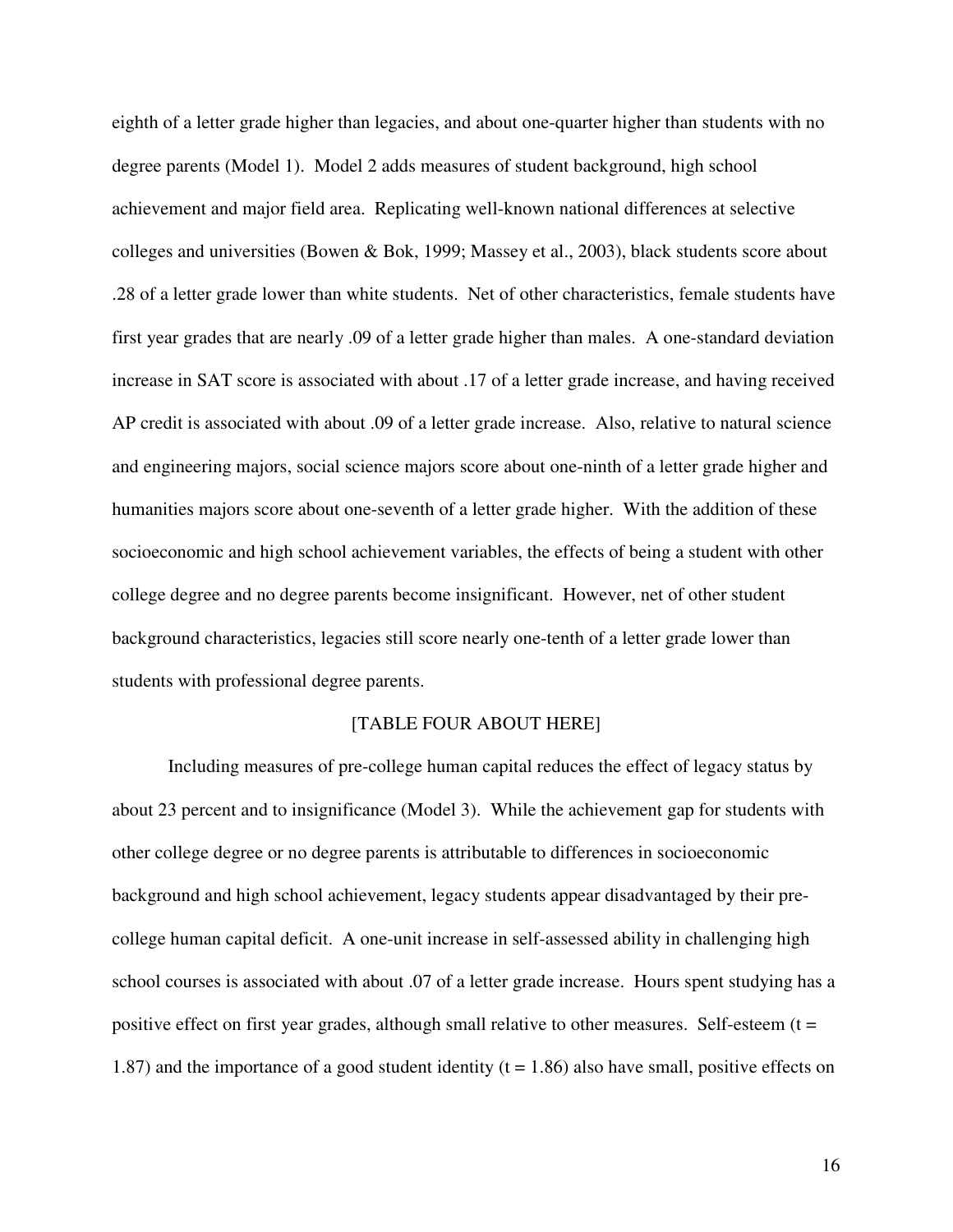first year grades but fail to reach significance thresholds. Overall, few students in the CLL exhibit severe academic underperformance – less than two percent of students have cumulative GPAs below 2.0 ("C" average) after the first year – or low absolute levels of human capital. Still, relative to other students with college graduate parents, legacies achieve lower grades early in the college career and this is explained by legacies' lower levels of pre-college human capital.

## [TABLE FIVE ABOUT HERE]

Just as students show higher levels of achievement as they move across the college years, there is a steady accumulation of human capital from the first to the fourth year across all student groups (Table 5). As in pre-college, in the first year legacies attach less importance to proving themselves academically. In each college year, legacies consider a good student identity to be less important than other students with college graduate parents, although this identity becomes less important for other groups by the fourth year. After the fourth year, legacies not only have semester GPAs similar to other students with college graduate parents but also report similar levels on other dimensions of human capital. All student groups report similar levels of selfesteem and time spent studying in each college year.<sup>7</sup> Across the college years, legacies largely close the gap in reported academic skills, and between-group differences are not significant by the fourth year. For each college year, legacies report similar if not slightly higher levels of ability and self-confidence as students with other degree parents.

#### *Post-Graduation Plans*

How are legacies distinct from other students at the end of the college career? Table 6 describes final academic outcomes and post-graduation plans. As discussed above, after the first year legacies and other students with college graduate parents are increasingly similar in terms of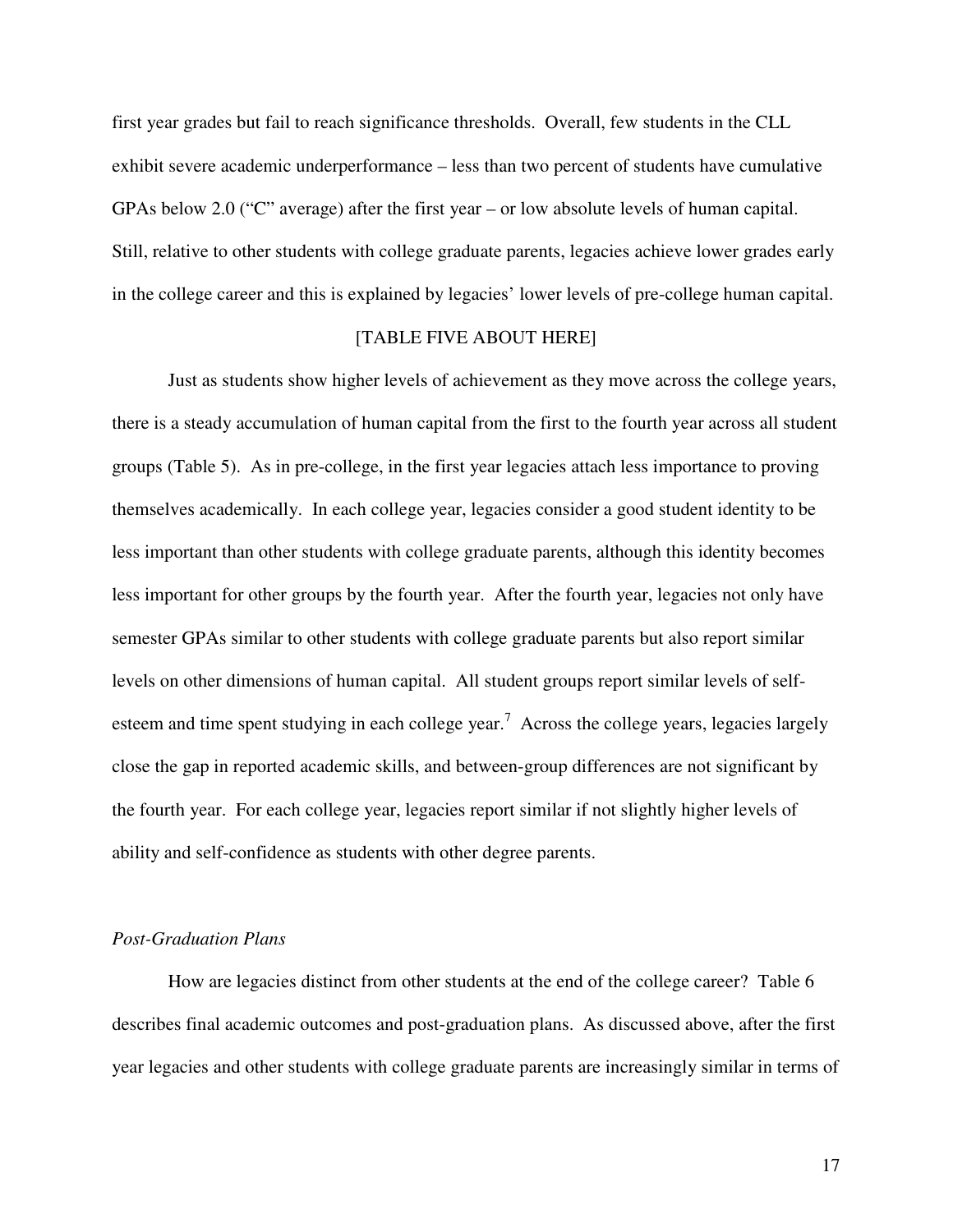achievement and college activities, and this pattern continues with immediate post-graduation plans. Compared to other students, legacies are less likely to major in the natural sciences or engineering and are more likely to major in humanities. Over one-third of students with professional degree parents graduated with honors, compared to about one-quarter of legacies and students with other college degree parents and about one-sixth of students with low education parents. Bowen, Kurzweil and Tobin (2005, p. 171) report little academic underperformance by legacies – roughly 1.4 percentage points in class rank –in the *College and Beyond* 1995 entering cohort. Our results generally confirm this finding. Legacies are less likely to graduate with honors and achieve somewhat lower grades in each semester than students with professional degree parents, the group that legacies most resemble in their socioeconomic profile. After the first college year, legacies show similar levels of academic achievement as other students with college degree parents.

## [TABLE SIX ABOUT HERE]

Post-graduation plans were collected in the spring semester of the fourth college year and provide a final view of how legacies may differ from other student groups. Legacies are somewhat less likely to report plans for attending school full-time in the fall after graduation than other students, and more likely to report plans other than school or work. While there are few significant differences for immediate post-graduation plans, legacies are more to report the use of family or personal contacts for their post-graduation plans. About two-thirds of legacies report the use of personal contacts, compared to about 45 percent of students with professional degree parents and students with low education parents.

Plans for five years after graduation reveal stronger differences between legacies and other student groups. Legacies have lower degree expectations and are less likely to expect a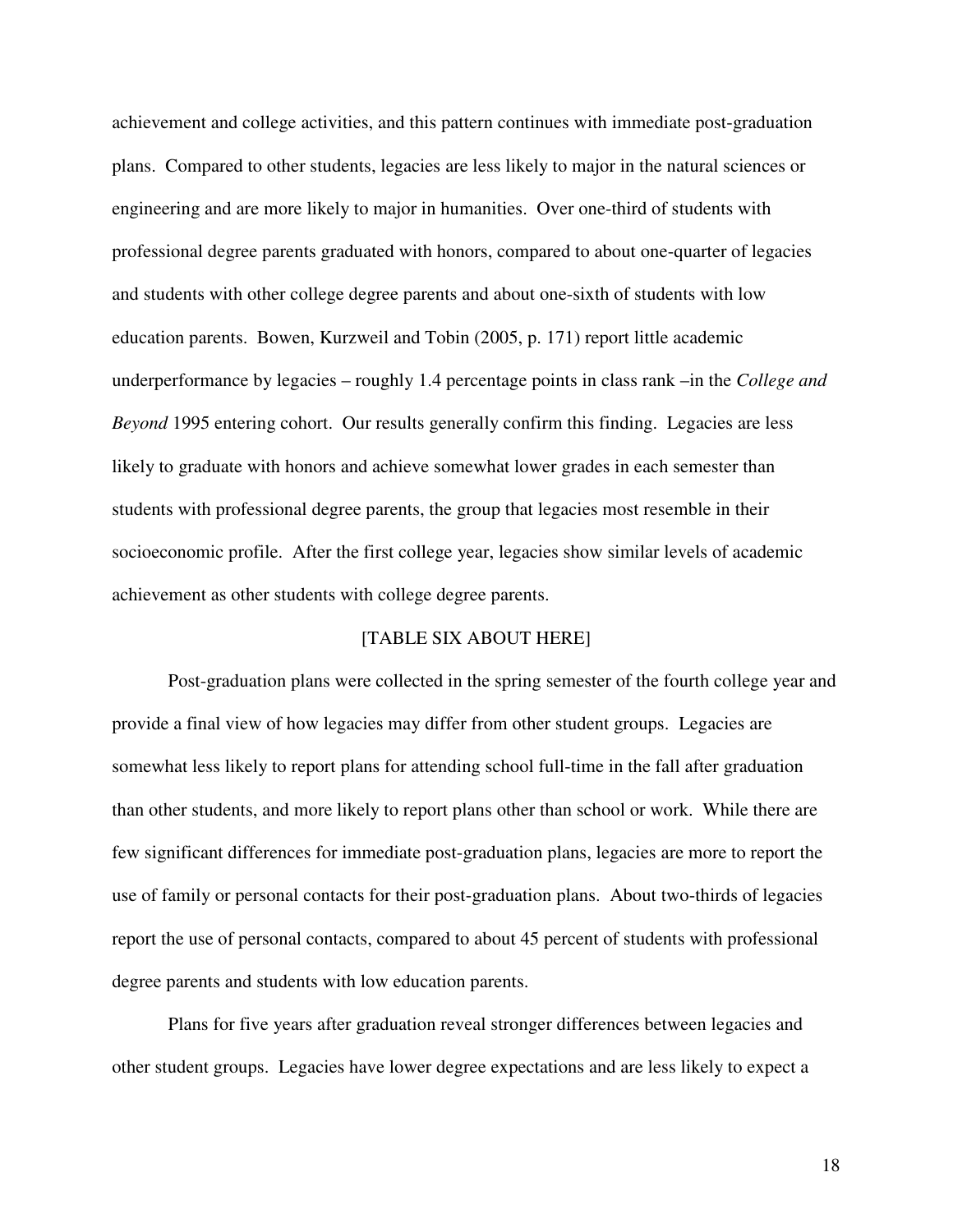high-status professional occupation than both other students with college graduate parents and students with no degree parents. For example, about 44 percent of legacies plan on having obtained or be working towards a professional degree, compared to about 60 percent of students with professional degree and no degree parents and about 52 percent of students with other degree parents. Legacies are not significantly different from other students in plans for being a lawyer or executive/manager. Legacies are less than half as likely to plan on being a medical doctor compared to students with professional degree and no degree parents, and about onefourth as likely to plan on being an engineer compared to students with other degree and no degree parents.

In sum, as a result of their relative human capital deficit at admissions, legacies have lower grades than other students with college graduate parents early in the college career. After the first year, legacies have similar levels of achievement and show comparable levels across several human capital measures. Compared to the socioeconomic and pre-college profiles, there are few differences in post-graduation plans, although legacies are less likely to plan on being a medical doctor or engineer and have lower degree aspirations than other students.

#### **Discussion**

Soon after the Supreme Court's *Grutter* decision, an ultimately failed Senate bill included a reporting requirement to draw attention to admissions policies that favor students from wealthy families. As part of the Higher Education Act (S.1793, 108<sup>th</sup> Cong., §302), this proposal called for postsecondary institutions to report the number, racial ethnic group, sex and Federal Pell Grant eligibility of legacies and students who were admitted as part of an early decisions program. As a challenge to the idea of a meritocratic admissions process, this proposal was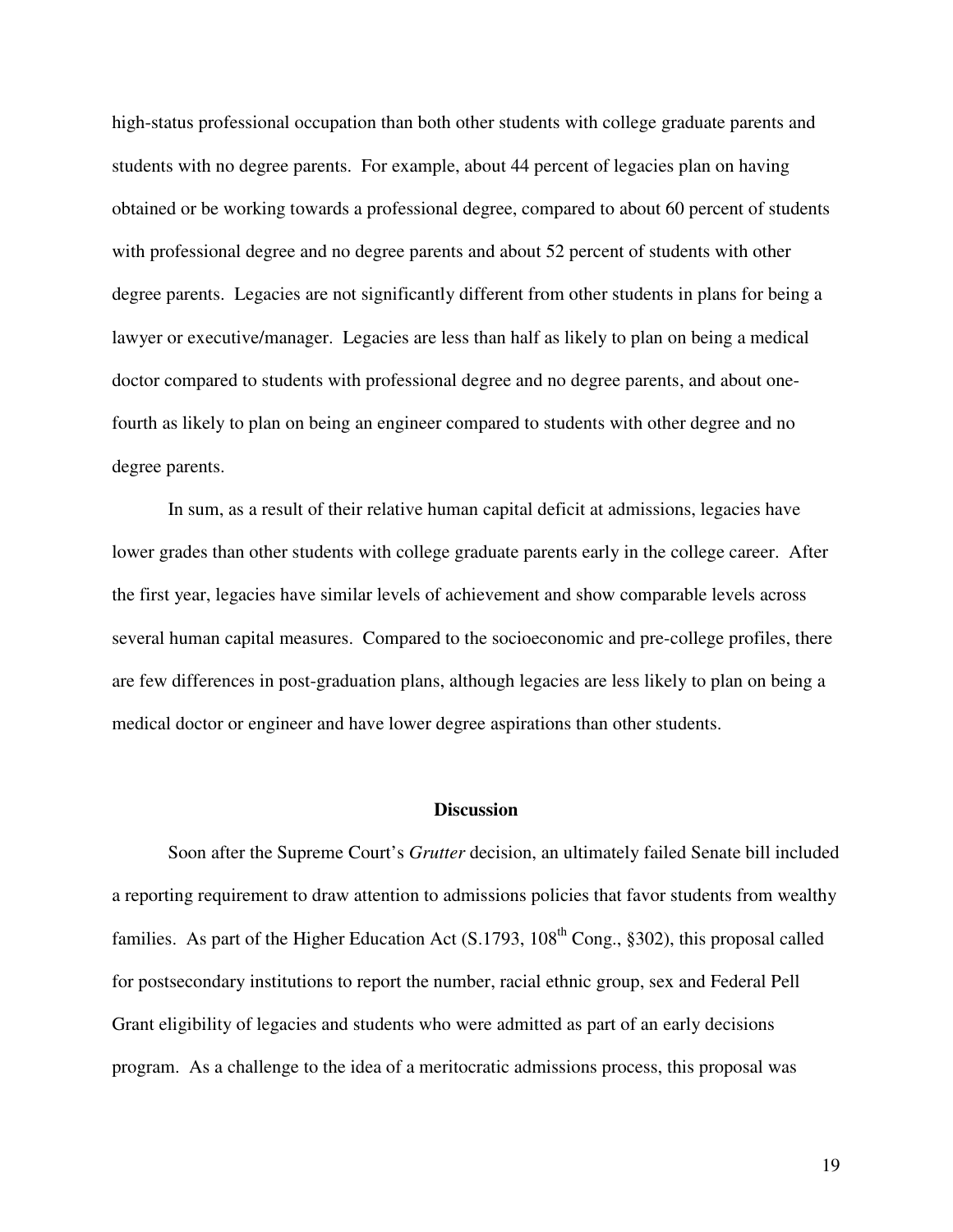designed to counter opponents of affirmative action programs that preference underrepresented minorities (Golden, 2006, pp. 227-258). In high profile moves, Harvard and Princeton recently dropped their early decisions programs, arguing that they put low-income and minority students at a disadvantage (Finder & Arenson, 2006, p. A1; Finder, 2006, p. A16). Admissions preference for legacies remains a contentious issue, with some commentators and politicians calling for preferences to be abolished (Bowen et al., 2005, pp. 167-171). At present there appears little impetus for private elite colleges and universities to abandon legacy preferences.

Our contribution to this broader discussion is to provide a detailed empirical portrait of legacies attending an elite institution. Comparable to figures available at other selective colleges and universities, about one-fifth of students in the CLL have a parent or close relative who also attended Duke, and over five-sixths of these legacies are white. While our data do not provide information on Pell Grant eligibility, legacies were least likely of the four groups to report an interest in receiving financial aid, and expect to rely on parents and family members for most college expenses. Less than five percent of legacies enter college from households with a reported annual income of \$35,000/year or less, compared to about 40 percent of students without college graduate parents.<sup>8</sup>

Our study primarily examined three areas: pre-college admissions profiles, within-college academic achievement and post-graduation academic and occupational plans. Legacies are most distinctive as a status group in their pre-college profiles, largely representing constituencies that monopolized higher education at the beginning of the twentieth-century: affluent white Protestants. However, upon matriculation legacies have a human capital deficit relative to other students with college graduate parents, evidenced by lower test scores and lower levels across six of seven human capital measures.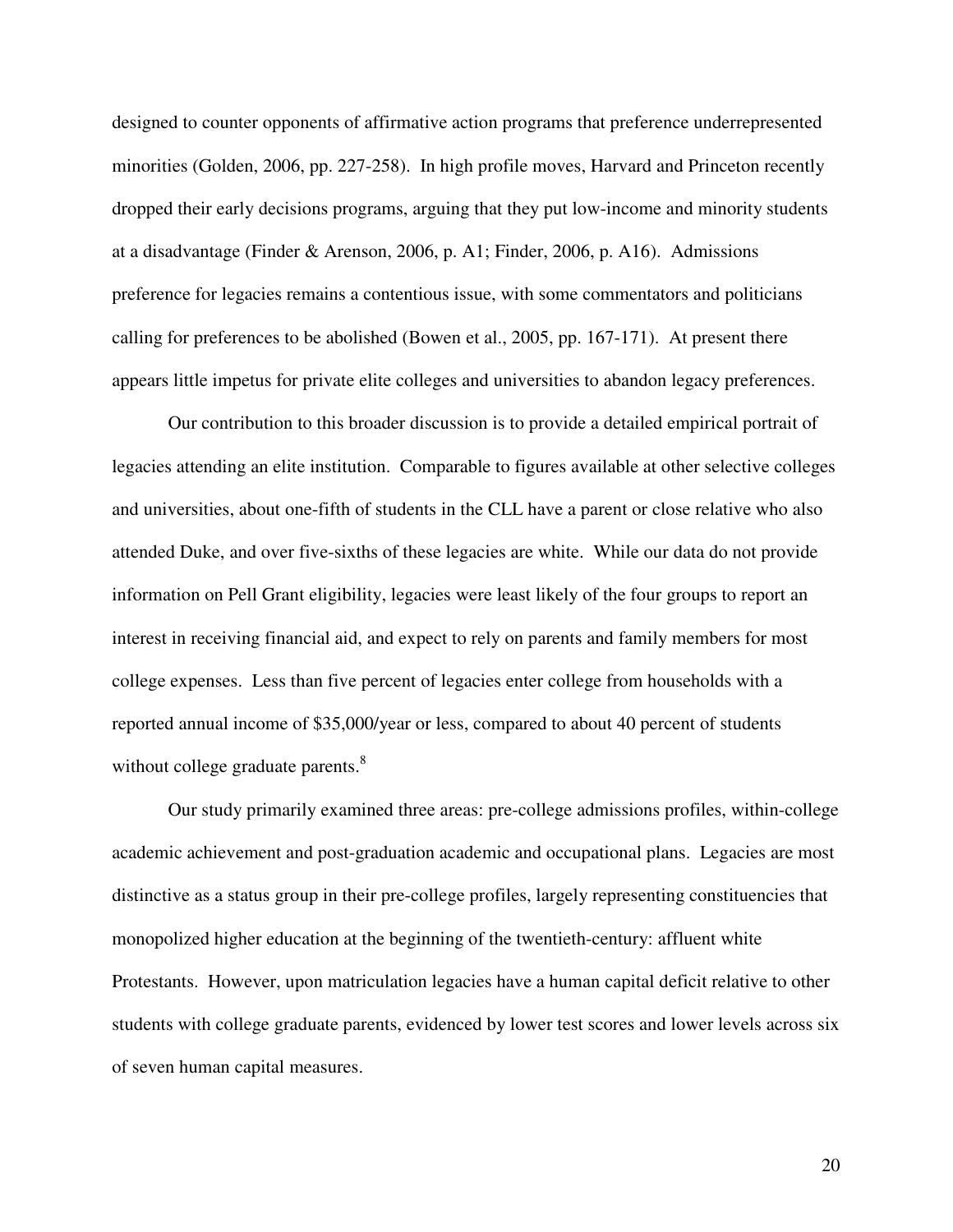During the first college year, legacies achieve lower than expected grades, and this underperformance is attributable to legacies' pre-college human capital deficit. By the fourth college year, legacies achieve grades that are comparable to other students with college educated parents, and also show similar levels of human capital across most dimensions. Legacies consider a good student identity to be less important than other students, and are also less likely to major in the natural sciences or engineering. There is little difference between student groups in immediate post-graduation plans, although legacies are less likely to plan on becoming a medical doctor, engineer or scientist, and have lower final degree aspirations. Across the college career, legacies exhibit an activation of social capital: first, through college admission despite somewhat lower test scores, and finally in the prevalent use of personal contacts for postgraduation educational and occupational plans.

Legacies appear undeterred by their relative underperformance during the first year, and go on to achieve high grades in subsequent semesters. While our results show that legacies' human capital deficit at admissions explains this early underperformance, it is likely that legacies draw upon their other resources and forms of capital. During high school, legacies are surrounded by an abundance of cultural capital in the home, including educational resources and books, and images of academic success in the family (Bourdieu, 1973; McClelland, 1990). Legacies by definition have parents or family members with an educational credential from an elite university, and thus likely grew up in a household that cultivates the development of the tastes, styles of speech and expression, and interpersonal skills rewarded by educational institutions (Lareau, 2003). Further, legacies have the unique resource of being able to turn to family members who have direct experience – and established social networks – as alumni.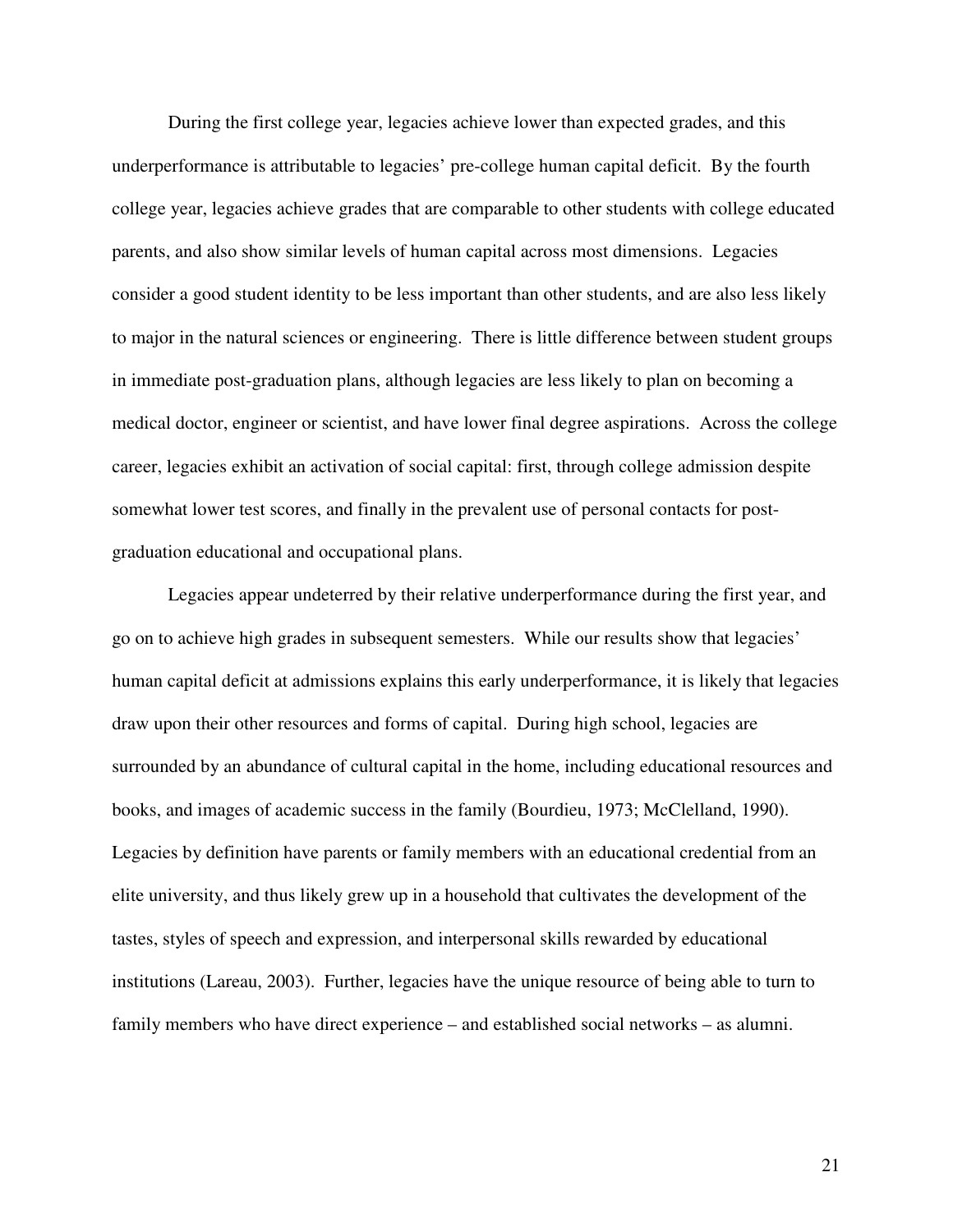In other ways, legacies reveal a benefit afforded by an abundant supply of economic, cultural and social capital: flexibility to be uncertain about future plans. In their pre-college profiles and post-graduation plans, legacies are more likely than other students to be uncertain about their future educational and occupational plans. Pre-college, over 39 percent of legacies do not know their expected major field and 35 percent do not know their first occupation after graduation, compared to about 28 percent and 26 percent of other students, respectively. At the end of the fourth year, legacies are most likely to report plans other than school or work for the fall immediately following graduation, and are least likely to report future occupational plans.

What are the costs and benefits of admissions preferences for legacies at elite colleges and universities? The legacy advantage has declined slightly over the past two decades (Epenshade et al., 2005, pp. 1442), and the university campus today is undoubtedly far more diverse and inclusive than half a century ago. Although legacies are predominately white, Epenshade and Chung (2005, pp. 299-300) estimate that ending admissions preferences for legacies would only modestly increase the share of admitted students from minority groups. Howell and Turner (2004) determine that the costs to diversity will decline over the coming decades, due to changes in the racial ethnic composition of the alumni and legacy pools. Further, legacies can help colleges and universities meet financial objectives as well as maintain a sense of historical continuity on campus (Bowen et al., 2005).

Our data only allow comparisons among matriculants at an elite university, and we cannot make empirical judgments about the students who would have been accepted had there not been an admissions preference for legacies. Still, our results have several distinct implications. An admissions preference for legacies clearly "advantages the advantaged," as legacies comprise an affluent high status group, characterized by an abundance of economic,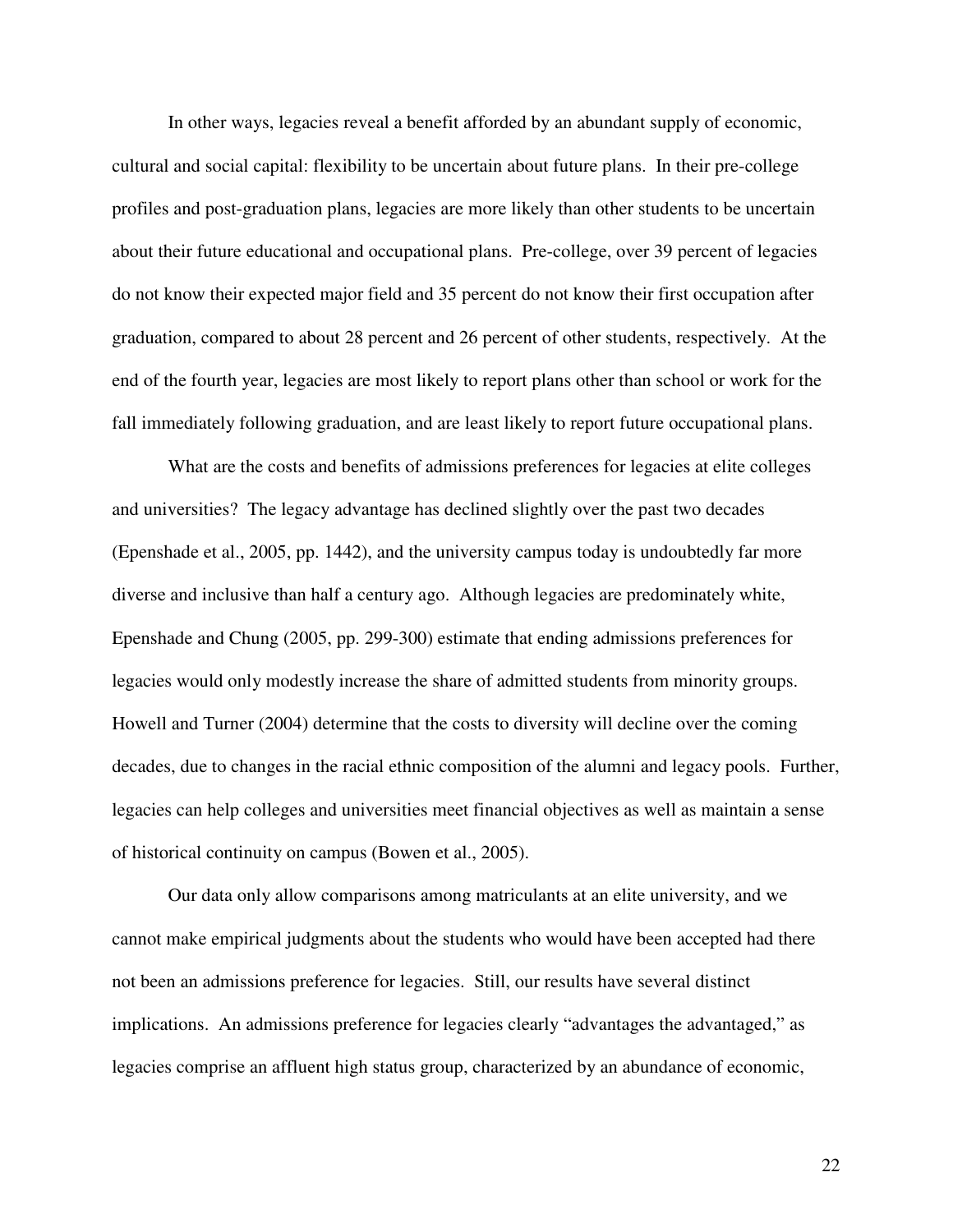cultural and social capital, but a relative deficit of human capital. On the one hand, by the end of college legacies achieve high academic standards, comparable to other students with college graduate parents. On the other hand, of the four comparison groups legacies attach the least importance to being a good student across all college years, are least likely to major in the natural sciences and are least likely to plan on becoming a medical doctor, engineer or scientist.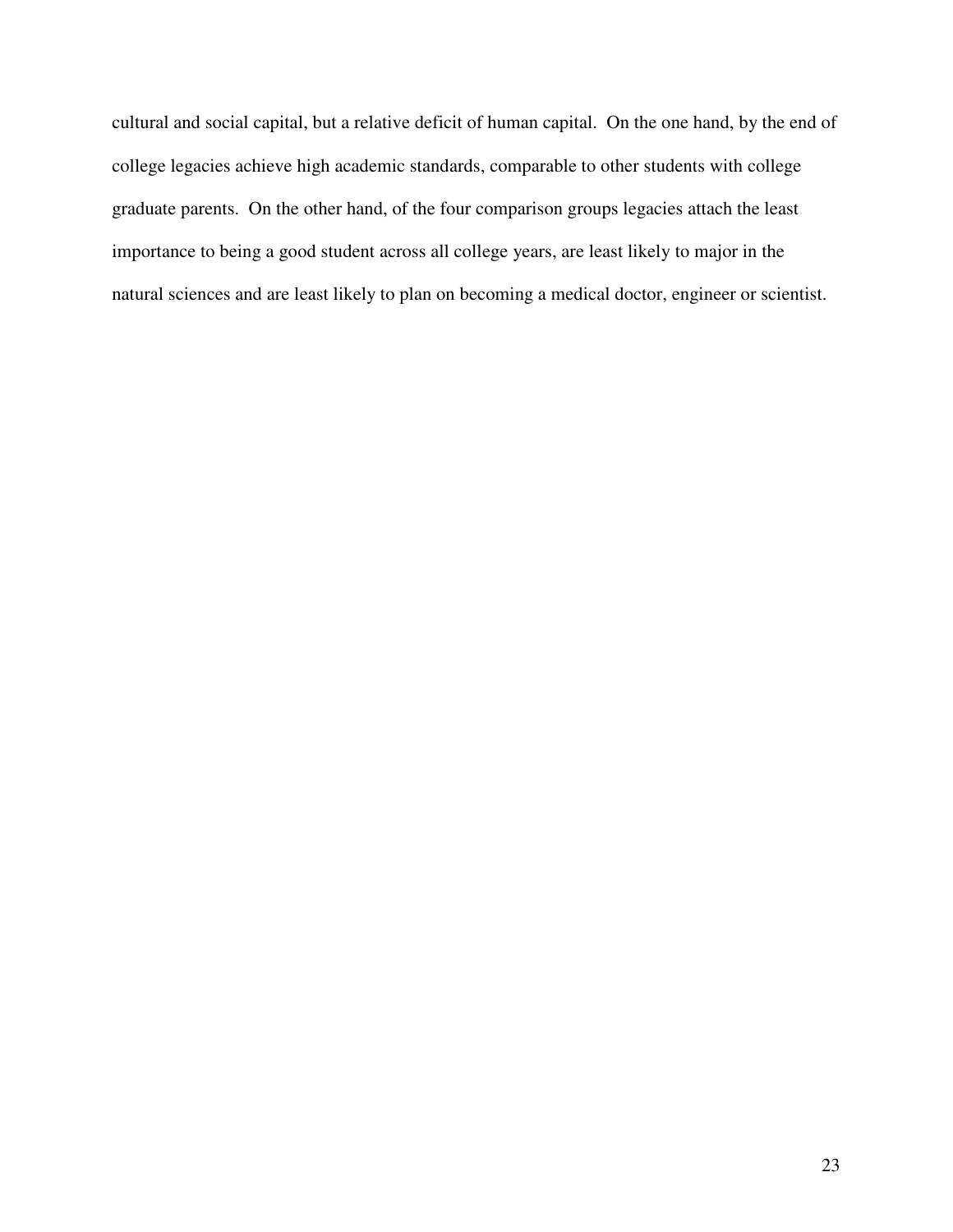$1$  Bourdieu was critical of the human capital perspective, arguing that it failed to recognize the role of educational institutions in processes of cultural and social reproduction (Bourdieu, 1989/1996, pp. 275-6). Instead, the skills and abilities that we regard as dimensions of human capital Bourdieu considered as embodied cultural capital.

 $2$  Overall response rates to the in-college waves, administered by mail and web (senior year only), were 71 percent for the first year, 65 percent for the second year and 59 percent for the senior year.

<sup>3</sup> For the actual placement of respondents in racial ethnic categories, Census-type questions were used that measure first whether or not the respondent is Hispanic and then elicit a racial category. Virtually all "Hispanic" respondents also reported their race as white, so this group was classified as Latino. Other groups were placed on the basis of this question, which includes bi- and multi-racial options.

<sup>4</sup> Epenshade and Chung (2005, p. 301) report that 76 percent of legacies are white in the 1997 cohort of the *National Study of College Experience,*. Howell and Turner (2004, p. 341) show that 87 percent of legacies are white in a recent cohort at the University of Virginia. In comparison, 84 percent of legacies are white in the CLL.

<sup>5</sup> In results not shown, we examine differences on Admissions Committee ratings, collected from institutional files. Legacies had the lowest scores of the four student groups for achievement and personal qualities, and lower scores than other students with college graduate parents for curriculum, essay, test scores, and recommendation letters.

<sup>6</sup> The CLL does not include information about athletes who were recruited during the admissions process. Other items ask students about extracurricular participation, including intercollegiate athletics, in each college year. In the first year, about 56 percent of intercollegiate athletes had SAT scores below their class mean.

 $<sup>7</sup>$  In results not shown, we examine other measures of time use during the college years. There are no significant</sup> differences between the four student groups in the time spent each week in class, doing homework or studying. Consistent with recent national trends at selective universities (Babcock & Marks, 2008), students spend about 24 hours/week in class or studying during the first year, and about 20 hours by the fourth year. During the first year,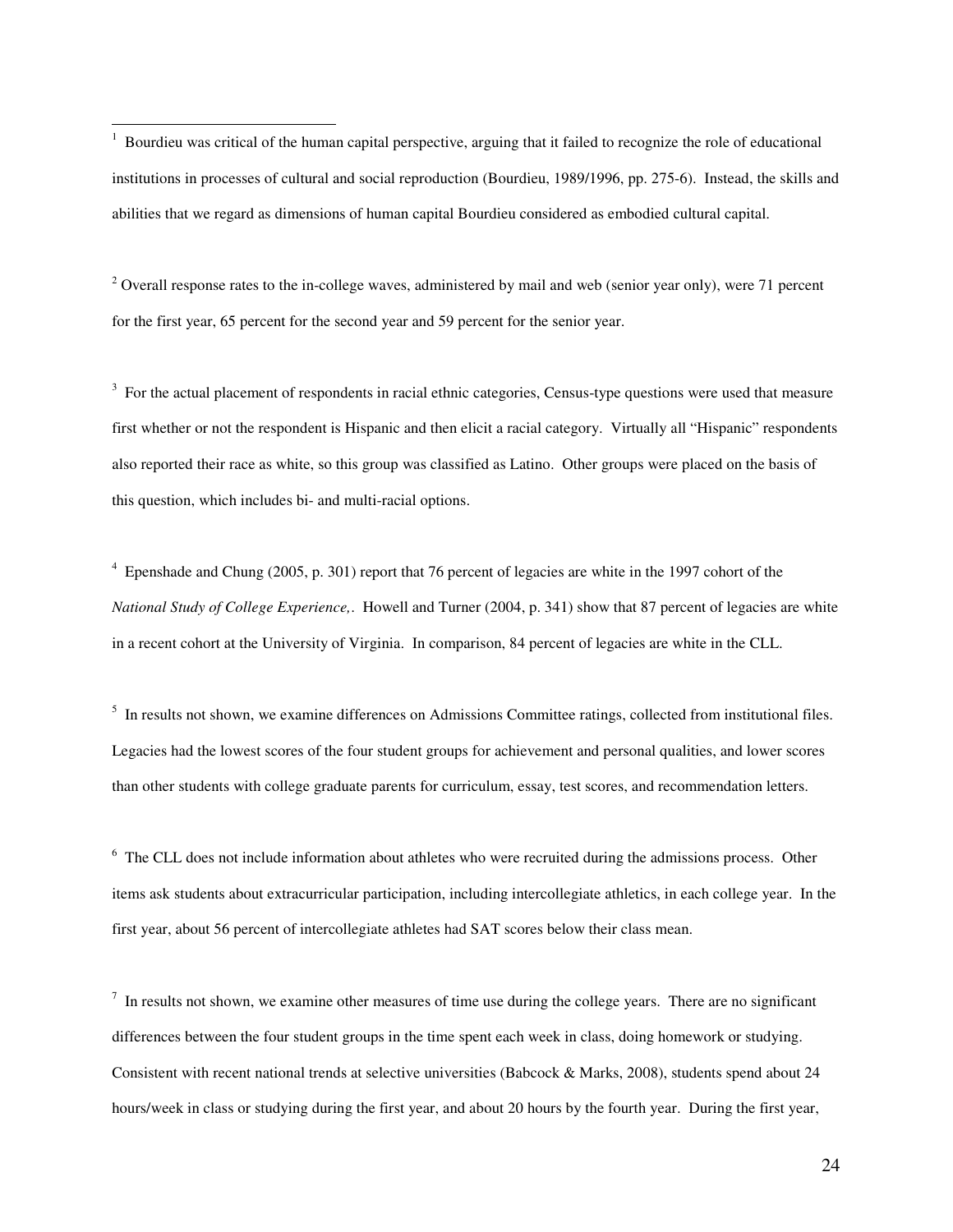however, legacies spend significantly more time socializing with friends and partying than other students. Legacies spend about 17.1 hours/week socializing and partying during the first year, compared to about 16.2 hours for other students with college graduate parents and about 12.6 hours for students with no degree parents.

<sup>8</sup> About 46 percent of legacies reported an interest in receiving financial aid in their college admissions form, compared to nearly half of students with professional degree parents, about 59 percent of students with college degree parents and about two-thirds of students with no degree parents. While there is no absolute family income threshold to determine Pell Grant eligibility (other factors include assets, household size and number of family members in college), about 73 percent of students at private universities during the 2003-2004 academic year with a pre-college family income of less than \$35,000/year received a Pell Grant (Berkner, et al., 2005).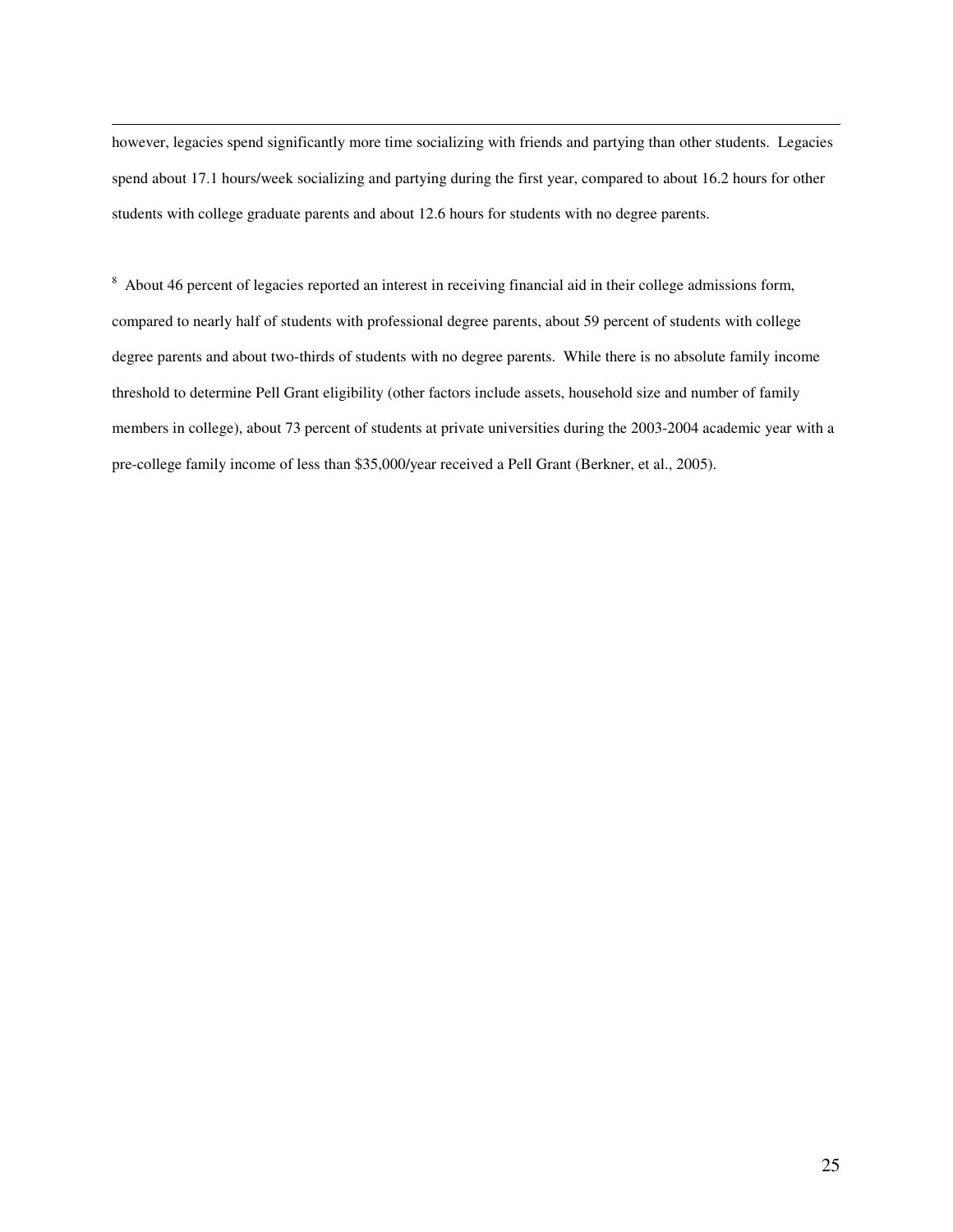### **Appendix A**: Dropout Bias and Non-Response Bias

Registrar's Office data provided information on students who were not enrolled at the end of each survey year. Non-enrollment might occur because of academic or disciplinary probation, medical or personal leave of absence, transfer or dismissal. At the end of the first college year, fewer than one percent of students  $(n = 12)$  were not enrolled, about three percent  $(n = 48)$  after the second year and about five percent  $(n = 81)$  after the fourth year. Tests for differences were conducted using admissions file information of those enrolled versus not enrolled at the end of each survey year. The test variables included racial ethnic group, SAT verbal and mathematics score, high school rank (where available), overall admission rating, parental education, financial aid applicant, type of high school attended and citizenship. Only two differences were significant ( $p < .05$ ): at the end of the first year dropouts had higher SATverbal scores, and by the end of the fourth college year dropouts had a lower admissions rating.

Similar tests were conducted comparing respondents and non-respondents for each wave, using the same variable set plus major field area (natural science, social science, humanities or undecided), legacy status, and semester GPA. There are no significant or only few sporadic differences for: racial ethnic category, high school rank, admissions rating, legacy, citizenship, financial aid applicant, and major field. Several other variables show more systematic differences: non-respondents at every wave have lower SAT scores (math.: 9-15 points, verbal: 18-22 points), non-respondents have slightly higher educated parents at waves one and three, non-respondents at every wave are less likely to be from a public high school and somewhat more likely to be from a private (non-religious) high school, and non-respondents have somewhat lower GPA in the previous semester by about one-quarter of a letter grade.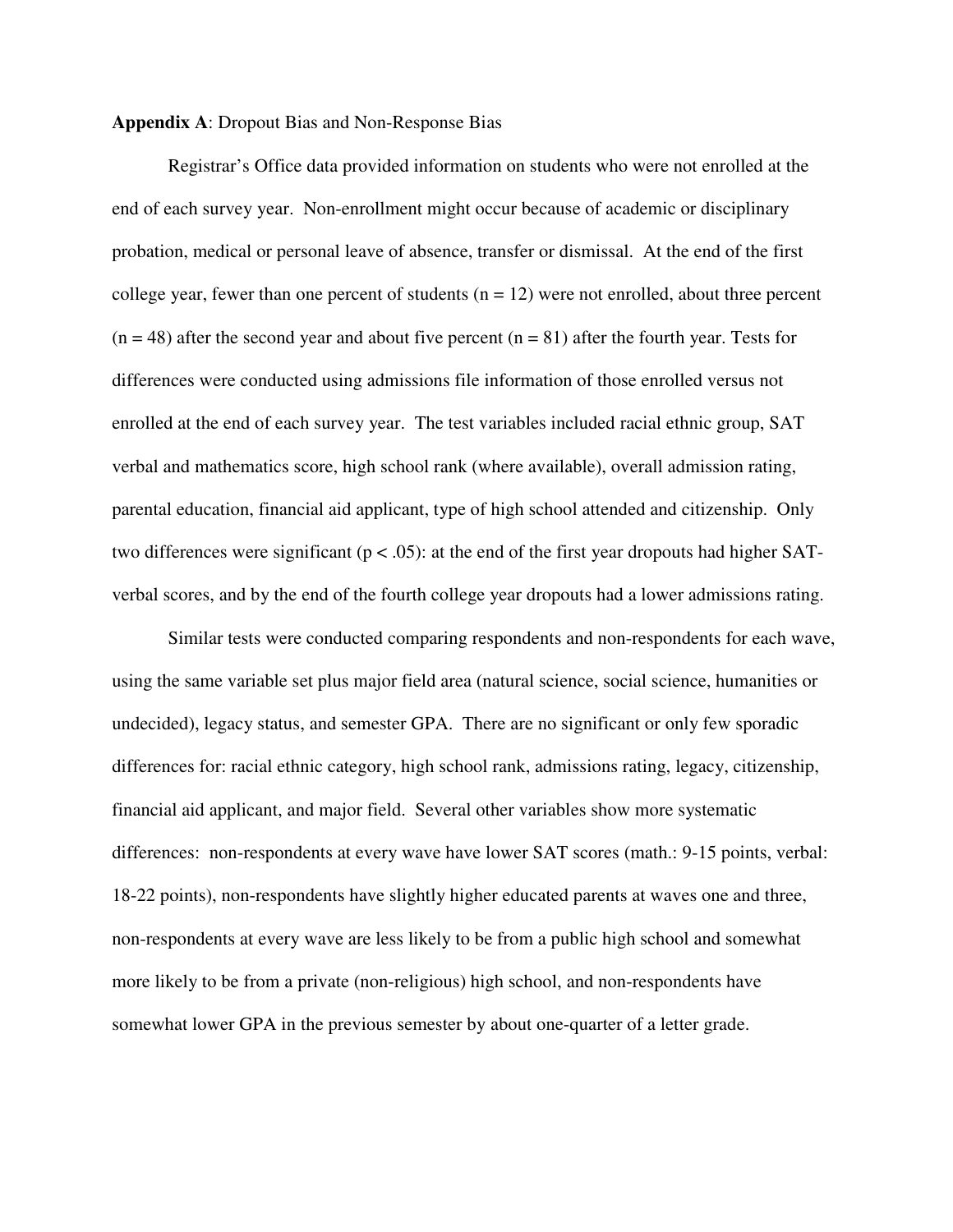| Parent/family member graduated from Duke<br>Legacies<br>Race/ethnicity<br>Census-type questions (see fn. 3)<br>$1 = US$ Citizen (native born and naturalized)<br>Citizen<br>Current religious affiliation<br>Religious affiliation<br>Intact family<br>$1 =$ both parents lived in home, senior year of high school<br>Household income<br>Student reported pre-tax household income, recoded from 11<br>categories to the category midpoint. The highest category --<br>"\$500,000/year or more" -- was converted to "\$550,000" following<br>linear interpolation<br>Type of primary high school attended during senior year<br>High school type<br>Parents cultural activities<br>Alpha = $.687$ ; three item scale (max. 12) of parents' cultural<br>activities (visit art museum, attend opera/ballet, read) during<br>student's middle school years<br>Cultural activities<br>Alpha = .667 (middle school) and .634 (high school); six item scale<br>(max. 24) of students' cultural activities (visit art museum, attend<br>opera/ballet, movie theater, zoo/science center, concert, sport event)<br><b>Educational resources</b><br>Alpha = $.704$ ; ten item scale of educational resources present in<br>student's home during senior year<br>Scholastic aptitude test (max. 1600); most students had SAT scores<br><b>SAT</b> score<br>available while a small number ( $n = 76$ ) had ACT composite scores<br>which were transformed into analog scores<br>Academic skills<br>Alpha = .758 (pre-college), .785 (first year), .788 (second year) and<br>.790 (fourth year); eight item scale (max. 40) of self-assessed<br>abilities: remembering factual knowledge, understanding<br>fundamental concepts, applying knowledge, analyzing arguments,<br>synthesizing information, conducting research, oral expression, and<br>writing skills<br>Ability comparisons to other students in most challenging class $(1 =$<br>Self-assessed ability<br>very much below average, $5 = \text{very much above average}$ ; the pre-<br>college measure combines items for the last challenging mathematics<br>and literature courses.<br>Alpha = $.660$ (first year), .707 (second year) and .701 (fourth year).<br>Self-esteem<br>Sum of 3 items (max. 15) from the Rosenberg self-esteem scale (pre-<br>college, items 1 and 2 only): extent to which respondent agrees that<br>1) on the whole, satisfied with self, 2) do not feel useless at times<br>[reflected] and 3) do not wish could have more self respect<br>[reflected]<br>Academic self confidence<br>Confidence in most challenging class $(1 = not at all confident, 5 =$<br>extremely confident); the pre-college measure combines items for<br>the last challenging mathematics and literature courses<br>Importance of good student identity to overall identity $(1 = not at all$<br>Good student identity<br>$important, 5 = extremely important)$<br>Prove self academically<br>Importance of proving self academically $(1 = not at all important, 5)$<br>$=$ extremely important) | Variable name       | Description                                                    |
|-----------------------------------------------------------------------------------------------------------------------------------------------------------------------------------------------------------------------------------------------------------------------------------------------------------------------------------------------------------------------------------------------------------------------------------------------------------------------------------------------------------------------------------------------------------------------------------------------------------------------------------------------------------------------------------------------------------------------------------------------------------------------------------------------------------------------------------------------------------------------------------------------------------------------------------------------------------------------------------------------------------------------------------------------------------------------------------------------------------------------------------------------------------------------------------------------------------------------------------------------------------------------------------------------------------------------------------------------------------------------------------------------------------------------------------------------------------------------------------------------------------------------------------------------------------------------------------------------------------------------------------------------------------------------------------------------------------------------------------------------------------------------------------------------------------------------------------------------------------------------------------------------------------------------------------------------------------------------------------------------------------------------------------------------------------------------------------------------------------------------------------------------------------------------------------------------------------------------------------------------------------------------------------------------------------------------------------------------------------------------------------------------------------------------------------------------------------------------------------------------------------------------------------------------------------------------------------------------------------------------------------------------------------------------------------------------------------------------------------------------------------------------------------------------------------------------------------------------------------------------------------------------------------------------------------------------------------------------------------------------------------------------------------------------------------------|---------------------|----------------------------------------------------------------|
|                                                                                                                                                                                                                                                                                                                                                                                                                                                                                                                                                                                                                                                                                                                                                                                                                                                                                                                                                                                                                                                                                                                                                                                                                                                                                                                                                                                                                                                                                                                                                                                                                                                                                                                                                                                                                                                                                                                                                                                                                                                                                                                                                                                                                                                                                                                                                                                                                                                                                                                                                                                                                                                                                                                                                                                                                                                                                                                                                                                                                                                                 |                     |                                                                |
|                                                                                                                                                                                                                                                                                                                                                                                                                                                                                                                                                                                                                                                                                                                                                                                                                                                                                                                                                                                                                                                                                                                                                                                                                                                                                                                                                                                                                                                                                                                                                                                                                                                                                                                                                                                                                                                                                                                                                                                                                                                                                                                                                                                                                                                                                                                                                                                                                                                                                                                                                                                                                                                                                                                                                                                                                                                                                                                                                                                                                                                                 |                     |                                                                |
|                                                                                                                                                                                                                                                                                                                                                                                                                                                                                                                                                                                                                                                                                                                                                                                                                                                                                                                                                                                                                                                                                                                                                                                                                                                                                                                                                                                                                                                                                                                                                                                                                                                                                                                                                                                                                                                                                                                                                                                                                                                                                                                                                                                                                                                                                                                                                                                                                                                                                                                                                                                                                                                                                                                                                                                                                                                                                                                                                                                                                                                                 |                     |                                                                |
|                                                                                                                                                                                                                                                                                                                                                                                                                                                                                                                                                                                                                                                                                                                                                                                                                                                                                                                                                                                                                                                                                                                                                                                                                                                                                                                                                                                                                                                                                                                                                                                                                                                                                                                                                                                                                                                                                                                                                                                                                                                                                                                                                                                                                                                                                                                                                                                                                                                                                                                                                                                                                                                                                                                                                                                                                                                                                                                                                                                                                                                                 |                     |                                                                |
|                                                                                                                                                                                                                                                                                                                                                                                                                                                                                                                                                                                                                                                                                                                                                                                                                                                                                                                                                                                                                                                                                                                                                                                                                                                                                                                                                                                                                                                                                                                                                                                                                                                                                                                                                                                                                                                                                                                                                                                                                                                                                                                                                                                                                                                                                                                                                                                                                                                                                                                                                                                                                                                                                                                                                                                                                                                                                                                                                                                                                                                                 |                     |                                                                |
|                                                                                                                                                                                                                                                                                                                                                                                                                                                                                                                                                                                                                                                                                                                                                                                                                                                                                                                                                                                                                                                                                                                                                                                                                                                                                                                                                                                                                                                                                                                                                                                                                                                                                                                                                                                                                                                                                                                                                                                                                                                                                                                                                                                                                                                                                                                                                                                                                                                                                                                                                                                                                                                                                                                                                                                                                                                                                                                                                                                                                                                                 |                     |                                                                |
|                                                                                                                                                                                                                                                                                                                                                                                                                                                                                                                                                                                                                                                                                                                                                                                                                                                                                                                                                                                                                                                                                                                                                                                                                                                                                                                                                                                                                                                                                                                                                                                                                                                                                                                                                                                                                                                                                                                                                                                                                                                                                                                                                                                                                                                                                                                                                                                                                                                                                                                                                                                                                                                                                                                                                                                                                                                                                                                                                                                                                                                                 |                     |                                                                |
|                                                                                                                                                                                                                                                                                                                                                                                                                                                                                                                                                                                                                                                                                                                                                                                                                                                                                                                                                                                                                                                                                                                                                                                                                                                                                                                                                                                                                                                                                                                                                                                                                                                                                                                                                                                                                                                                                                                                                                                                                                                                                                                                                                                                                                                                                                                                                                                                                                                                                                                                                                                                                                                                                                                                                                                                                                                                                                                                                                                                                                                                 |                     |                                                                |
|                                                                                                                                                                                                                                                                                                                                                                                                                                                                                                                                                                                                                                                                                                                                                                                                                                                                                                                                                                                                                                                                                                                                                                                                                                                                                                                                                                                                                                                                                                                                                                                                                                                                                                                                                                                                                                                                                                                                                                                                                                                                                                                                                                                                                                                                                                                                                                                                                                                                                                                                                                                                                                                                                                                                                                                                                                                                                                                                                                                                                                                                 |                     |                                                                |
|                                                                                                                                                                                                                                                                                                                                                                                                                                                                                                                                                                                                                                                                                                                                                                                                                                                                                                                                                                                                                                                                                                                                                                                                                                                                                                                                                                                                                                                                                                                                                                                                                                                                                                                                                                                                                                                                                                                                                                                                                                                                                                                                                                                                                                                                                                                                                                                                                                                                                                                                                                                                                                                                                                                                                                                                                                                                                                                                                                                                                                                                 |                     |                                                                |
|                                                                                                                                                                                                                                                                                                                                                                                                                                                                                                                                                                                                                                                                                                                                                                                                                                                                                                                                                                                                                                                                                                                                                                                                                                                                                                                                                                                                                                                                                                                                                                                                                                                                                                                                                                                                                                                                                                                                                                                                                                                                                                                                                                                                                                                                                                                                                                                                                                                                                                                                                                                                                                                                                                                                                                                                                                                                                                                                                                                                                                                                 |                     |                                                                |
|                                                                                                                                                                                                                                                                                                                                                                                                                                                                                                                                                                                                                                                                                                                                                                                                                                                                                                                                                                                                                                                                                                                                                                                                                                                                                                                                                                                                                                                                                                                                                                                                                                                                                                                                                                                                                                                                                                                                                                                                                                                                                                                                                                                                                                                                                                                                                                                                                                                                                                                                                                                                                                                                                                                                                                                                                                                                                                                                                                                                                                                                 |                     |                                                                |
|                                                                                                                                                                                                                                                                                                                                                                                                                                                                                                                                                                                                                                                                                                                                                                                                                                                                                                                                                                                                                                                                                                                                                                                                                                                                                                                                                                                                                                                                                                                                                                                                                                                                                                                                                                                                                                                                                                                                                                                                                                                                                                                                                                                                                                                                                                                                                                                                                                                                                                                                                                                                                                                                                                                                                                                                                                                                                                                                                                                                                                                                 |                     |                                                                |
|                                                                                                                                                                                                                                                                                                                                                                                                                                                                                                                                                                                                                                                                                                                                                                                                                                                                                                                                                                                                                                                                                                                                                                                                                                                                                                                                                                                                                                                                                                                                                                                                                                                                                                                                                                                                                                                                                                                                                                                                                                                                                                                                                                                                                                                                                                                                                                                                                                                                                                                                                                                                                                                                                                                                                                                                                                                                                                                                                                                                                                                                 |                     |                                                                |
|                                                                                                                                                                                                                                                                                                                                                                                                                                                                                                                                                                                                                                                                                                                                                                                                                                                                                                                                                                                                                                                                                                                                                                                                                                                                                                                                                                                                                                                                                                                                                                                                                                                                                                                                                                                                                                                                                                                                                                                                                                                                                                                                                                                                                                                                                                                                                                                                                                                                                                                                                                                                                                                                                                                                                                                                                                                                                                                                                                                                                                                                 |                     |                                                                |
|                                                                                                                                                                                                                                                                                                                                                                                                                                                                                                                                                                                                                                                                                                                                                                                                                                                                                                                                                                                                                                                                                                                                                                                                                                                                                                                                                                                                                                                                                                                                                                                                                                                                                                                                                                                                                                                                                                                                                                                                                                                                                                                                                                                                                                                                                                                                                                                                                                                                                                                                                                                                                                                                                                                                                                                                                                                                                                                                                                                                                                                                 |                     |                                                                |
|                                                                                                                                                                                                                                                                                                                                                                                                                                                                                                                                                                                                                                                                                                                                                                                                                                                                                                                                                                                                                                                                                                                                                                                                                                                                                                                                                                                                                                                                                                                                                                                                                                                                                                                                                                                                                                                                                                                                                                                                                                                                                                                                                                                                                                                                                                                                                                                                                                                                                                                                                                                                                                                                                                                                                                                                                                                                                                                                                                                                                                                                 |                     |                                                                |
|                                                                                                                                                                                                                                                                                                                                                                                                                                                                                                                                                                                                                                                                                                                                                                                                                                                                                                                                                                                                                                                                                                                                                                                                                                                                                                                                                                                                                                                                                                                                                                                                                                                                                                                                                                                                                                                                                                                                                                                                                                                                                                                                                                                                                                                                                                                                                                                                                                                                                                                                                                                                                                                                                                                                                                                                                                                                                                                                                                                                                                                                 |                     |                                                                |
|                                                                                                                                                                                                                                                                                                                                                                                                                                                                                                                                                                                                                                                                                                                                                                                                                                                                                                                                                                                                                                                                                                                                                                                                                                                                                                                                                                                                                                                                                                                                                                                                                                                                                                                                                                                                                                                                                                                                                                                                                                                                                                                                                                                                                                                                                                                                                                                                                                                                                                                                                                                                                                                                                                                                                                                                                                                                                                                                                                                                                                                                 |                     |                                                                |
|                                                                                                                                                                                                                                                                                                                                                                                                                                                                                                                                                                                                                                                                                                                                                                                                                                                                                                                                                                                                                                                                                                                                                                                                                                                                                                                                                                                                                                                                                                                                                                                                                                                                                                                                                                                                                                                                                                                                                                                                                                                                                                                                                                                                                                                                                                                                                                                                                                                                                                                                                                                                                                                                                                                                                                                                                                                                                                                                                                                                                                                                 |                     |                                                                |
|                                                                                                                                                                                                                                                                                                                                                                                                                                                                                                                                                                                                                                                                                                                                                                                                                                                                                                                                                                                                                                                                                                                                                                                                                                                                                                                                                                                                                                                                                                                                                                                                                                                                                                                                                                                                                                                                                                                                                                                                                                                                                                                                                                                                                                                                                                                                                                                                                                                                                                                                                                                                                                                                                                                                                                                                                                                                                                                                                                                                                                                                 |                     |                                                                |
|                                                                                                                                                                                                                                                                                                                                                                                                                                                                                                                                                                                                                                                                                                                                                                                                                                                                                                                                                                                                                                                                                                                                                                                                                                                                                                                                                                                                                                                                                                                                                                                                                                                                                                                                                                                                                                                                                                                                                                                                                                                                                                                                                                                                                                                                                                                                                                                                                                                                                                                                                                                                                                                                                                                                                                                                                                                                                                                                                                                                                                                                 |                     |                                                                |
|                                                                                                                                                                                                                                                                                                                                                                                                                                                                                                                                                                                                                                                                                                                                                                                                                                                                                                                                                                                                                                                                                                                                                                                                                                                                                                                                                                                                                                                                                                                                                                                                                                                                                                                                                                                                                                                                                                                                                                                                                                                                                                                                                                                                                                                                                                                                                                                                                                                                                                                                                                                                                                                                                                                                                                                                                                                                                                                                                                                                                                                                 |                     |                                                                |
|                                                                                                                                                                                                                                                                                                                                                                                                                                                                                                                                                                                                                                                                                                                                                                                                                                                                                                                                                                                                                                                                                                                                                                                                                                                                                                                                                                                                                                                                                                                                                                                                                                                                                                                                                                                                                                                                                                                                                                                                                                                                                                                                                                                                                                                                                                                                                                                                                                                                                                                                                                                                                                                                                                                                                                                                                                                                                                                                                                                                                                                                 |                     |                                                                |
|                                                                                                                                                                                                                                                                                                                                                                                                                                                                                                                                                                                                                                                                                                                                                                                                                                                                                                                                                                                                                                                                                                                                                                                                                                                                                                                                                                                                                                                                                                                                                                                                                                                                                                                                                                                                                                                                                                                                                                                                                                                                                                                                                                                                                                                                                                                                                                                                                                                                                                                                                                                                                                                                                                                                                                                                                                                                                                                                                                                                                                                                 |                     |                                                                |
|                                                                                                                                                                                                                                                                                                                                                                                                                                                                                                                                                                                                                                                                                                                                                                                                                                                                                                                                                                                                                                                                                                                                                                                                                                                                                                                                                                                                                                                                                                                                                                                                                                                                                                                                                                                                                                                                                                                                                                                                                                                                                                                                                                                                                                                                                                                                                                                                                                                                                                                                                                                                                                                                                                                                                                                                                                                                                                                                                                                                                                                                 |                     |                                                                |
|                                                                                                                                                                                                                                                                                                                                                                                                                                                                                                                                                                                                                                                                                                                                                                                                                                                                                                                                                                                                                                                                                                                                                                                                                                                                                                                                                                                                                                                                                                                                                                                                                                                                                                                                                                                                                                                                                                                                                                                                                                                                                                                                                                                                                                                                                                                                                                                                                                                                                                                                                                                                                                                                                                                                                                                                                                                                                                                                                                                                                                                                 |                     |                                                                |
|                                                                                                                                                                                                                                                                                                                                                                                                                                                                                                                                                                                                                                                                                                                                                                                                                                                                                                                                                                                                                                                                                                                                                                                                                                                                                                                                                                                                                                                                                                                                                                                                                                                                                                                                                                                                                                                                                                                                                                                                                                                                                                                                                                                                                                                                                                                                                                                                                                                                                                                                                                                                                                                                                                                                                                                                                                                                                                                                                                                                                                                                 |                     |                                                                |
|                                                                                                                                                                                                                                                                                                                                                                                                                                                                                                                                                                                                                                                                                                                                                                                                                                                                                                                                                                                                                                                                                                                                                                                                                                                                                                                                                                                                                                                                                                                                                                                                                                                                                                                                                                                                                                                                                                                                                                                                                                                                                                                                                                                                                                                                                                                                                                                                                                                                                                                                                                                                                                                                                                                                                                                                                                                                                                                                                                                                                                                                 |                     |                                                                |
|                                                                                                                                                                                                                                                                                                                                                                                                                                                                                                                                                                                                                                                                                                                                                                                                                                                                                                                                                                                                                                                                                                                                                                                                                                                                                                                                                                                                                                                                                                                                                                                                                                                                                                                                                                                                                                                                                                                                                                                                                                                                                                                                                                                                                                                                                                                                                                                                                                                                                                                                                                                                                                                                                                                                                                                                                                                                                                                                                                                                                                                                 |                     |                                                                |
|                                                                                                                                                                                                                                                                                                                                                                                                                                                                                                                                                                                                                                                                                                                                                                                                                                                                                                                                                                                                                                                                                                                                                                                                                                                                                                                                                                                                                                                                                                                                                                                                                                                                                                                                                                                                                                                                                                                                                                                                                                                                                                                                                                                                                                                                                                                                                                                                                                                                                                                                                                                                                                                                                                                                                                                                                                                                                                                                                                                                                                                                 |                     |                                                                |
|                                                                                                                                                                                                                                                                                                                                                                                                                                                                                                                                                                                                                                                                                                                                                                                                                                                                                                                                                                                                                                                                                                                                                                                                                                                                                                                                                                                                                                                                                                                                                                                                                                                                                                                                                                                                                                                                                                                                                                                                                                                                                                                                                                                                                                                                                                                                                                                                                                                                                                                                                                                                                                                                                                                                                                                                                                                                                                                                                                                                                                                                 |                     |                                                                |
|                                                                                                                                                                                                                                                                                                                                                                                                                                                                                                                                                                                                                                                                                                                                                                                                                                                                                                                                                                                                                                                                                                                                                                                                                                                                                                                                                                                                                                                                                                                                                                                                                                                                                                                                                                                                                                                                                                                                                                                                                                                                                                                                                                                                                                                                                                                                                                                                                                                                                                                                                                                                                                                                                                                                                                                                                                                                                                                                                                                                                                                                 |                     |                                                                |
|                                                                                                                                                                                                                                                                                                                                                                                                                                                                                                                                                                                                                                                                                                                                                                                                                                                                                                                                                                                                                                                                                                                                                                                                                                                                                                                                                                                                                                                                                                                                                                                                                                                                                                                                                                                                                                                                                                                                                                                                                                                                                                                                                                                                                                                                                                                                                                                                                                                                                                                                                                                                                                                                                                                                                                                                                                                                                                                                                                                                                                                                 |                     |                                                                |
|                                                                                                                                                                                                                                                                                                                                                                                                                                                                                                                                                                                                                                                                                                                                                                                                                                                                                                                                                                                                                                                                                                                                                                                                                                                                                                                                                                                                                                                                                                                                                                                                                                                                                                                                                                                                                                                                                                                                                                                                                                                                                                                                                                                                                                                                                                                                                                                                                                                                                                                                                                                                                                                                                                                                                                                                                                                                                                                                                                                                                                                                 |                     |                                                                |
|                                                                                                                                                                                                                                                                                                                                                                                                                                                                                                                                                                                                                                                                                                                                                                                                                                                                                                                                                                                                                                                                                                                                                                                                                                                                                                                                                                                                                                                                                                                                                                                                                                                                                                                                                                                                                                                                                                                                                                                                                                                                                                                                                                                                                                                                                                                                                                                                                                                                                                                                                                                                                                                                                                                                                                                                                                                                                                                                                                                                                                                                 |                     |                                                                |
|                                                                                                                                                                                                                                                                                                                                                                                                                                                                                                                                                                                                                                                                                                                                                                                                                                                                                                                                                                                                                                                                                                                                                                                                                                                                                                                                                                                                                                                                                                                                                                                                                                                                                                                                                                                                                                                                                                                                                                                                                                                                                                                                                                                                                                                                                                                                                                                                                                                                                                                                                                                                                                                                                                                                                                                                                                                                                                                                                                                                                                                                 |                     |                                                                |
|                                                                                                                                                                                                                                                                                                                                                                                                                                                                                                                                                                                                                                                                                                                                                                                                                                                                                                                                                                                                                                                                                                                                                                                                                                                                                                                                                                                                                                                                                                                                                                                                                                                                                                                                                                                                                                                                                                                                                                                                                                                                                                                                                                                                                                                                                                                                                                                                                                                                                                                                                                                                                                                                                                                                                                                                                                                                                                                                                                                                                                                                 |                     |                                                                |
|                                                                                                                                                                                                                                                                                                                                                                                                                                                                                                                                                                                                                                                                                                                                                                                                                                                                                                                                                                                                                                                                                                                                                                                                                                                                                                                                                                                                                                                                                                                                                                                                                                                                                                                                                                                                                                                                                                                                                                                                                                                                                                                                                                                                                                                                                                                                                                                                                                                                                                                                                                                                                                                                                                                                                                                                                                                                                                                                                                                                                                                                 |                     |                                                                |
|                                                                                                                                                                                                                                                                                                                                                                                                                                                                                                                                                                                                                                                                                                                                                                                                                                                                                                                                                                                                                                                                                                                                                                                                                                                                                                                                                                                                                                                                                                                                                                                                                                                                                                                                                                                                                                                                                                                                                                                                                                                                                                                                                                                                                                                                                                                                                                                                                                                                                                                                                                                                                                                                                                                                                                                                                                                                                                                                                                                                                                                                 |                     |                                                                |
|                                                                                                                                                                                                                                                                                                                                                                                                                                                                                                                                                                                                                                                                                                                                                                                                                                                                                                                                                                                                                                                                                                                                                                                                                                                                                                                                                                                                                                                                                                                                                                                                                                                                                                                                                                                                                                                                                                                                                                                                                                                                                                                                                                                                                                                                                                                                                                                                                                                                                                                                                                                                                                                                                                                                                                                                                                                                                                                                                                                                                                                                 |                     |                                                                |
|                                                                                                                                                                                                                                                                                                                                                                                                                                                                                                                                                                                                                                                                                                                                                                                                                                                                                                                                                                                                                                                                                                                                                                                                                                                                                                                                                                                                                                                                                                                                                                                                                                                                                                                                                                                                                                                                                                                                                                                                                                                                                                                                                                                                                                                                                                                                                                                                                                                                                                                                                                                                                                                                                                                                                                                                                                                                                                                                                                                                                                                                 |                     |                                                                |
|                                                                                                                                                                                                                                                                                                                                                                                                                                                                                                                                                                                                                                                                                                                                                                                                                                                                                                                                                                                                                                                                                                                                                                                                                                                                                                                                                                                                                                                                                                                                                                                                                                                                                                                                                                                                                                                                                                                                                                                                                                                                                                                                                                                                                                                                                                                                                                                                                                                                                                                                                                                                                                                                                                                                                                                                                                                                                                                                                                                                                                                                 |                     |                                                                |
|                                                                                                                                                                                                                                                                                                                                                                                                                                                                                                                                                                                                                                                                                                                                                                                                                                                                                                                                                                                                                                                                                                                                                                                                                                                                                                                                                                                                                                                                                                                                                                                                                                                                                                                                                                                                                                                                                                                                                                                                                                                                                                                                                                                                                                                                                                                                                                                                                                                                                                                                                                                                                                                                                                                                                                                                                                                                                                                                                                                                                                                                 |                     |                                                                |
|                                                                                                                                                                                                                                                                                                                                                                                                                                                                                                                                                                                                                                                                                                                                                                                                                                                                                                                                                                                                                                                                                                                                                                                                                                                                                                                                                                                                                                                                                                                                                                                                                                                                                                                                                                                                                                                                                                                                                                                                                                                                                                                                                                                                                                                                                                                                                                                                                                                                                                                                                                                                                                                                                                                                                                                                                                                                                                                                                                                                                                                                 | Hours/week studying | For the college years measures, converted from 6 categories to |
| category midpoint                                                                                                                                                                                                                                                                                                                                                                                                                                                                                                                                                                                                                                                                                                                                                                                                                                                                                                                                                                                                                                                                                                                                                                                                                                                                                                                                                                                                                                                                                                                                                                                                                                                                                                                                                                                                                                                                                                                                                                                                                                                                                                                                                                                                                                                                                                                                                                                                                                                                                                                                                                                                                                                                                                                                                                                                                                                                                                                                                                                                                                               |                     |                                                                |
| Major field of study<br>First year major (expected) from the pre-college survey; final major                                                                                                                                                                                                                                                                                                                                                                                                                                                                                                                                                                                                                                                                                                                                                                                                                                                                                                                                                                                                                                                                                                                                                                                                                                                                                                                                                                                                                                                                                                                                                                                                                                                                                                                                                                                                                                                                                                                                                                                                                                                                                                                                                                                                                                                                                                                                                                                                                                                                                                                                                                                                                                                                                                                                                                                                                                                                                                                                                                    |                     |                                                                |

# **Appendix B**: Description of Variables and Measurement Notes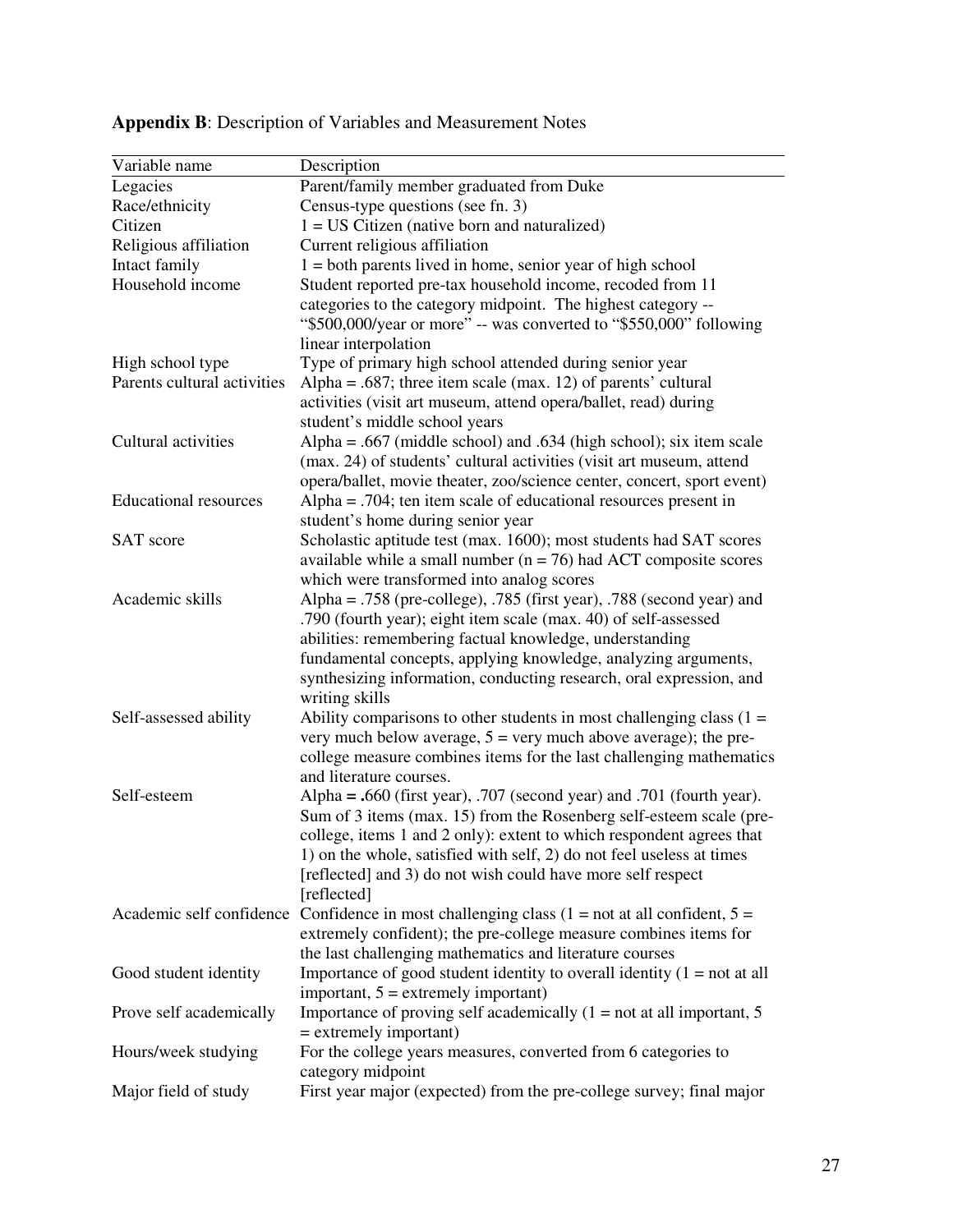|                        | from institutional files/transcripts          |
|------------------------|-----------------------------------------------|
| Grade point average    | $A = 4.0, B = 3.0, C = 2.0, D = 1.0$          |
| Graduation with honors | Cum laude, magna cum laude or summa cum laude |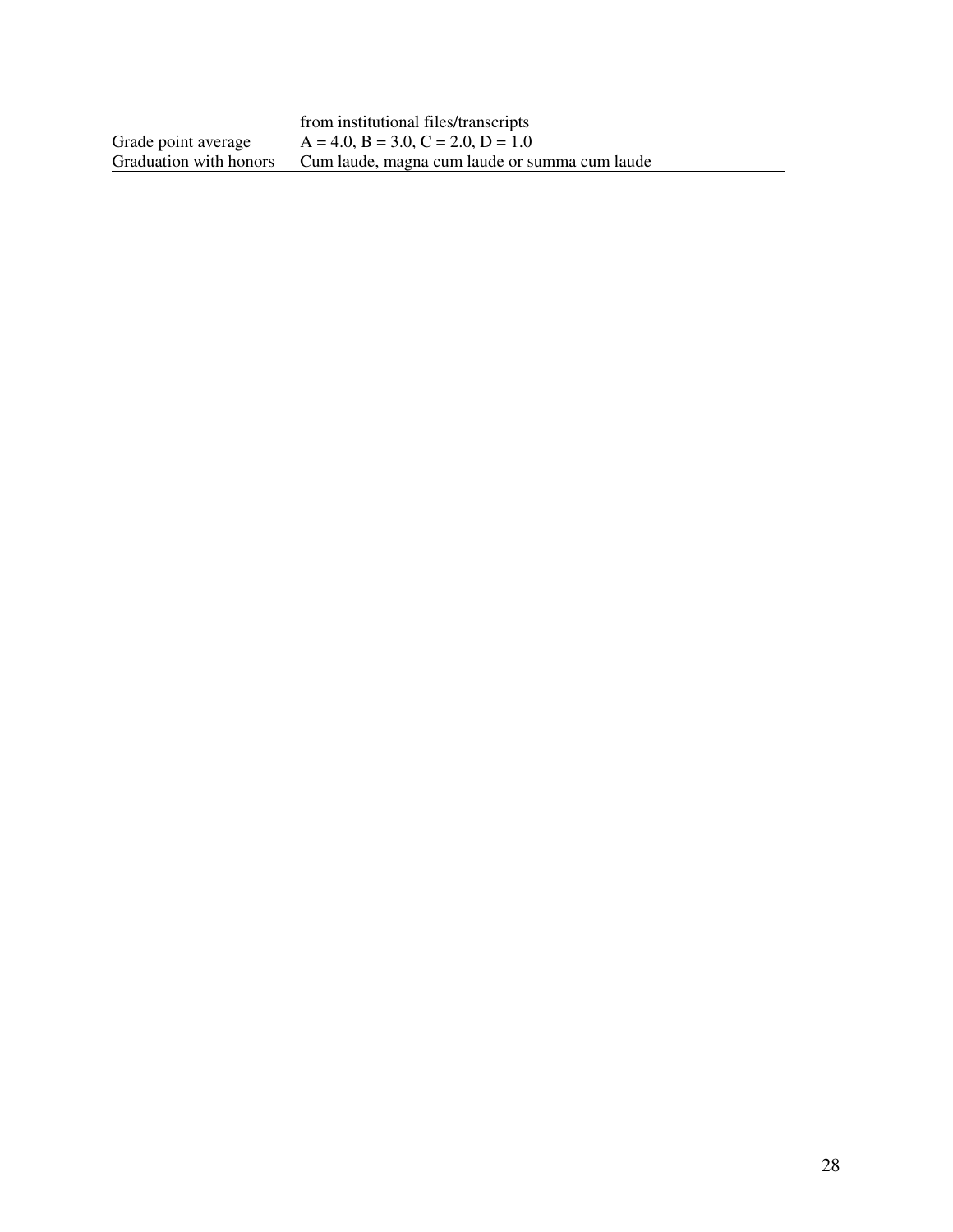#### **References**

- Alderson, A.S., Junisbai, A., & Heacock, I. (2007). Social status and cultural consumption in the United States. *Poetics, 35,* 191-212.
- Babcock, P., & Marks, M. (2008). The falling time cost of college: evidence from half a century of time use data. Unpublished manuscript. Department of Economics, University of California, Santa Barbara.
- Becker, G.S. (1975). *Human capital: a theoretical and empirical analysis, with special reference to education*. New York: National Bureau of Economic Research.
- Berkner, L., Wei, C.C., He, S., Lew, S., Cominole, M., & Siegel, P. (2005). *2003-04 National Postsecondary Aid Study (NPSAS:04): Undergraduate Financial Aid Estimates for 2003- 2004 by Type of Institution* (NCES 2005-163). US Department of Education. Washington, DC: National Center for Educational Statistics.
- Bourdieu, P. (1973). Cultural reproduction and social reproduction. In R. Brown (ed.), *Knowledge, education, and cultural change* (pp. 71-112). London: Tavistock.
- Bourdieu, P. (1983/1986). The forms of capital. In J.G. Richardson (ed.), *Handbook of theory and research for the sociology of education* (pp. 241-258). Westport, CT: Greenwood Press.
- Bourdieu, P. (1989/1996). *The state nobility*. Stanford, CA: Stanford University Press.
- Bourdieu, P., & Passeron, J.C. (1970/1990). *Reproduction in education, society, and culture.* Thousand Oaks, CA: Sage Publications.
- Bowen, W.G., & Bok, D. (1998). *The shape of the river: long term consequences of considering race in college and university admissions*. Princeton, NJ: Princeton University Press.
- Bowen, W.G., Kurzweil, M.A., & Tobin, E.M. (2005). *Equity and excellence in American higher education*. Charlottesville, VA: University of Virginia Press.
- Burke, P.J. (2004). Identities and social structure: the 2003 Cooley-Mead award address. *Social Psychology Quarterly, 67,* 5-15.
- Epenshade, T.J., & Chung, C.Y. (2005). The opportunity cost of admission preferences at elite universities. *Social Science Quarterly, 86,* 293-305.
- Epenshade, T.J., Chung, C.Y., & Walling, J.L. (2004). Admission preferences for minority students, athletes, and legacies at elite universities. *Social Science Quarterly, 85*, 1422- 1446.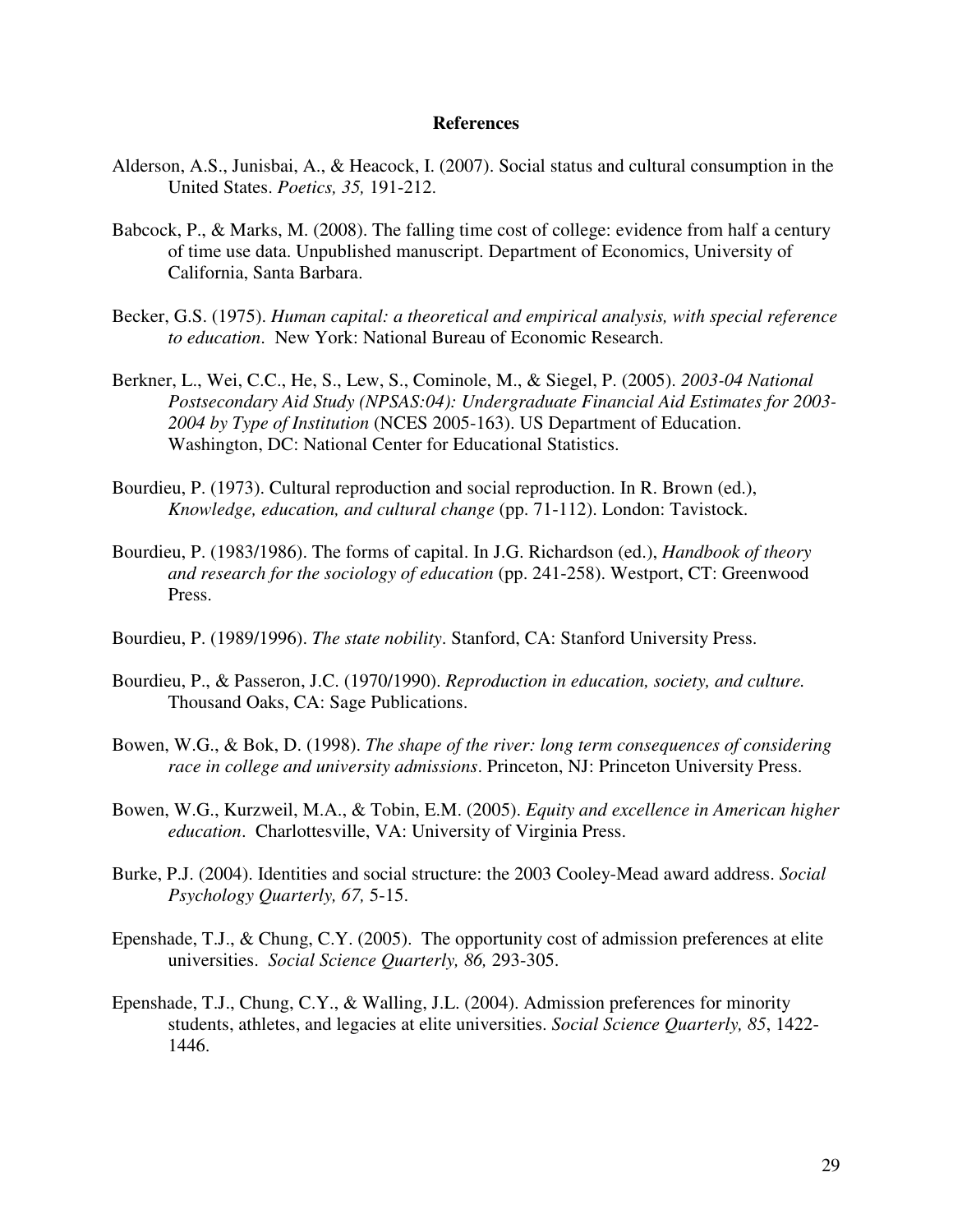- Erikson, R., & Goldthorpe, J.H. (2002). Intergenerational inequality: a sociological perspective. *The Journal of Economic Perspectives, 16*, 31-44.
- Featherman, D.L., & Hauser, R.M. (1978). *Opportunity and change*. New York: Academic Press.
- Finder, A. (2006, September 16). Princeton stops its early admissions, joining movement to make process fairer. *New York Times*, p. A.16.
- Finder, A., & Arenson, K.W. (2006, September 12). Harvard ends early admission, citing barrier to disadvantaged. *New York Times*, p. A. 1.
- Golden, D. (2006). *The price of admission.* New York: Crown Publishing Group.
- Howell, C., & Turner, S.E. (2004). Legacies in black and white: the racial composition of the legacy pool. *Research in Higher Education, 45,* 325-351.
- Jencks, C., & Riesman, D. (1968/1992). *The academic revolution*. New Brunswick, NJ: Transaction Publishers.
- Karabel, J. (2005). *The chosen: the hidden history of admission and exclusion at Harvard, Yale, and Princeton*. New York: Mariner Books.
- Karen, D. (1991). 'Achievement' and 'ascription' in admission to an elite college: a politicalorganizational analysis. *Sociological Forum, 6,* 349-380.
- Katchadourian, H., & Boli, J. (1994). *Cream of the crop: the impact of an elite education in the decade after college*. New York: Basic Books.
- Kingston, P.W., & Smart, J.C. (1990). The economic pay-off of prestigious colleges. In P.W. Kingston & L.S. Lewis (eds.), *The high status track* (pp. 147-174). Albany: State University of New York Press.
- Lamont, M. (1992). *Money, morals, and manners: the culture of the French and American upper-middle class*. Chicago: University of Chicago Press.
- Lareau, A. (2003). *Unequal childhoods: class, race and family Life*. Berkeley and Los Angeles: University of California Press.
- Lareau, A., & Weininger, E.B. (2003). Cultural capital in educational research: a critical assessment. *Theory and Society, 32,* 567-606.
- Lin, N. (2001). *Social capital: a theory of social structure and action*. New York: Cambridge University Press.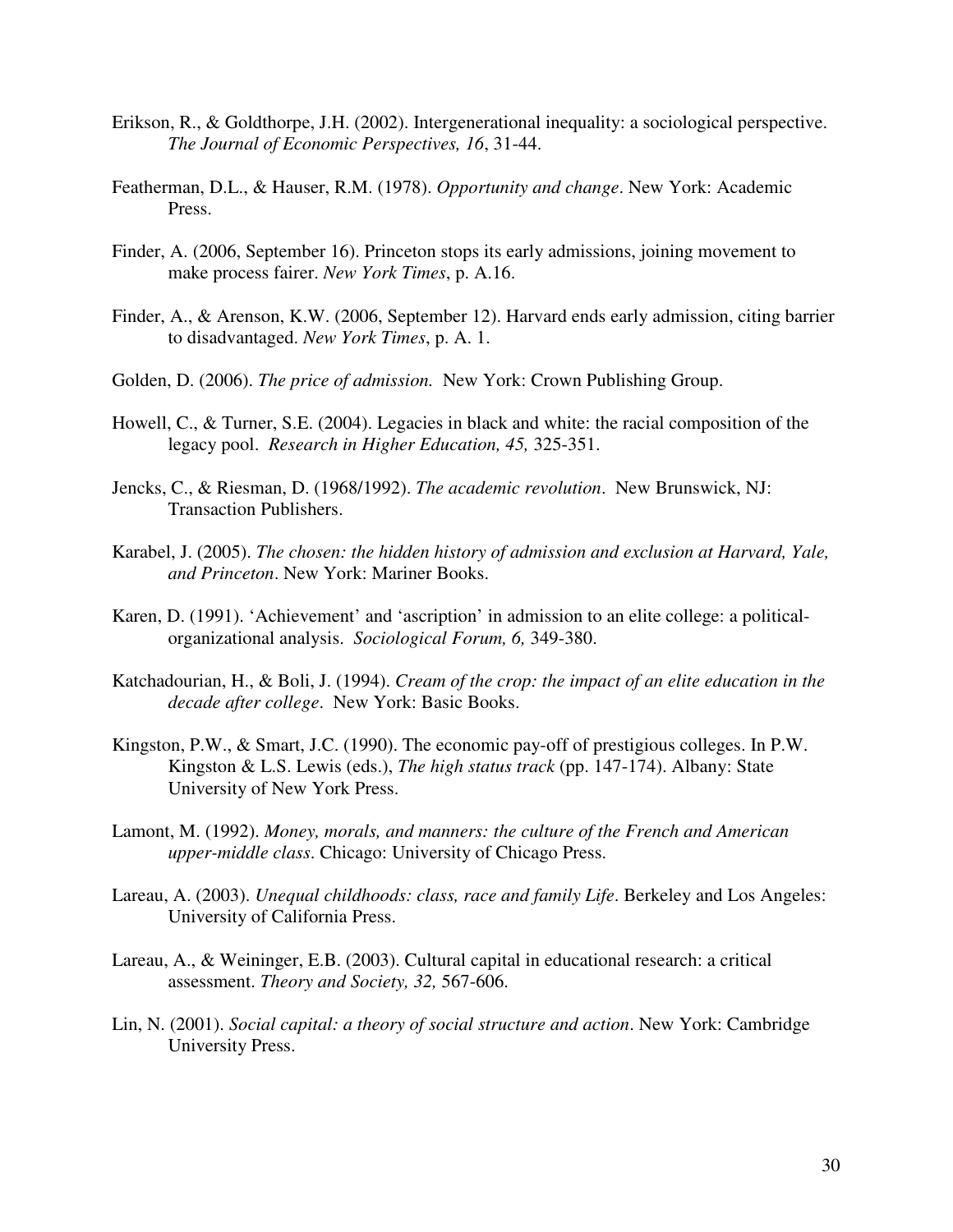- Liptak, A. (2008, January 15). A hereditary perk the founding fathers failed to anticipate. *New York Times*, p. A12.
- Martin, N.D. (forthcoming). Quantifying social class: a latent clustering approach. In K. Robson & C. Sanders (Eds.), *Quantifying theory: Bourdieu* (chap. 13). Springer Press.
- Massey, D.S., Charles, C.Z., Lundy, G.F., & Fischer, M.J. (2003). *The source of the river: the social origins of freshmen at America's selective colleges and universities*. Princeton, NJ: Princeton University Press.
- Massey, D.S., & Mooney, M. (2007). The effects of America's three affirmative action programs on academic performance. *Social Problems, 54,* 99-117.
- McDonough, P.M. (1997). *Choosing colleges: how social class and schools structure opportunity*. Albany: State University of New York Press.
- Morgan, S.L., & Mehta, J.D. (2004). Beyond the laboratory: evaluating the survey evidence for the disidentification explanation of black-white differences in achievement. *Sociology of Education, 77,* 82-101.
- Pascarella, E.T., & Terenzini, P.T. (2005). *How college affects students: a third decade of research*. San Francisco: Jossey-Bass.
- Persell, C.H., Catsambis, S., & Cookson, P.W. Jr. (1992). Differential asset conversion: class and gendered pathways to selective colleges. *Sociology of Education, 65,* 208-225.
- Peterson, R.A., & Kern, R.M. (1996). Changing highbrow taste: from snob to omnivore. *American Sociological Review, 61,* 900-907.
- Rau, W., & Durand, A. (2000). The academic ethic and college grades: does hard work help students to 'make the grade'? *Sociology of Education, 73,* 19-38.
- Reay, D., David, M.E., & Ball, S. (2005). *Degrees of choice: social class, race and gender in higher education*. Sterling, VA: Trentham Books.
- Reitzes, D.C., & Burke, P.J. (1980). College student identity measurement and implications. *Pacific Sociological Review, 23,* 46-66.
- Rosenberg, M. (1965/1989). *Society and the adolescent self-image*. Middletown, CT: Wesleyan University Press.
- Rosenberg, M., Schooler, C., Schoenbach, C., & Rosenberg, F. (1995). Global self-esteem and specific self-esteem: different concepts, different outcomes. *American Sociological Review, 60,* 141-156.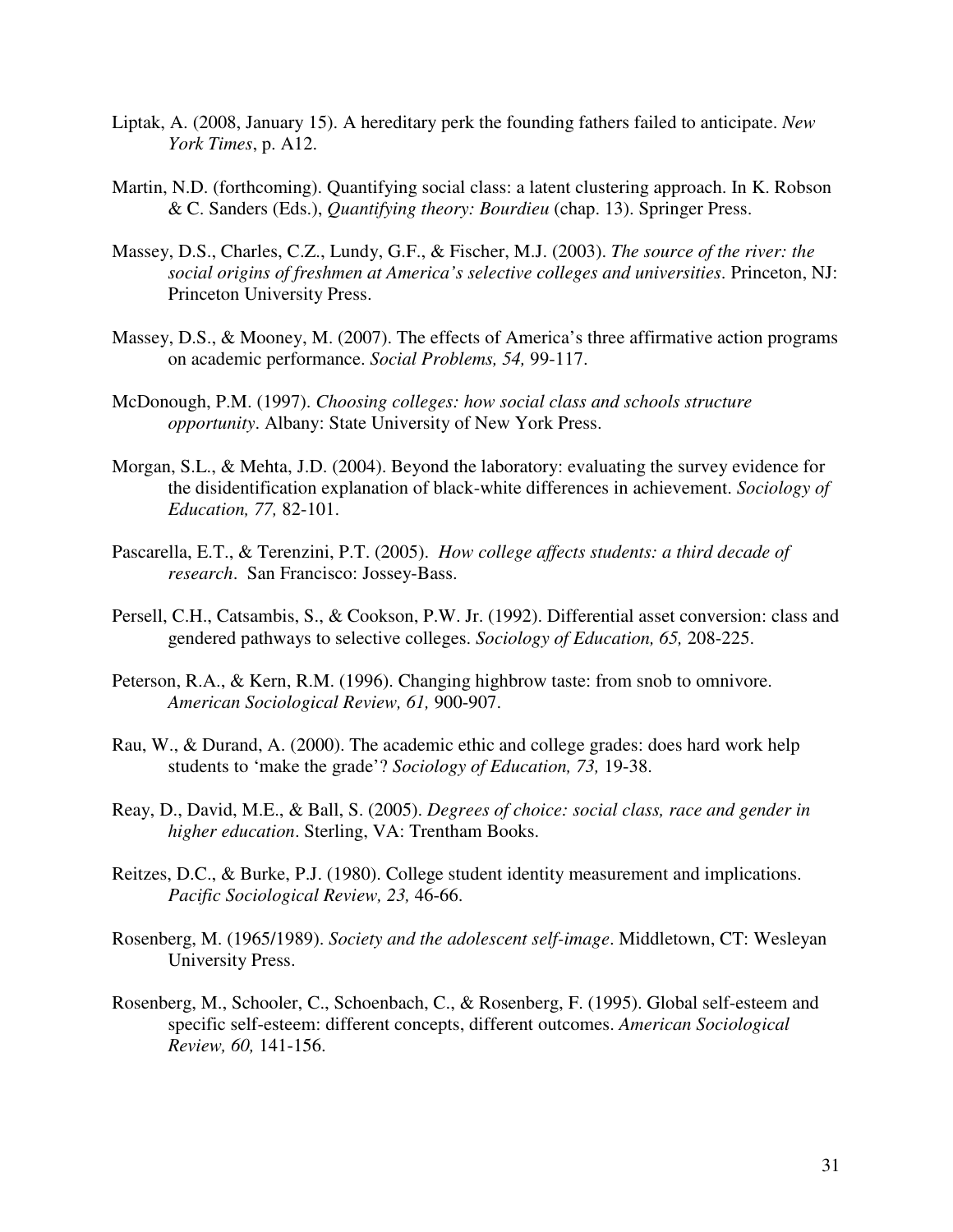- Sallaz, J.J., & Zavisca, J.R. (2007). Bourdieu in American sociology, 1980-2005. *Annual Review of Sociology 33,* 21-41.
- Sax, L.J., Lindholm, J.A., Astin, A.W., Korn, W.S., & Mahoney, K.M. (2001). *The American freshman: national norms for fall 2001*. Los Angeles: Higher Education Research Institute, UCLA.
- Schuman, H., Walsh, E., Olson, C., & Etheridge, B. (1985). Effort and reward: the assumption that college grades are affected by quantity of study. *Social Forces, 63,* 945-966.
- Selingo, J. (2004). U.S. public's confidence in colleges remains high. *The Chronicle of Higher Education, 50(35),* A12-13.
- Spenner, K.I., Buchmann, C., & Landerman, L.R. (2005). The black-white achievement gap in the first college year: evidence from a new longitudinal case study. In D. Bills (Ed.), *Research in Social Stratification and Mobility* (pp.187-216). Amsterdam: Elsevier.
- Spenner, K.I., Mustillo, S., & Martin, N.D. (2008). Within-college human capital and racial ethnic differences in academic performance. Unpublished manuscript. Department of Sociology, Duke University.
- Zweigenhaft, R.L. (1993). Prep school and public school graduates of Harvard: a longitudinal study of the accumulation of social and cultural capital. *Journal of Higher Education, 64,* 211-225.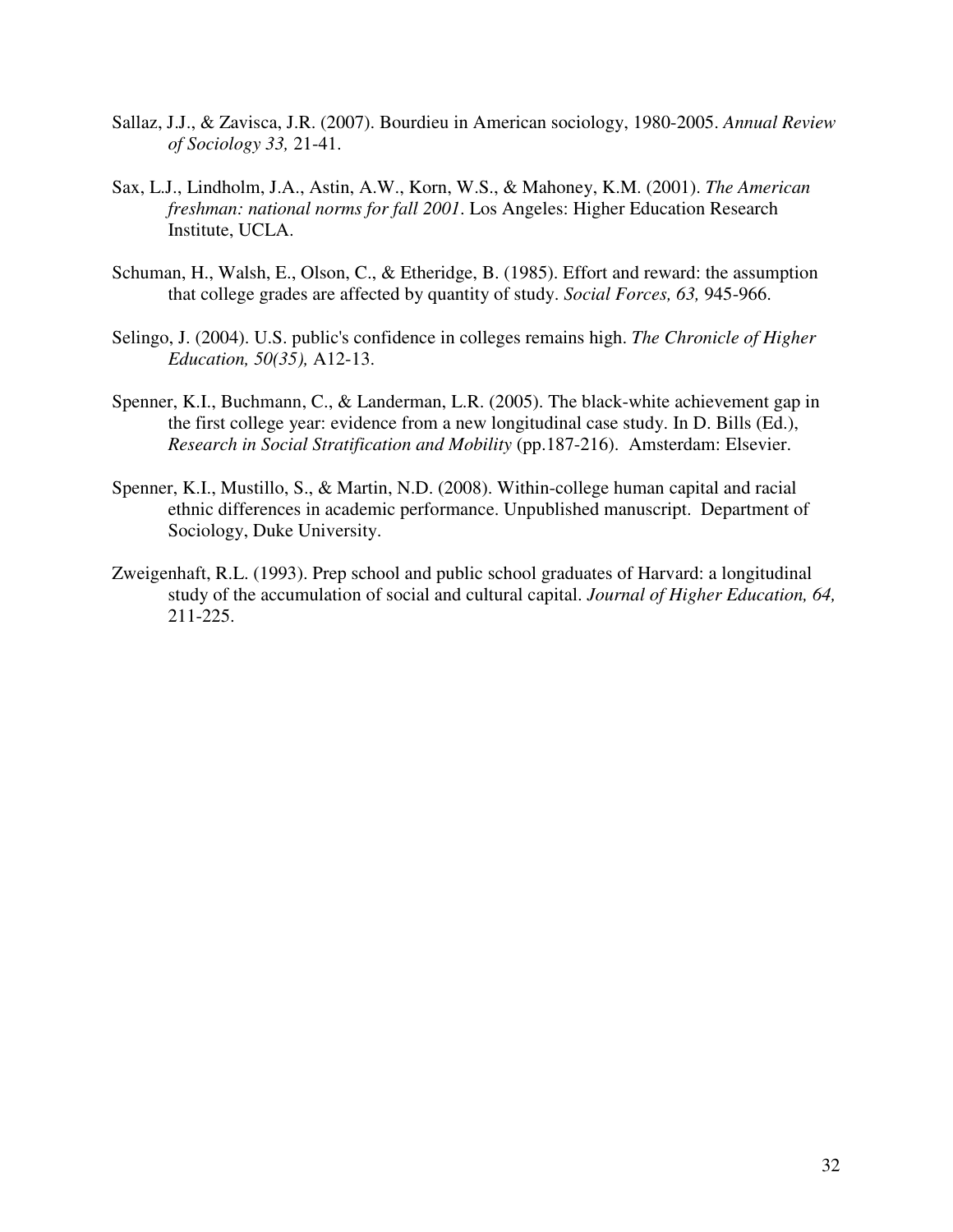Student Background Characteristics (means), by Legacy Status and Parents Education

|                                      |           | Non-alumni parent(s) with: |           |            |
|--------------------------------------|-----------|----------------------------|-----------|------------|
|                                      |           | Professional Other college |           | No college |
|                                      | Legacies  | degree                     | degree    | degree     |
| <b>Proportion of students</b>        | $n = 188$ | $n = 358$                  | $n = 500$ | $n = 132$  |
| Race/ethnicity:                      |           |                            |           |            |
| White *                              | .84       | .67                        | .64       | .42        |
| Black *                              | .03       | .06                        | .08       | .26        |
| Latino*                              | .04       | .08                        | .09       | .16        |
| Asian *                              | .07       | .17                        | .15       | .13        |
| Other                                | .02       | .03                        | .04       | .05        |
| US Citizen *                         | .98       | .93                        | .92       | .85        |
| Religious affiliation:               |           |                            |           |            |
| Protestant <sup>*</sup>              | .52       | .26                        | .42       | .41        |
| Catholic <sup>*</sup>                | .11       | .23                        | .23       | .31        |
| Jewish *                             | .07       | .18                        | .08       | .02        |
| Other                                | .30       | .33                        | .27       | .26        |
| Intact family *                      | .87       | .87                        | .81       | .68        |
| Household income (\$thousand) *      | 240.53    | 253.03                     | 167.51    | 82.84      |
| Parents social class (EGP):          |           |                            |           |            |
| I (high grade professionals) *       | .77       | .91                        | .62       | .32        |
| II (lower grade professionals) *     | .14       | .05                        | .24       | .21        |
| III (other nonmanual workers) *      | .05       | .02                        | .08       | .25        |
| IV (manual workers) *                | .01       | .00                        | .02       | .15        |
| Parents social class missing *       | .03       | .02                        | .04       | .07        |
| High school type:                    |           |                            |           |            |
| Public <sup>*</sup>                  | .61       | .64                        | .72       | .80        |
| Religious                            | .13       | .10                        | .11       | .11        |
| Private (non-religious) *            | .26       | .25                        | .17       | .09        |
| Parents cultural activities *        | 8.75      | 8.71                       | 7.85      | 6.28       |
| Cultural activities (middle school)* | 15.62     | 15.45                      | 14.84     | 13.67      |
| Cultural activities (high school)*   | 16.71     | 16.38                      | 15.90     | 14.82      |
| Educational resources in home *      | 9.47      | 9.30                       | 9.14      | 8.54       |
| More than 200 books in home *        | .80       | .76                        | .66       | .34        |
| % of college expenses covered by:    |           |                            |           |            |
| Parents/family members *             | .73       | .74                        | .54       | .26        |
| Grants/loans *                       | .11       | .11                        | .23       | .44        |
| Scholarships *                       | .09       | .08                        | .15       | .23        |
| Work *                               | .03       | .03                        | .04       | .05        |

Note: Weighted estimates;  $* p < .05$  (two-tailed tests) Source: *Campus Life and Learning*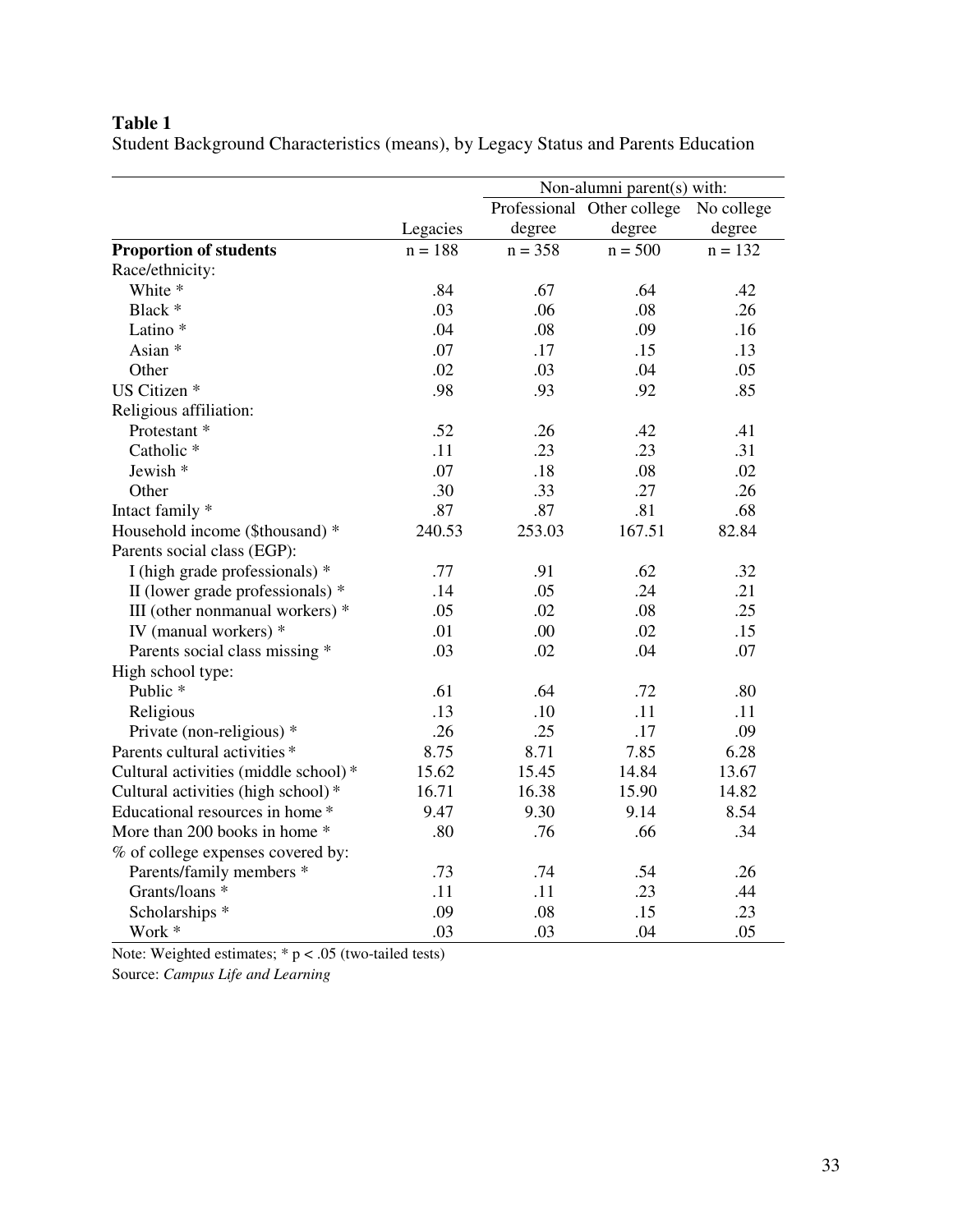Pre-College Achievement and Admissions Profiles (means), by Legacy Status and Parents Education

|                                    |          | Non-alumni parent(s) with: |                            |            |
|------------------------------------|----------|----------------------------|----------------------------|------------|
|                                    |          |                            | Professional Other college | No college |
|                                    | Legacies | degree                     | degree                     | degree     |
|                                    |          |                            |                            |            |
| SAT (mathematics + verbal) score * | 1393.34  | 1432.97                    | 1404.87                    | 1318.22    |
| SAT score below cohort mean *      | .44      | .32                        | .41                        | .74        |
| Received AP credit *               | .87      | .85                        | .84                        | .72        |
| Expected first year GPA *          | 3.46     | 3.57                       | 3.53                       | 3.40       |
| Pre-college human capital          |          |                            |                            |            |
| Academic skills *                  | 31.39    | 32.46                      | 32.30                      | 31.40      |
| Self-assessed ability *            | 3.95     | 4.16                       | 4.10                       | 4.14       |
| Self esteem (max. 10)              | 7.30     | 7.68                       | 7.50                       | 7.42       |
| Academic self confidence *         | 2.95     | 3.05                       | 2.94                       | 2.85       |
| Good student identity *            | 4.19     | 4.40                       | 4.38                       | 4.42       |
| Prove self academically            | 4.33     | 4.44                       | 4.45                       | 4.51       |
| Hours/week spent studying          | 13.65    | 14.19                      | 13.99                      | 13.33      |

Note: Weighted estimates;  $* p < .05$  (two-tailed tests) Source: *Campus Life and Learning*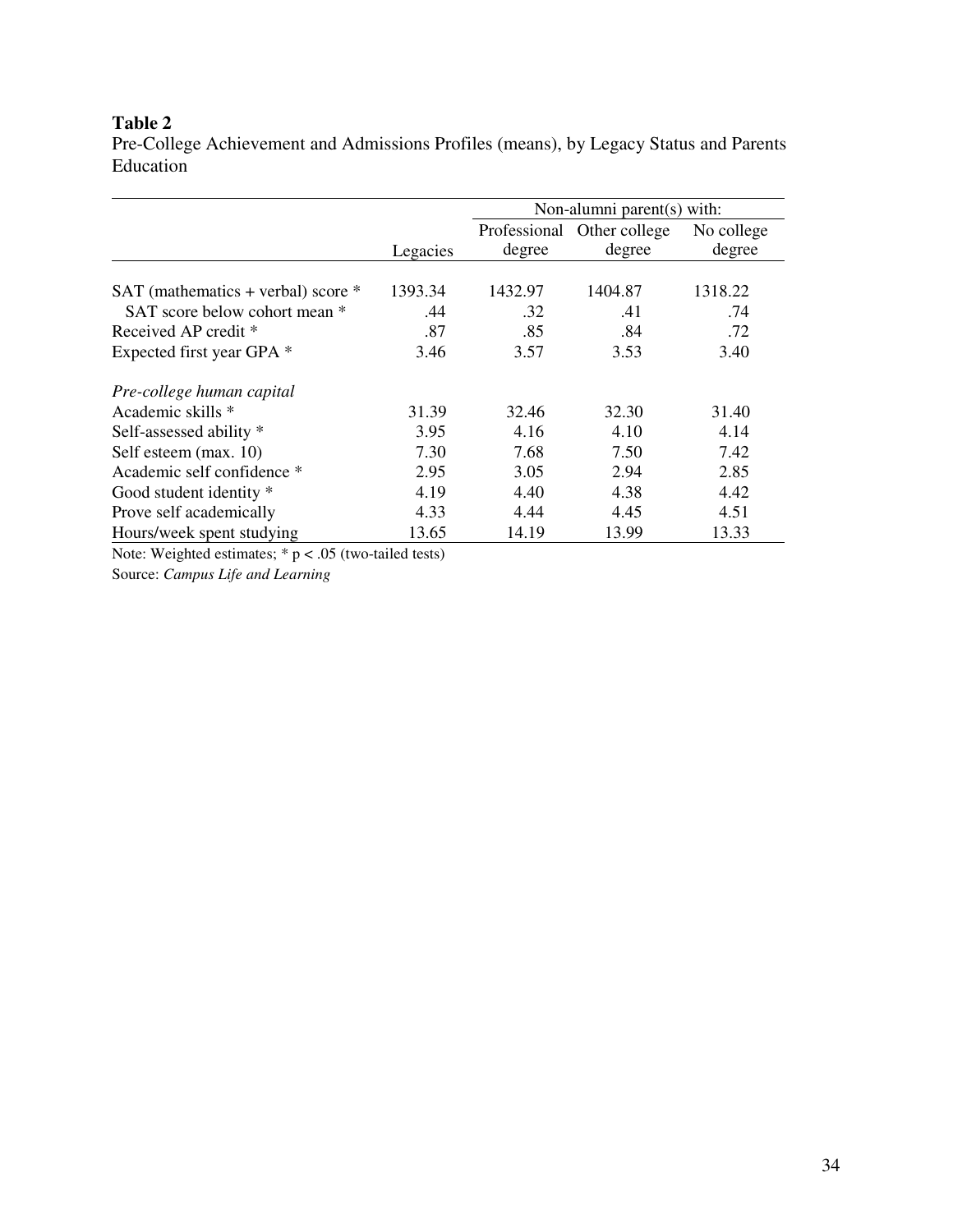|                                   | Odds-ratio |   | $(t-score)$ |
|-----------------------------------|------------|---|-------------|
| Race/ethnicity:                   |            |   |             |
| <b>Black</b>                      | .202       | ∗ | $(-4.58)$   |
| Latino                            | .393       | ∗ | $(-2.60)$   |
| Asian                             | .425       | ∗ | $(-2.46)$   |
| Other                             | .437       |   | $(-1.65)$   |
| <b>US Citizen</b>                 | 2.677      | ∗ | (1.99)      |
| Religious affiliation:            |            |   |             |
| Catholic                          | .281       | * | $(-4.47)$   |
| <b>Jewish</b>                     | .278       | ∗ | $(-3.46)$   |
| Other                             | .932       |   | $(-.30)$    |
| Intact family                     | .944       |   | $(-.21)$    |
| Household income (\$thousand)     | 1.000      |   | (.35)       |
| Mother's education <sup>a</sup>   | 1.052      |   | (.46)       |
| Father's education <sup>a</sup>   | 1.371      | ∗ | (2.85)      |
| % of college expenses covered by: |            |   |             |
| Parents/family members            | 1.771      |   | (1.68)      |
| High school type:                 |            |   |             |
| Public                            | .966       |   | $(-.15)$    |
| Religious                         | 1.655      |   | (1.47)      |
| Parents cultural activities       | 1.012      |   | (.21)       |
| Cultural activities (high school) | 1.022      |   | (.61)       |
| Educational resources in home     | 1.104      |   | (1.05)      |
| More than 200 books in home       | 1.275      |   | (1.00)      |
| <b>SAT</b> score                  | .996       | ∗ | $(-3.62)$   |
| Received AP Credit                | 1.371      |   | (1.11)      |
| $Pseudo-R^2$                      | .138       |   |             |

Logistic Regression of Legacy Status on Student Background and Pre-College Achievement

Note: Weighted estimates;  $* p < .05$  (two-tailed tests)

Source: *Campus Life and Learning* (n = 1178)

Reference categories: white, Protestant, private high school

<sup>a</sup> 1=less than college degree, 2=bachelor's degree, 3=some graduate school/master's degree, 4=professional degree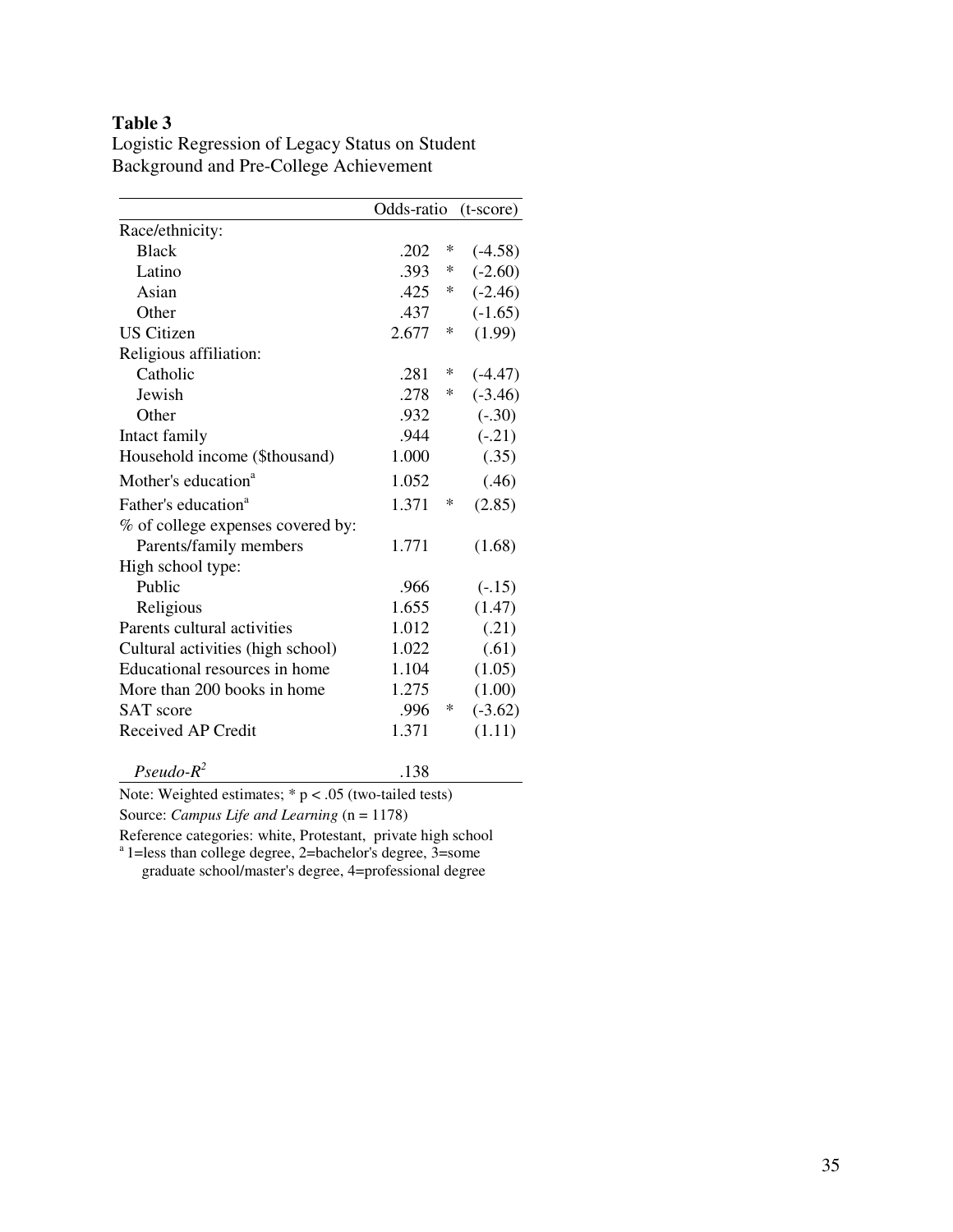OLS Regression of First Year Cumulative GPA on Legacy Status, Student Background and Pre-College Human Capital

|                                | Model 1          |        | Model 2          |        | Model 3   |        |
|--------------------------------|------------------|--------|------------------|--------|-----------|--------|
|                                | coeff.           | (s.e.) | coeff.           | (s.e.) | coeff.    | (s.e.) |
| Legacies                       | $-.129*$         | (.047) | $-.093$ *        | (.044) | $-.072$   | (.043) |
| Parents - other college degree | $-.092$ *        | (.035) | $-.060$          | (.034) | $-.050$   | (.034) |
| Parents - no college degree    | $-.247$ *        | (.053) | $-.050$          | (.052) | $-.040$   | (.053) |
| Race/ethnicity:                |                  |        |                  |        |           |        |
| <b>Black</b>                   |                  |        | $-.279$ *        | (.046) | $-.285$ * | (.046) |
| Latino                         |                  |        | $-.062$          | (.040) | $-.072$   | (.039) |
| Asian                          |                  |        | $-.006$          | (.040) | $-0.014$  | (.040) |
| Other                          |                  |        | $-.054$          | (.059) | $-.067$   | (.057) |
| Female                         |                  |        | $.086*$          | (.029) | $.079*$   | (.029) |
| <b>US</b> Citizen              |                  |        | $-.081$          | (.049) | $-.082$   | (.050) |
| Household income (\$thousand)  |                  |        | .000             | (.000) | .000      | (.000) |
| High school type:              |                  |        |                  |        |           |        |
| Public                         |                  |        | .015             | (.037) | .008      | (.038) |
| Religious                      |                  |        | $-.026$          | (.054) | $-.027$   | (.055) |
| <b>SAT</b> score               |                  |        | $.001 *$         | (000)  | $.001 *$  | (.000) |
| Received AP Credit             |                  |        | $.091*$          | (.042) | $.082 *$  | (.042) |
| Major field of study:          |                  |        |                  |        |           |        |
| Social sciences                |                  |        | $.110*$          | (.035) | $.134*$   | (.036) |
| Humanities                     |                  |        | $.142*$          | (.059) | $.176*$   | (.061) |
| Other/undecided                |                  |        | .048             | (.035) | $.073*$   | (.035) |
| Pre-College Human Capital      |                  |        |                  |        |           |        |
| Academic skills                |                  |        |                  |        | $-.005$   | (.004) |
| Self-assessed ability          |                  |        |                  |        | $.066*$   | (.026) |
| Self esteem                    |                  |        |                  |        | .016      | (.009) |
| Academic self confidence       |                  |        |                  |        | .009      | (.023) |
| Good student identity          |                  |        |                  |        | .035      | (.019) |
| Prove self academically        |                  |        |                  |        | $-.009$   | (.018) |
| Hours/week spent studying      |                  |        |                  |        | $.005*$   | (.002) |
| Constant                       | $3.358 * (.027)$ |        | $1.301 * (.204)$ |        | $.816*$   | (.263) |
| $R^2$                          | .021             |        | .199             |        | .221      |        |

Note: Weighted estimates;  $* p < .05$  (two-tailed tests)

Source: *Campus Life and Learning* (n = 1178)

Reference categories: parents-professional degree, white, private high school, natural science major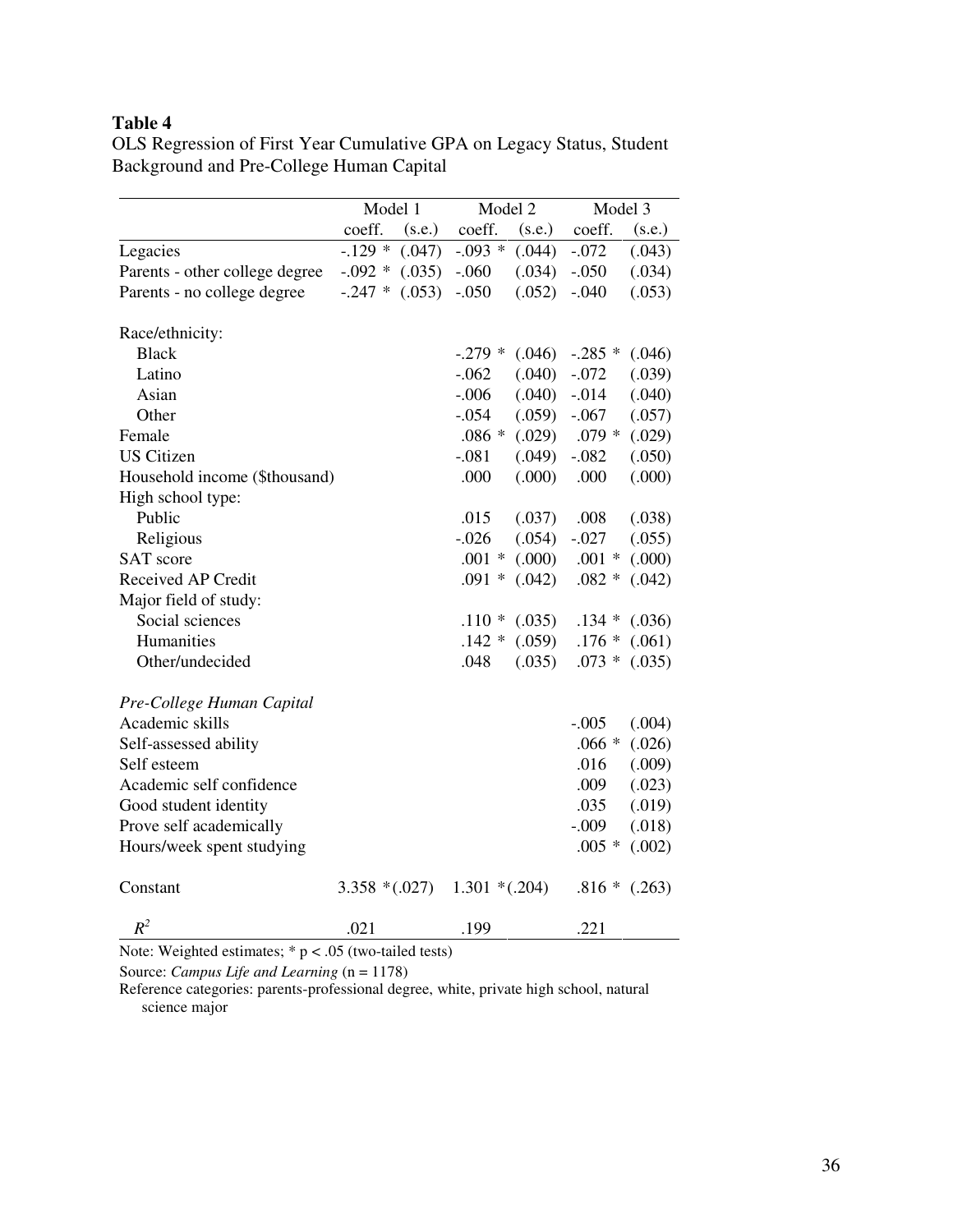Within-College Human Capital (means), by Legacy Status and Parents Education

|                           |          | Non-alumni parent(s) with: |               |            |
|---------------------------|----------|----------------------------|---------------|------------|
|                           |          | Professional               | Other college | No college |
|                           | Legacies | degree                     | degree        | degree     |
| Academic skills           |          |                            |               |            |
| First year *              | 28.73    | 29.48                      | 29.13         | 27.78      |
| Second year *             | 28.88    | 29.48                      | 29.39         | 28.05      |
| Fourth year               | 31.65    | 32.01                      | 32.10         | 31.00      |
| Self-assessed ability     |          |                            |               |            |
| First year *              | 3.18     | 3.40                       | 3.19          | 2.98       |
| Second year *             | 3.25     | 3.42                       | 3.16          | 3.11       |
| Fourth year               | 3.31     | 3.48                       | 3.35          | 3.37       |
| Self esteem (max. 15)     |          |                            |               |            |
| First year                | 10.11    | 10.43                      | 10.34         | 9.76       |
| Second year               | 10.44    | 10.82                      | 10.50         | 10.05      |
| Fourth year               | 10.74    | 11.08                      | 10.82         | 10.58      |
| Academic self confidence  |          |                            |               |            |
| First year *              | 2.48     | 2.70                       | 2.44          | 2.25       |
| Second year               | 2.55     | 2.60                       | 2.51          | 2.37       |
| Fourth year               | 2.76     | 2.74                       | 2.79          | 2.78       |
| Good student identity     |          |                            |               |            |
| First year *              | 3.86     | 4.18                       | 4.16          | 4.19       |
| Second year *             | 3.81     | 4.06                       | 4.02          | 3.81       |
| Fourth year *             | 3.72     | 4.13                       | 4.00          | 3.81       |
| Prove self academically   |          |                            |               |            |
| First year *              | 4.06     | 4.22                       | 4.29          | 4.30       |
| Hours/week spent studying |          |                            |               |            |
| First year                | 10.35    | 10.68                      | 10.92         | 11.15      |
| Second year               | 11.00    | 10.46                      | 10.50         | 10.55      |
| Fourth year               | 9.42     | 9.85                       | 9.36          | 9.34       |

Note: Weighted estimates;  $* p < .05$  (two-tailed tests)

Source: *Campus Life and Learning*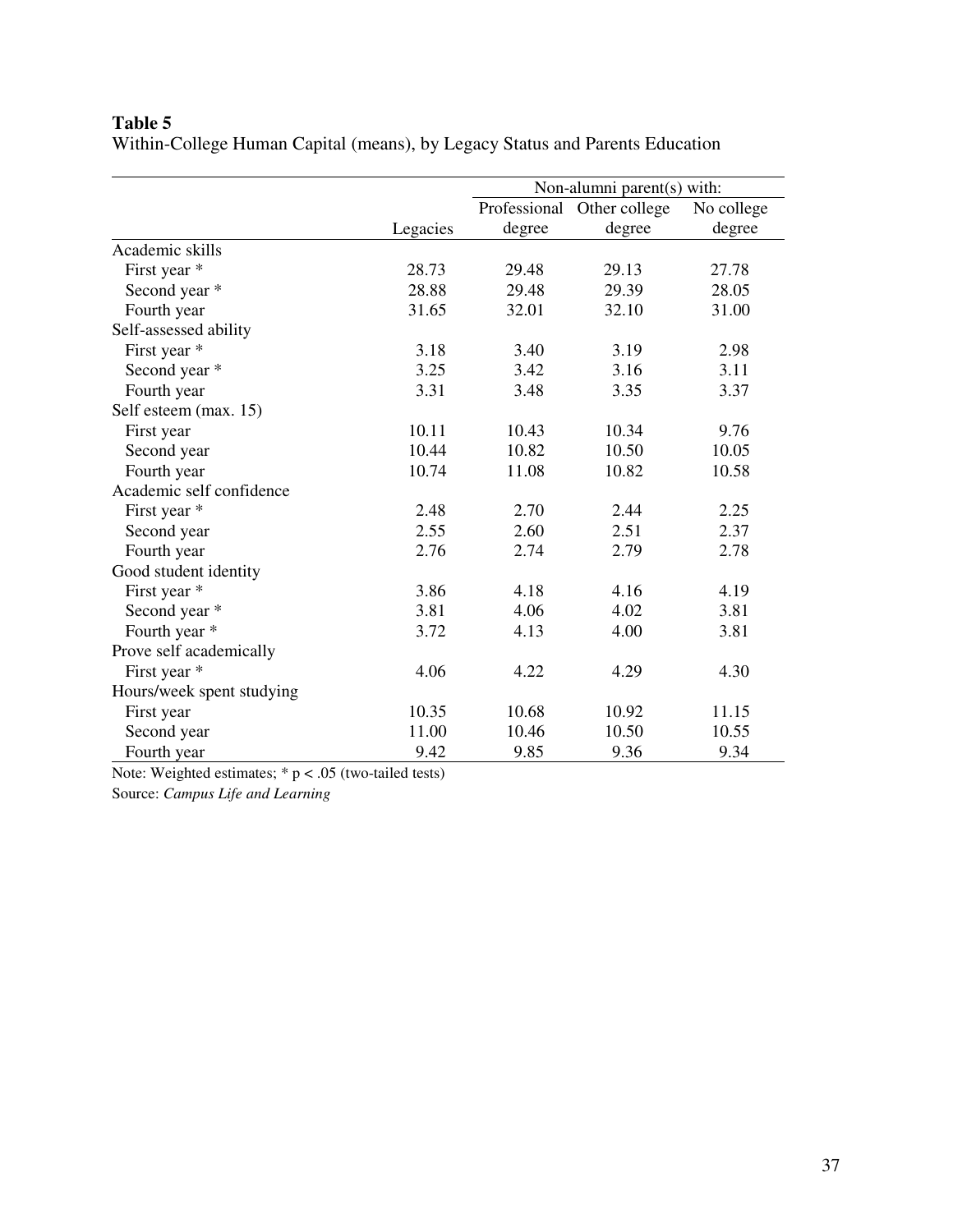Final College Academic Outcomes and Post-Graduation Plans (means), by Legacy Status and Parents Education

|                                       |          | Non-alumni parent(s) with: |                            |            |
|---------------------------------------|----------|----------------------------|----------------------------|------------|
|                                       |          |                            | Professional Other college | No college |
|                                       | Legacies | degree                     | degree                     | degree     |
| Final/declared major field of study:  |          |                            |                            |            |
| Natural sciences/engineering *        | .25      | .41                        | .37                        | .37        |
| Social sciences                       | .50      | .44                        | .49                        | .43        |
| Humanities <sup>*</sup>               | .25      | .15                        | .14                        | .20        |
| Graduation with honors *              | .24      | .35                        | .23                        | .17        |
| Final (cumulative) GPA *              | 3.38     | 3.46                       | 3.38                       | 3.28       |
| Plans for the fall after graduation   |          |                            |                            |            |
| Used family/personal contacts *       | .65      | .45                        | .54                        | .46        |
| Primary activity:                     |          |                            |                            |            |
| Attend school                         | .30      | .40                        | .38                        | .42        |
| Work                                  | .55      | .52                        | .53                        | .57        |
| Other <sup>*</sup>                    | .15      | .08                        | .09                        | .01        |
| If attending school, degree pursuing: |          |                            |                            |            |
| Bachelor's                            | .07      | .05                        | .12                        | .12        |
| Master's (including MBA)              | .20      | .16                        | .16                        | .21        |
| Professional (MD, JD, PhD)            | .73      | .79                        | .71                        | .67        |
| If working:                           |          |                            |                            |            |
| Expected income (\$thousand)          | 44.02    | 45.51                      | 42.56                      | 41.98      |
| Plans for five years after graduation |          |                            |                            |            |
| Highest degree earned or in progress: |          |                            |                            |            |
| Bachelor's *                          | .14      | .06                        | .11                        | .02        |
| Master's                              | .39      | .32                        | .35                        | .37        |
| Professional *                        | .44      | .61                        | .52                        | .60        |
| Occupation:                           |          |                            |                            |            |
| Lawyer                                | .17      | .19                        | .18                        | .17        |
| Executive/manager                     | .16      | .17                        | .18                        | .11        |
| Medical doctor *                      | .10      | .22                        | .12                        | .21        |
| Professor/scientist                   | .08      | .09                        | .11                        | .15        |
| Engineer*                             | .02      | .03                        | .08                        | .08        |
| Other occupation                      | .20      | .16                        | .14                        | .18        |
| Occupation plans missing *            | .25      | .13                        | .18                        | .11        |

Note: Weighted estimates;  $* p < .05$  (two-tailed tests)

Source: *Campus Life and Learning*